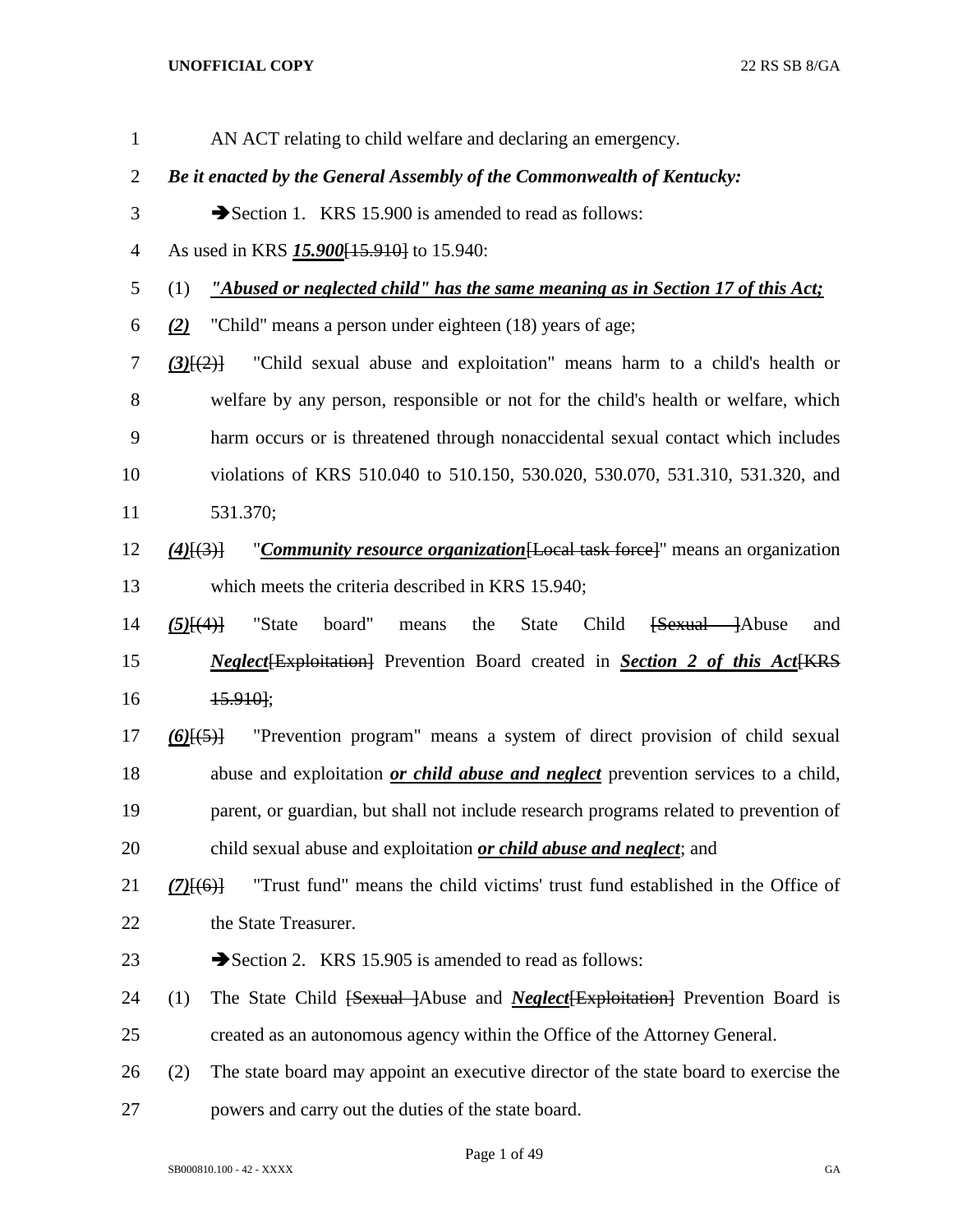| 1  |     |     |           | Section 3. KRS 15.910 is amended to read as follows:                                      |
|----|-----|-----|-----------|-------------------------------------------------------------------------------------------|
| 2  | (1) |     |           | The state board shall be composed of the following <i>fifteen</i> $(15)$ members:         |
| 3  |     | (a) | <u>I.</u> | The secretary of the Cabinet for Health and Family Services or                            |
| 4  |     |     |           | <i>designee</i> ;                                                                         |
| 5  |     |     | <u>2.</u> | <b>The secretary of the Education and Workforce Development Cabinet</b>                   |
| 6  |     |     |           | or designee;                                                                              |
| 7  |     |     | 3.        | <b>The secretary of the Justice and Public Safety Cabinet or designee;</b>                |
| 8  |     |     | 4.        | [, the secretary of the Finance and Administration Cabinet, the chief                     |
| 9  |     |     |           | state school officer, The commissioner of the Department of Kentucky                      |
| 10 |     |     |           | State Police <i>or designee</i> ; [, ] and                                                |
| 11 |     |     | <u>5.</u> | The Attorney General [] or <i>designee</i> [designees authorized to speak on              |
| 12 |     |     |           | their behalf]; { and }                                                                    |
| 13 |     | (b) |           | <b>Eight</b> $(8)$ <sup>[Ten (10)]</sup> public members <i>from each of the following</i> |
| 14 |     |     |           | <i>organizations:</i> [appointed by the Governor]                                         |
| 15 |     |     | 1.        | <b>The executive director of the Kentucky Youth Advocates or designee;</b>                |
| 16 |     |     | 2.        | The executive director of the Prevent Child Abuse Kentucky or                             |
| 17 |     |     |           | designee;                                                                                 |
| 18 |     |     | 3.        | <b>The state director of the Kentucky Court Appointed Special Advocates</b>               |
| 19 |     |     |           | <b>Network, Inc. or designee;</b>                                                         |
| 20 |     |     | 4.        | The executive director of the Children's Advocacy Centers of                              |
| 21 |     |     |           | <u>Kentucky or designee;</u>                                                              |
| 22 |     |     | 5.        | <b>The president of the Children's Alliance or designee;</b>                              |
| 23 |     |     | 6.        | The executive director of the Kentucky Chapter of the American                            |
| 24 |     |     |           | <b>Academy of Pediatrics or designee;</b>                                                 |
| 25 |     |     | 7.        | The executive director of the Kentucky Association of Regional                            |
| 26 |     |     |           | <b>Programs or designee; and</b>                                                          |
| 27 |     |     | 8.        | The director of the Kentucky Administrative Office of the Courts or                       |

Page 2 of 49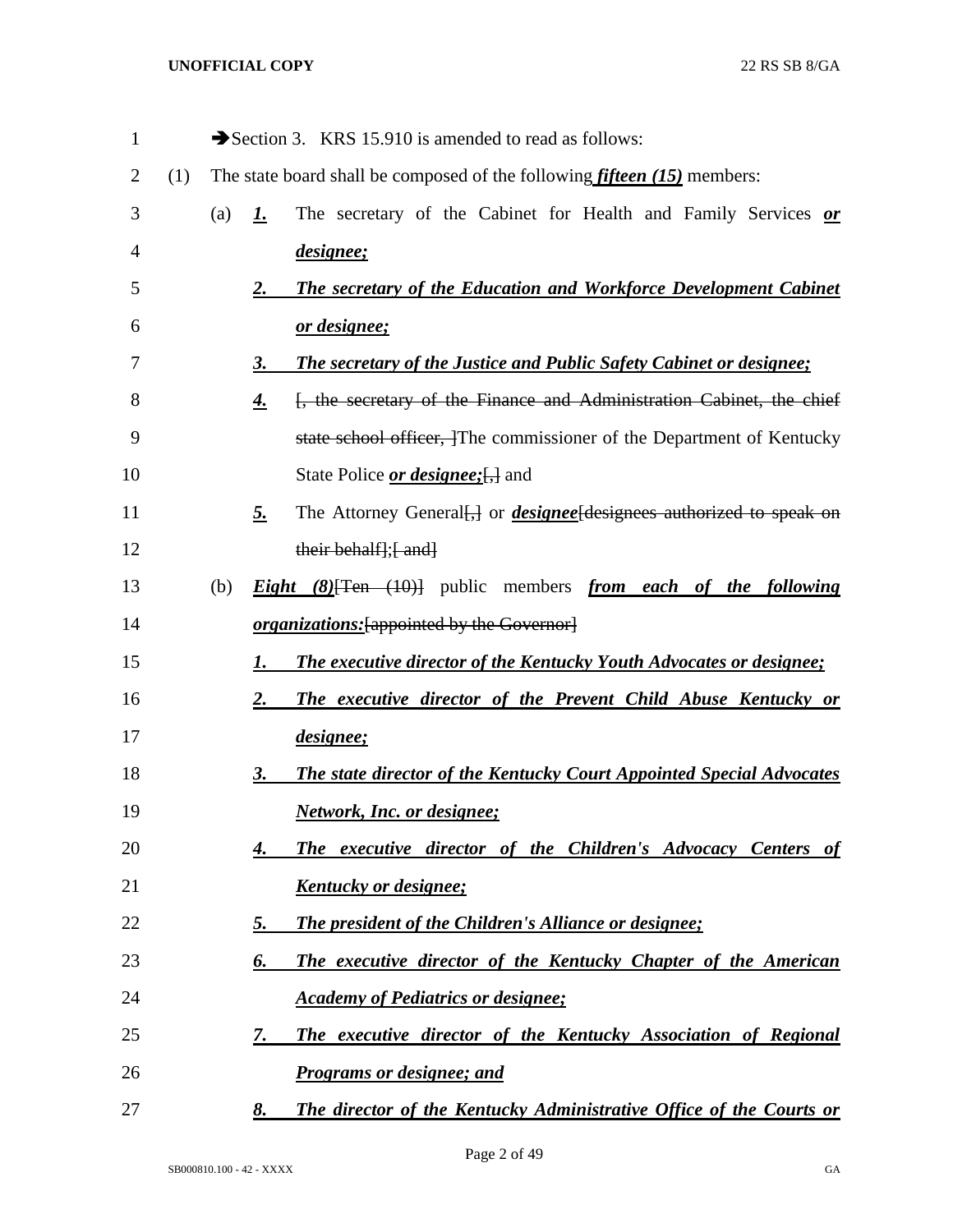| 1  |                 | designee; and                                                                               |
|----|-----------------|---------------------------------------------------------------------------------------------|
| 2  | (c)             | <b>Two (2) nonvoting liaisons who are members of the General Assembly, one (1) of</b>       |
| 3  |                 | whom shall be a member of the House of Representatives appointed by the                     |
| 4  |                 | Speaker of the House of Representatives, and one (1) of whom shall be a member              |
| 5  |                 | of the Senate appointed by the President of the Senate [It is recommended that, as          |
| 6  |                 | a group, the public members shall demonstrate knowledge in the area of child                |
| 7  |                 | sexual abuse and exploitation prevention; shall be representative of the                    |
| 8  |                 | demographic composition of this state; and, to the extent practicable, shall be             |
| 9  |                 | representative of all the following categories: parents, school administrators, law         |
| 10 |                 | enforcement, the religious community, the legal community, the medical                      |
| 11 |                 | community, professional providers of child sexual abuse and exploitation                    |
| 12 |                 | prevention services, and volunteers in child sexual abuse and exploitation                  |
| 13 |                 | prevention services.                                                                        |
| 14 | (2)             | The term of each public member shall be three (3) years, except that of the public          |
| 15 |                 | members first appointed, three $(3)$ shall serve for three $(3)$ years, three $(3)$ for two |
| 16 |                 | $(2)$ years, and four $(4)$ for one $(1)$ year. A public member shall not serve more than   |
| 17 |                 | two (2) consecutive terms, whether partial or full. A vacancy shall be filled for the       |
| 18 |                 | balance of the unexpired term in the same manner as the original appointment.               |
| 19 | $(2)$ $\{3\}$   | The Attorney General shall serve as <i>chairperson</i> [chairman] or designate a            |
| 20 |                 | chairperson of the state board in which case the chairperson shall serve in that            |
| 21 |                 | position at the pleasure of the Attorney General. The state board may elect other           |
| 22 |                 | officers and committees as it considers appropriate.                                        |
| 23 | $(3)$ [ $(4)$ ] | There shall be no per diem compensation; however, the schedule for                          |
| 24 |                 | reimbursement of expenses for the public members of the state board shall be the            |
| 25 |                 | same as for state employees. The reimbursement, executive director and staff                |
| 26 |                 | salaries, and all actual and necessary operating expenses of the state board shall be       |
| 27 |                 | paid from the trust fund, pursuant to an authorization as provided in KRS 15.935.           |
|    |                 |                                                                                             |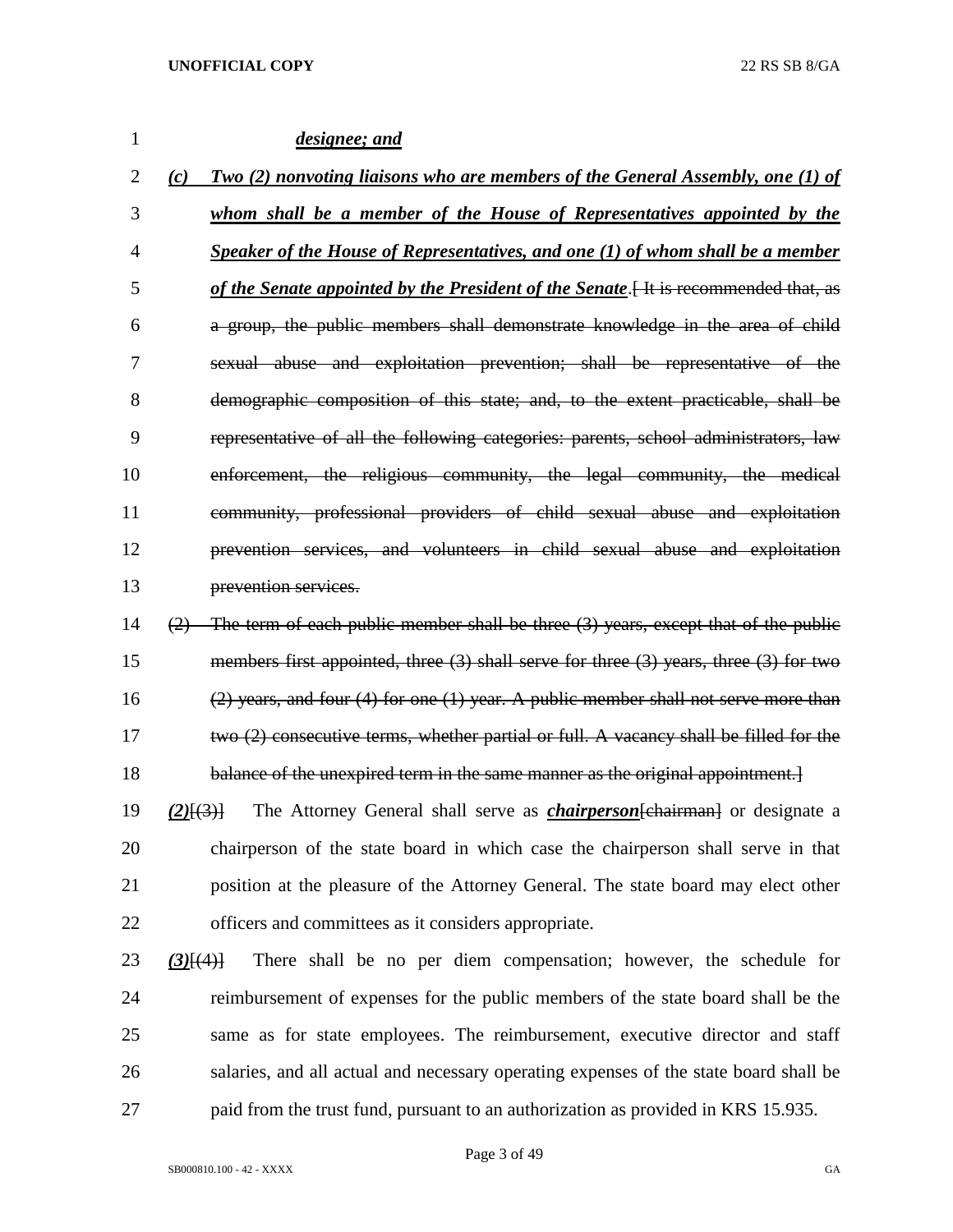| $\mathbf{1}$   | (4) |     | A majority of the entire membership of the state board, excluding nonvoting          |  |  |  |  |  |  |  |
|----------------|-----|-----|--------------------------------------------------------------------------------------|--|--|--|--|--|--|--|
| $\overline{2}$ |     |     | liaison members, shall constitute a quorum, and all actions of the state board       |  |  |  |  |  |  |  |
| 3              |     |     | shall be by vote of a majority of its entire membership, excluding nonvoting         |  |  |  |  |  |  |  |
| 4              |     |     | <u>liaison members.</u>                                                              |  |  |  |  |  |  |  |
| 5              |     |     | Section 4. KRS 15.920 is amended to read as follows:                                 |  |  |  |  |  |  |  |
| 6              | (1) |     | The state board shall do all of the following:                                       |  |  |  |  |  |  |  |
| 7              |     | (a) | Meet not less than <i>quarterly</i> [twice annually] at the call of the chairperson; |  |  |  |  |  |  |  |
| 8              |     | (b) | One (1) year after the original appointment of the state board, and biennially       |  |  |  |  |  |  |  |
| 9              |     |     | thereafter, develop a state plan for the distribution of funds from the trust        |  |  |  |  |  |  |  |
| 10             |     |     | fund. In developing the plan, the state board shall review already existing          |  |  |  |  |  |  |  |
| 11             |     |     | prevention programs. The plan shall assure that an equal opportunity exists for      |  |  |  |  |  |  |  |
| 12             |     |     | establishment of prevention programs and receipt of trust fund money among           |  |  |  |  |  |  |  |
| 13             |     |     | all geographic areas in this state. The plan shall be transmitted to the clerk of    |  |  |  |  |  |  |  |
| 14             |     |     | the House of Representatives, to the clerk of the Senate, and to the Governor;       |  |  |  |  |  |  |  |
| 15             |     | (c) | Provide for the coordination and exchange of information on the                      |  |  |  |  |  |  |  |
| 16             |     |     | establishment and maintenance of prevention programs;                                |  |  |  |  |  |  |  |
| 17             |     | (d) | Develop and publicize criteria for the receipt of trust fund money by eligible       |  |  |  |  |  |  |  |
| 18             |     |     | <i>community resource organizations</i> [local task forces] and eligible prevention  |  |  |  |  |  |  |  |
| 19             |     |     | programs;                                                                            |  |  |  |  |  |  |  |
| 20             |     | (e) | Review, approve, and monitor the expenditure of trust fund money by                  |  |  |  |  |  |  |  |
| 21             |     |     | <i>community resource organizations</i> [local task forces] and prevention           |  |  |  |  |  |  |  |
| 22             |     |     | programs;                                                                            |  |  |  |  |  |  |  |
| 23             |     | (f) | Provide statewide educational and public informational seminars for the              |  |  |  |  |  |  |  |
| 24             |     |     | purpose of developing appropriate public awareness regarding the prevention          |  |  |  |  |  |  |  |
| 25             |     |     | of child sexual abuse and exploitation and child abuse and neglect;                  |  |  |  |  |  |  |  |
| 26             |     |     | encourage professional persons and groups to recognize and deal with                 |  |  |  |  |  |  |  |
| 27             |     |     | prevention of child sexual abuse and exploitation and child abuse and                |  |  |  |  |  |  |  |

Page 4 of 49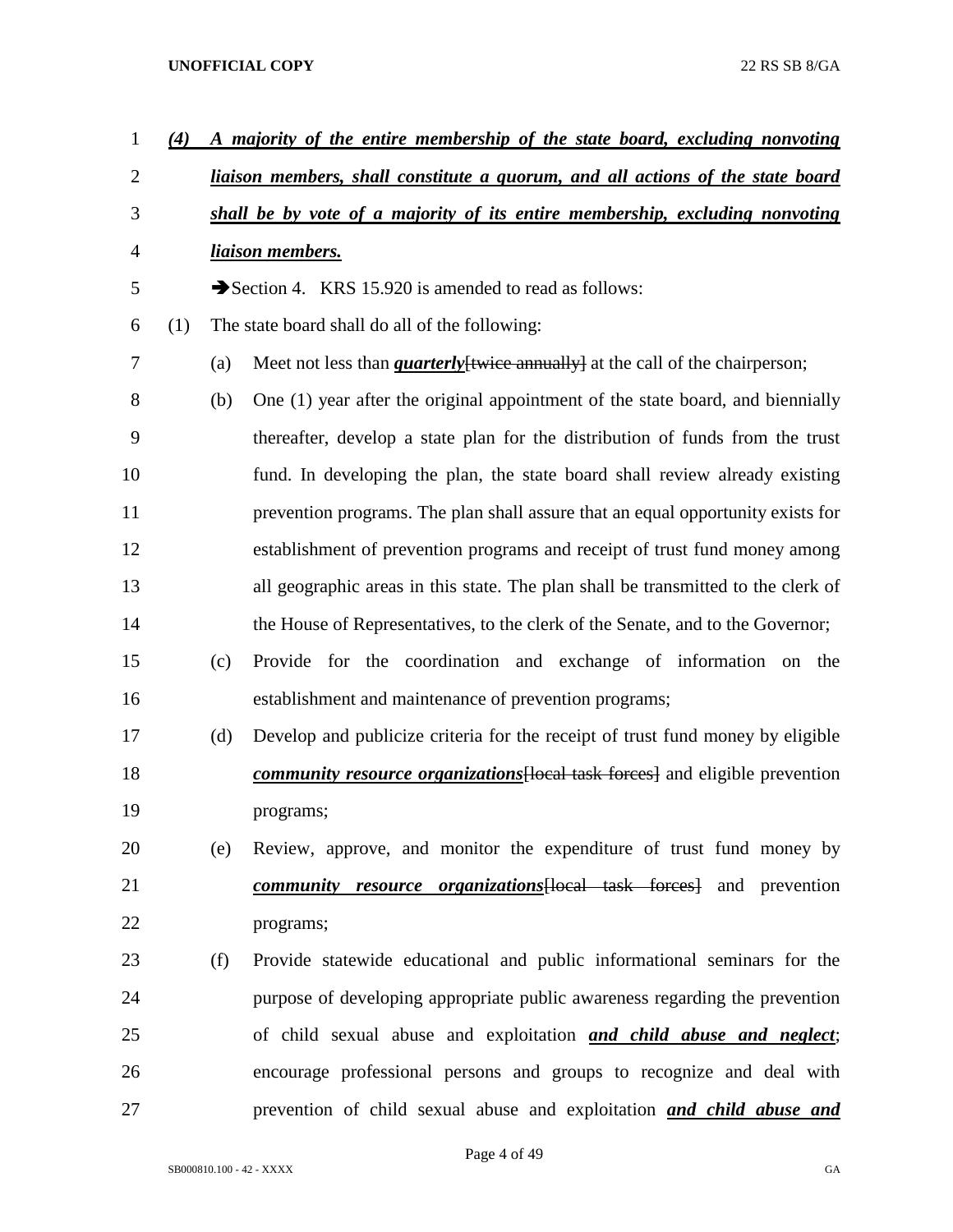| $\mathbf{1}$   | <i>neglect</i> ; encourage and coordinate the development of <i>community resource</i>          |
|----------------|-------------------------------------------------------------------------------------------------|
| $\overline{2}$ | <i>organizations</i> [local task forces]; make information about the prevention of              |
| 3              | child sexual abuse and exploitation <b>and child abuse and neglect</b> available to             |
| $\overline{4}$ | the public and organizations and agencies which deal with problems of child                     |
| 5              | sexual abuse and exploitation <i>and child abuse and neglect</i> ; and encourage the            |
| 6              | development of community prevention programs; and                                               |
| 7              | Establish a procedure for an annual, internal evaluation of the functions,<br>(g)               |
| 8              | responsibilities, and performance of the state board. In a year in which the                    |
| 9              | biennial state plan is prepared, the evaluation shall be coordinated with the                   |
| 10             | preparation of the state plan.                                                                  |
| 11             | The state board may enter into contracts with public or private agencies to fulfill the<br>(2)  |
| 12             | requirements of this section. The state board shall utilize existing state resources            |
| 13             | and staff of participating departments whenever practicable.                                    |
| 14             | Section 5. KRS 15.925 is amended to read as follows:                                            |
| 15             | The state board <b>shall by December 1 of each year report</b> [may recommend] to the           |
| 16             | Governor and the General Assembly <i>recommending</i> changes in state programs, statutes,      |
| 17             | policies, budgets, and standards <i>that</i> [which] will reduce the problem of child sexual    |
| 18             | abuse and exploitation <i>and child abuse and neglect</i> , improve coordination among          |
| 19             | <i>government and private</i> [state] agencies that provide prevention services and improve the |
| 20             | condition of children and parents or guardians who are in need of prevention program            |
| 21             | services.                                                                                       |
| 22             | Section 6. KRS 15.935 is amended to read as follows:                                            |
| 23             | The state board may authorize the disbursement of available money from the trust<br>(1)         |
| 24             | fund, upon legislative appropriations, for exclusively the following purposes, which            |
| 25             | are listed in the order of preference for expenditure:                                          |
| 26             | To fund a private nonprofit or public organization in the development or<br>(a)                 |
| 27             | operation of a prevention program if at least all of the following conditions are               |

Page 5 of 49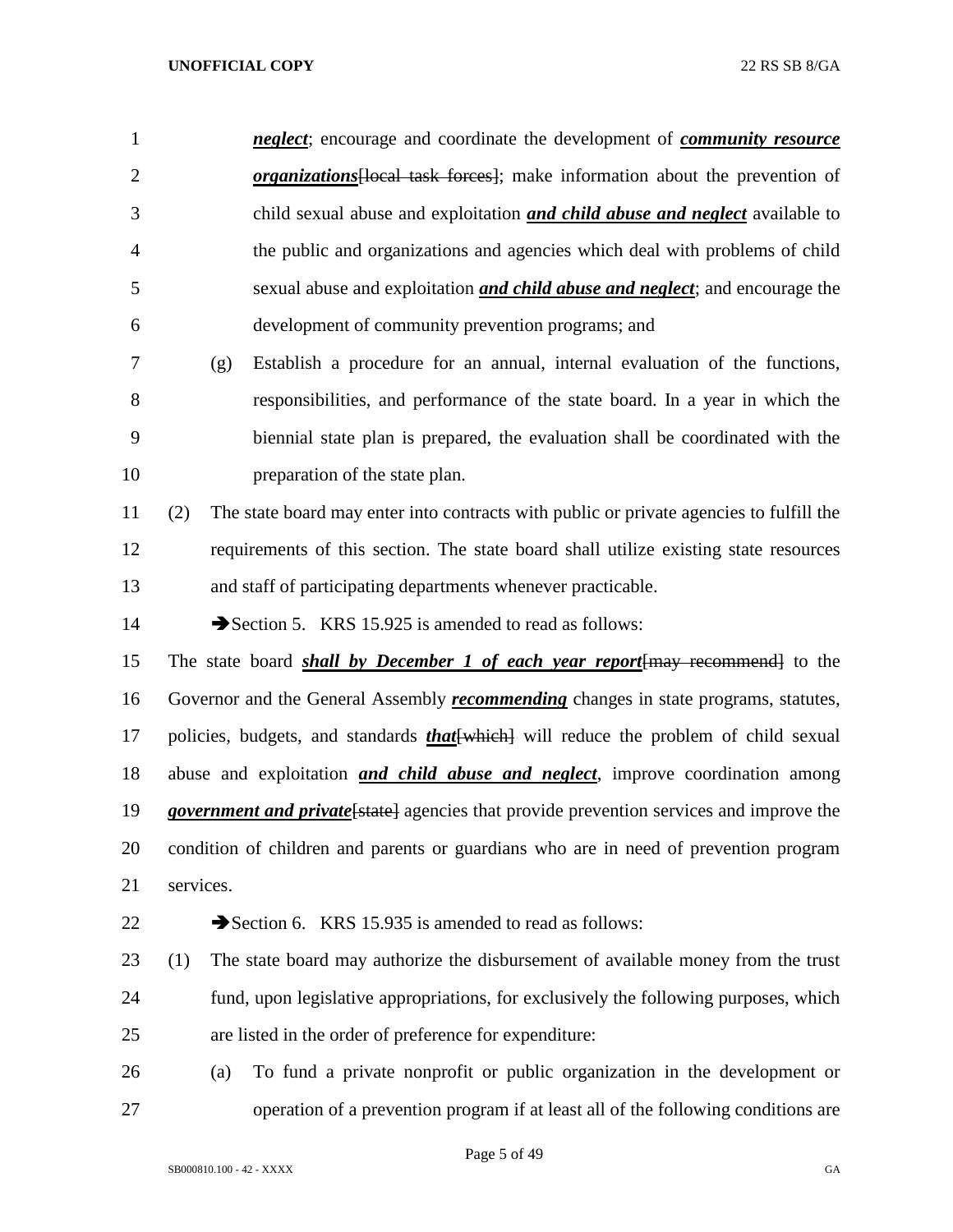| 1              |     | met:                                                                                     |
|----------------|-----|------------------------------------------------------------------------------------------|
| $\overline{2}$ |     | 1.<br>The appropriate <i>community resource organization</i> [local task force] has      |
| 3              |     | reviewed and approved the program. This subparagraph does not apply                      |
| $\overline{4}$ |     | if a <i>community resource organization</i> [local task force] does not exist            |
| 5              |     | for the geographic area to be served by the program;                                     |
| 6              |     | 2.<br>The organization agrees to match <i>a percentage</i> , <i>as determined by the</i> |
| 7              |     | state board, of the total cost of the project through dollars as a                       |
| 8              |     | <i>match</i> [fifty percent (50%) of the amount requested from the trust fund.           |
| 9              |     | At least ten percent (10%) of the amount requested shall be matched                      |
| 10             |     | through dollars, and the remaining match shall be through in kind                        |
| 11             |     | contributions. The type of contributions shall be subject to the approval                |
| 12             |     | of the state board];                                                                     |
| 13             |     | 3.<br>The organization demonstrates a willingness and ability to provide                 |
| 14             |     | program models and consultation to organizations and communities                         |
| 15             |     | regarding program development and maintenance; and                                       |
| 16             |     | 4.<br>Other conditions that the state board may deem appropriate;                        |
| 17             | (b) | To fund the cost of medical examinations of victims of suspected child sexual            |
| 18             |     | abuse <i>and child abuse and neglect</i> to the extent the fee for an examination is     |
| 19             |     | a service not eligible to be paid for by Medicaid or private insurance. The fees         |
| 20             |     | paid for this examination shall not exceed reasonable, usual, and customary              |
| 21             |     | charges as set by the state board;                                                       |
| 22             | (c) | To fund the cost of counseling and other mental health services to victims of            |
| 23             |     | child sexual abuse <i>and child abuse and neglect</i> to the extent the fees for         |
| 24             |     | counseling and mental health services are services not eligible to be paid for           |
| 25             |     | by Medicaid or private insurance. The fees paid for counseling and mental                |
| 26             |     | health services shall not exceed reasonable, usual, and customary charges as             |
| 27             |     | set by the state board;                                                                  |

Page 6 of 49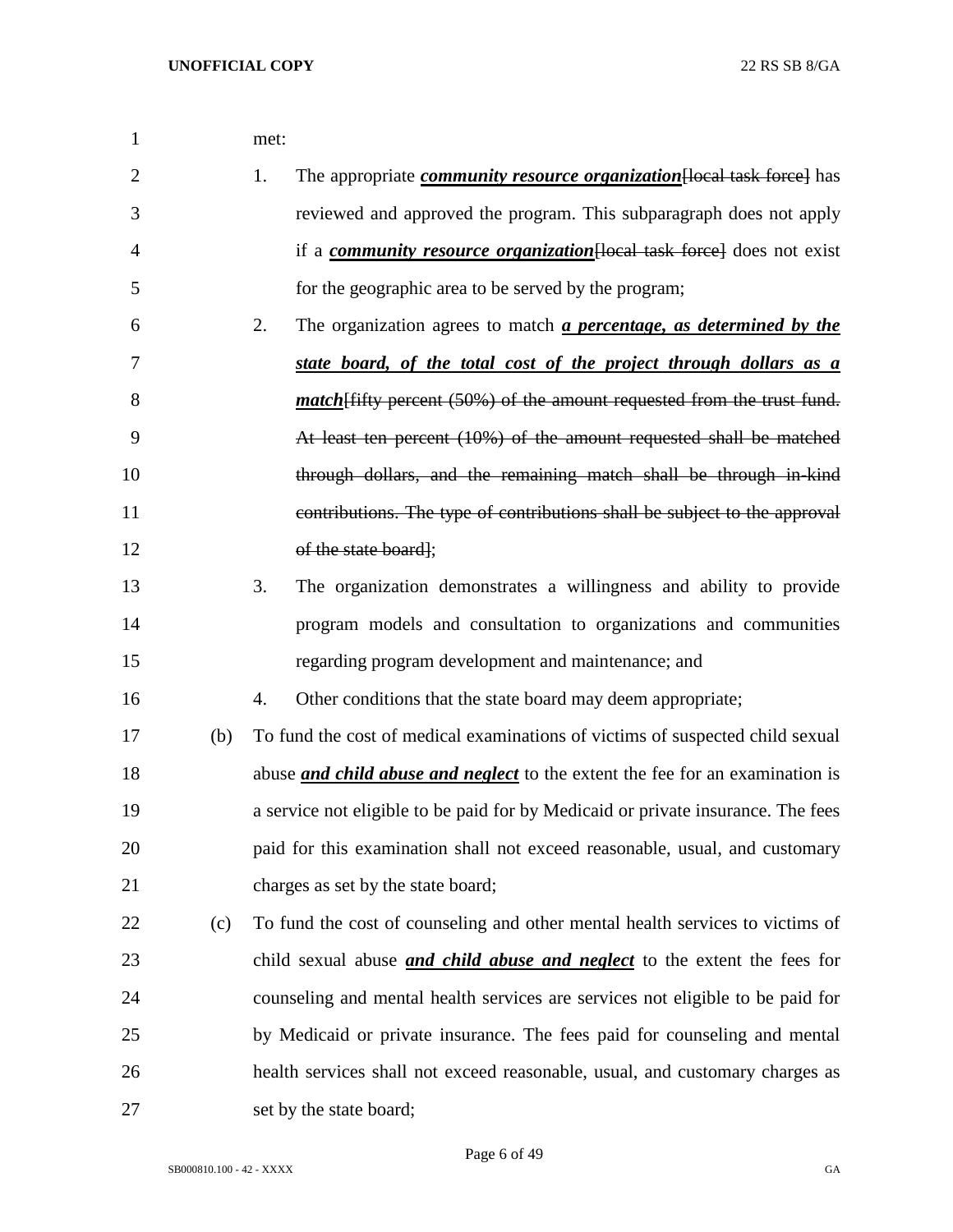| 1              |     | (d) | To fund <i>community resource organizations</i> [local task forces];                                      |
|----------------|-----|-----|-----------------------------------------------------------------------------------------------------------|
| $\overline{2}$ |     | (e) | To fund a statewide public education and awareness campaign on child sexual                               |
| 3              |     |     | abuse <i>and child abuse and neglect</i> , making use of electronic and print media                       |
| $\overline{4}$ |     |     | to inform the public about the nature of child sexual abuse and child abuse                               |
| 5              |     |     | and neglect, legal reporting requirements, victim rights, legal remedies,                                 |
| 6              |     |     | agency services, and prevention strategies;                                                               |
| 7              |     | (f) | To fund and evaluate the comparative success of statewide comprehensive                                   |
| 8              |     |     | approaches to prevention education making use of multiple approaches; and                                 |
| 9              |     | (g) | To fund the state board created in KRS 15.905 for the actual and necessary                                |
| 10             |     |     | operating expenses that the board incurs in performing its duties.                                        |
| 11             | (2) |     | Authorizations for disbursement of trust fund money under subsection $(1)(g)$ of this                     |
| 12             |     |     | section shall be kept at a minimum in furtherance of the primary purpose of the trust                     |
| 13             |     |     | fund which is to disburse money under subsections $(1)(a)$ , $(b)$ , $(c)$ , $(d)$ , $(e)$ , and $(f)$ of |
| 14             |     |     | this section to encourage the direct provision of services to prevent child abuse and                     |
| 15             |     |     | exploitation <i>and child abuse and neglect</i> , and to provide medical examination and                  |
| 16             |     |     | counseling or other mental health services for victims of child sexual abuse <i>and</i>                   |
| 17             |     |     | child abuse and neglect.                                                                                  |
| 18             |     |     | Section 7. KRS 15.940 is amended to read as follows:                                                      |
| 19             |     |     | In making grants to a <i>community resource organization</i> [local task force], the state board          |
| 20             |     |     | shall consider the degree to which the <i>community resource organization</i> [local task                 |
| 21             |     |     | force] meets the following criteria:                                                                      |
| 22             | (1) |     | Has as its primary purpose the development and facilitation of a collaborative                            |
| 23             |     |     | community prevention program in a specific geographical area. The prevention                              |
| 24             |     |     | program shall utilize trained volunteers and existing community resources wherever                        |
| 25             |     |     | practicable;                                                                                              |
| 26             | (2) |     | Is comprised of local law enforcement and social services representatives and does                        |
| 27             |     |     | not exclude any organization or person that the state board deems necessary;                              |

Page 7 of 49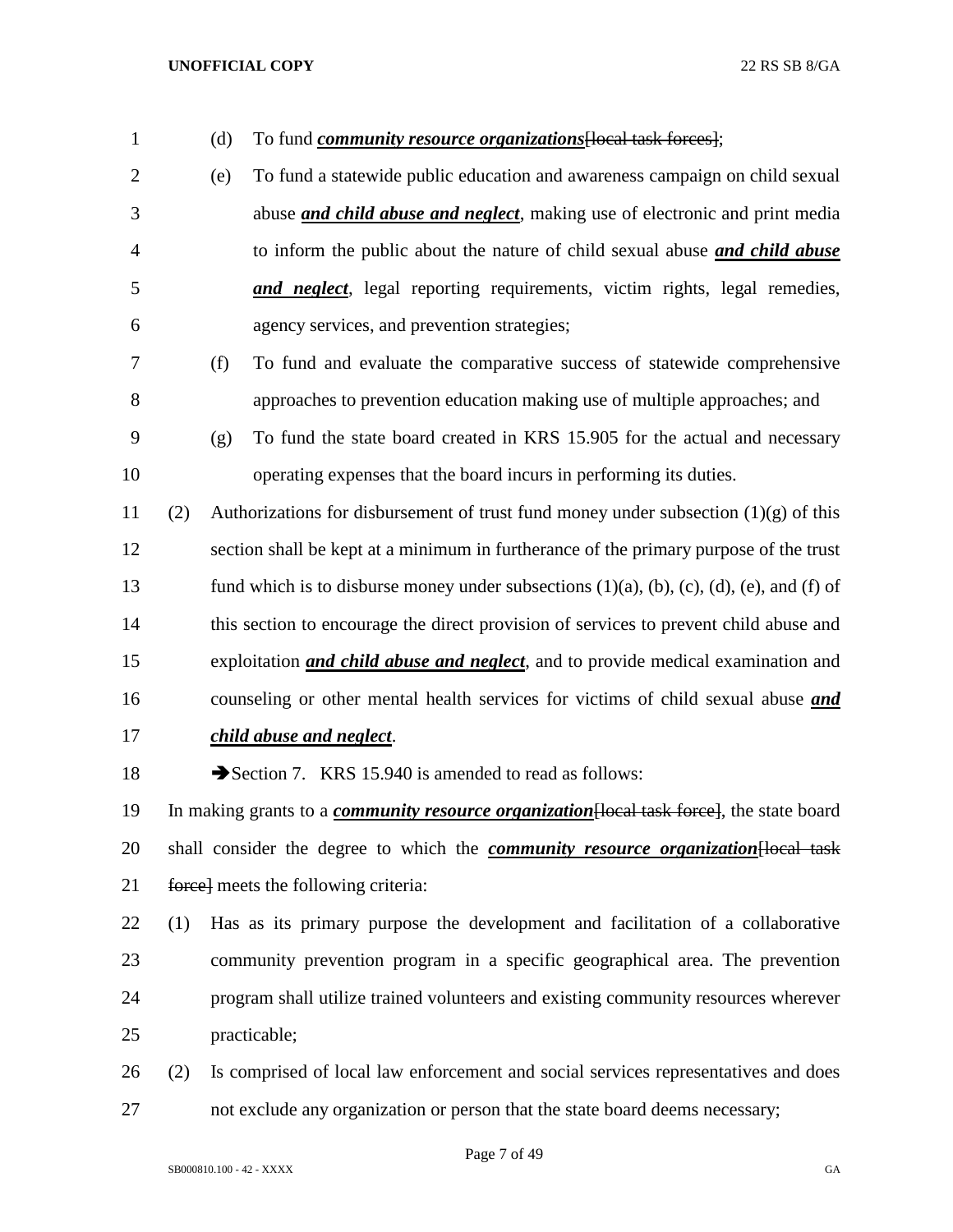(3) Demonstrates a willingness and ability to provide prevention program models and consultation to organizations and communities regarding prevention program development and maintenance; (4) Agrees to match fifty percent (50%) of the amount requested from the trust fund. At least ten percent (10%) of the amount requested shall be matched through dollars, and the remaining match shall be through in-kind contributions. The amount and types of in-kind services are subject to the approval of the state board; and (5) Other criteria that the state board deems appropriate. 9 Section 8. KRS 15.942 is amended to read as follows: The Justice and Public Safety Cabinet, the Attorney General, the Administrative Office of the Courts, and the Cabinet for Health and Family Services shall develop a training plan for investigation of child sexual abuse *and child abuse and neglect* cases and protection of child sexual abuse *and child abuse and neglect* victims within the Commonwealth. They may seek assistance from any educational, legal, and mental and physical health- care professionals *or child welfare organizations* needed for implementation of training programs. 17 Section 9. KRS 15.948 is amended to read as follows: The Attorney General shall have staff available who are specially trained in child sexual abuse *and child abuse and neglect*. Commonwealth's attorneys and county attorneys may request assistance in the investigation and prosecution of child sexual abuse *and child abuse and neglect* cases in accordance with provisions of this chapter. 22 Section 10. KRS 194A.010 is amended to read as follows: (1) The cabinet is the primary state agency for operating the public health, Medicaid, certificate of need and licensure, and mental health and intellectual disability programs in the Commonwealth. The function of the cabinet is to improve the health of all Kentuckians, including the delivery of population, preventive, reparative, and containment health services in a safe and effective fashion, and to

Page 8 of 49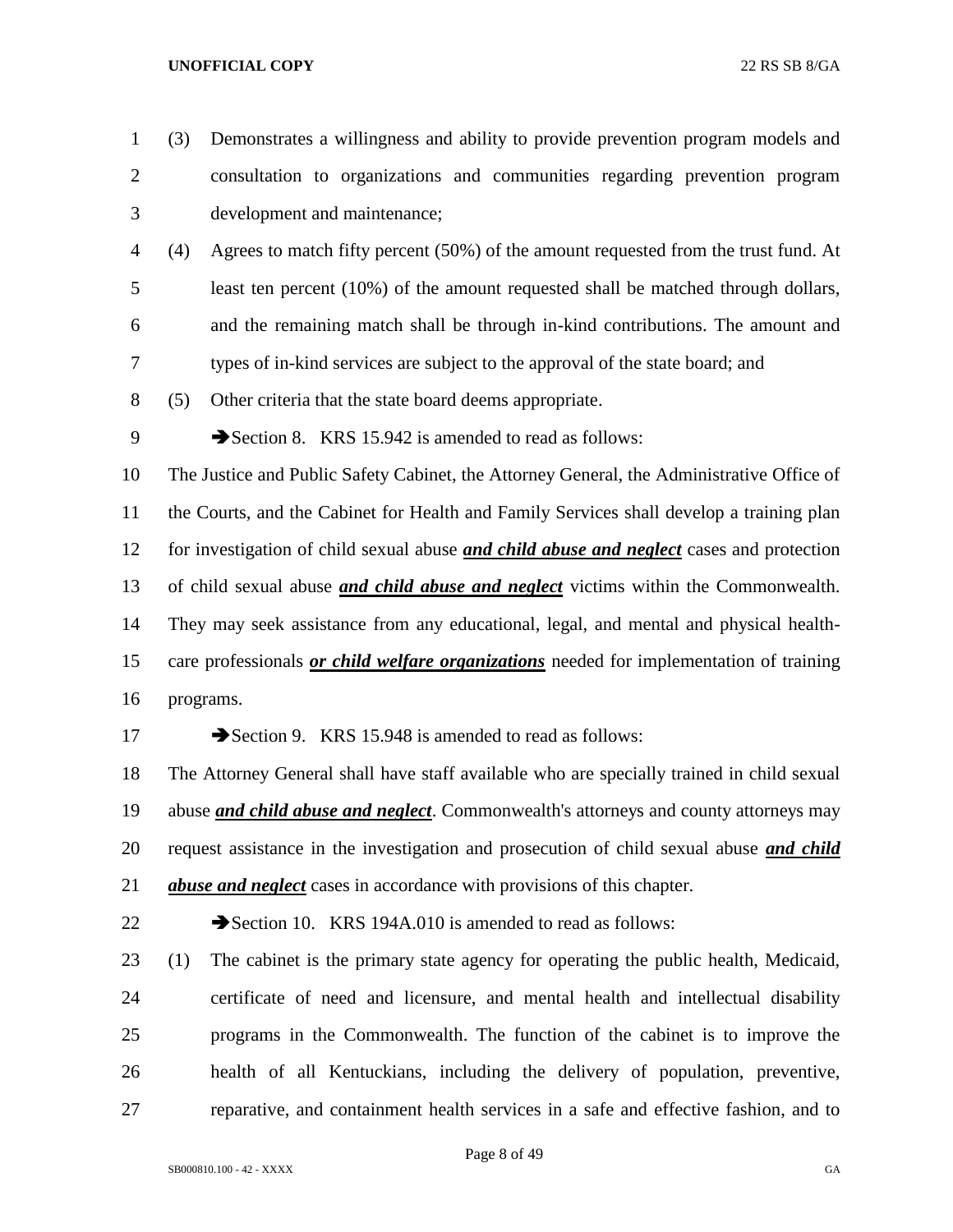improve the functional capabilities and opportunities of Kentuckians with disabilities. The cabinet is to accomplish its function through direct and contract services for planning and through the state health plan and departmental plans for program operations, for program monitoring and standard setting, and for program evaluation and resource management.

 (2) The cabinet is the primary state agency responsible for leadership in protecting and promoting the well-being of Kentuckians through the delivery of quality human services. Recognizing that children are the Commonwealth's greatest natural resource and that individuals and their families are the most critical component of a strong society, the cabinet shall deliver social services to promote the safety and security of Kentuckians and preserve their dignity. The cabinet shall administer child welfare programs that promote collaboration and accountability among *government agencies*[local], public, and private programs to improve the lives of 14 families and children<del>[, including collaboration with the Council on Accreditation</del> for Children and Family Services or its equivalent] in developing strategies consistent with best practice standards for delivery of services. The cabinet also shall administer income-supplement programs that protect, develop, preserve, and maintain individuals, families, and children in the Commonwealth.

19 Section 11. KRS 199.011 is amended to read as follows:

As used in this chapter, unless the context otherwise requires:

 (1) "Adoption worker" means an employee of the cabinet so designated by the secretary for health and family services, a social worker employed by a county or city who has been approved by the cabinet to handle, under its supervision, adoption placement services to children, or a social worker employed by or under contract to a child-placing adoption agency;

 (2) "Adult adopted person" means any adopted person who is twenty-one (21) years of age or older;

Page 9 of 49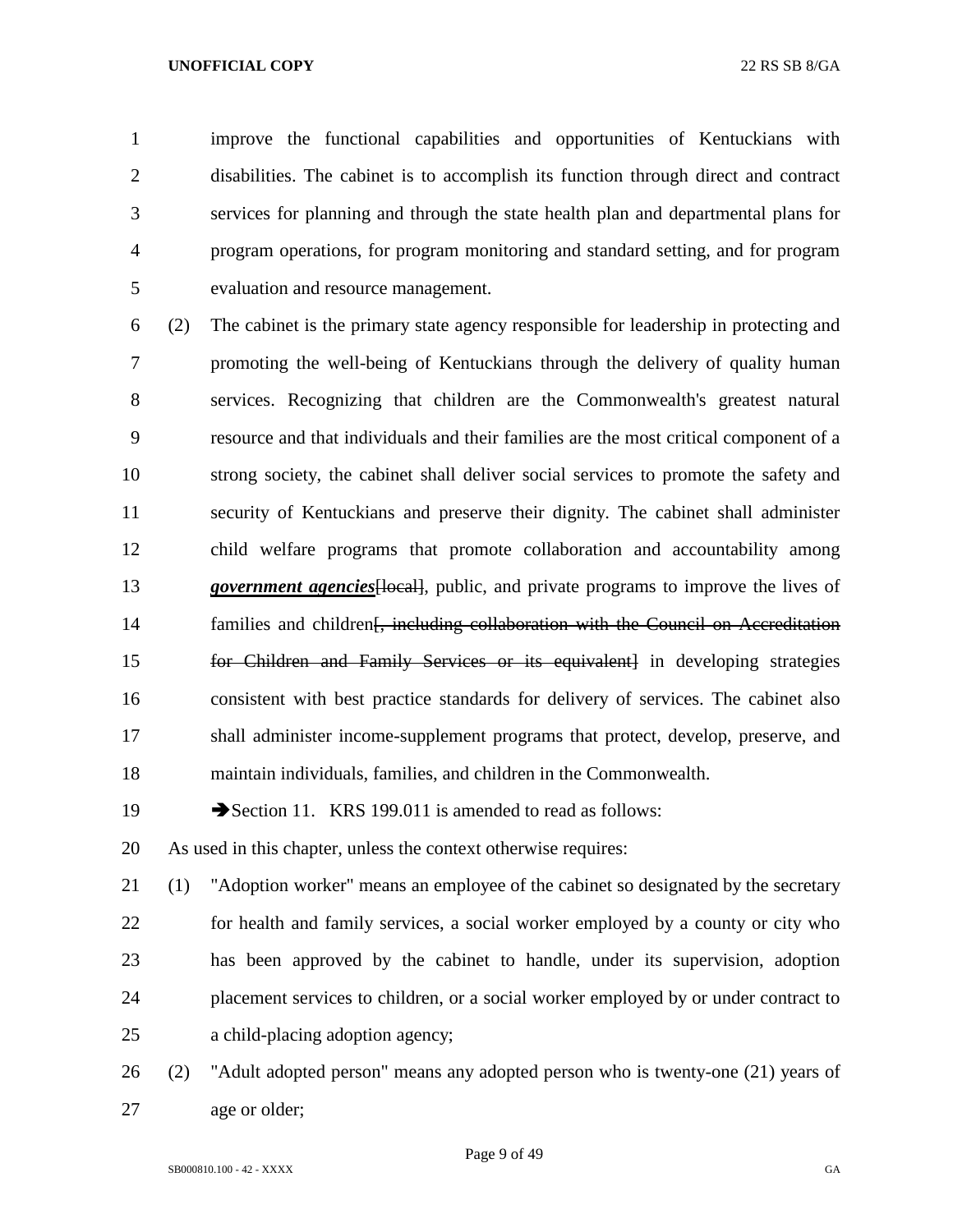- (3) "Cabinet" means the Cabinet for Health and Family Services;
- (4) "Child" means any person who has not reached his eighteenth birthday;

 (5) "Child-caring facility" means any institution or group home, including institutions and group homes that are publicly operated, providing residential care on a twenty- four (24) hour basis to children, not related by blood, adoption, or marriage to the person maintaining the facility, other than an institution or group home certified by an appropriate agency as operated primarily for educational or medical purposes, or a residential program operated or contracted by the Department of Juvenile Justice that maintains accreditation, or obtains accreditation within two (2) years of opening from a nationally recognized accrediting organization;

 (6) "Child-placing agency" means any agency licensed by the cabinet, which supervises the placement of children in foster family homes or child-caring facilities, or which places children for adoption;

(7) "Department" means the Department for Community Based Services;

 (8) "Family rehabilitation home" means a child-caring facility for appropriate families and comprising not more than twelve (12) children and two (2) staff persons;

(9) "Fictive kin" means an individual who is not related by birth, adoption, or marriage

to a child, but who has an emotionally significant relationship with the child*, or an* 

*emotionally significant relationship with a biological parent, siblings, or half-*

- *siblings of the child in the case of a child from birth to twelve (12) months of age, prior to placement*;
- (10) "Foster family home" means a private home in which children are placed for foster family care under supervision of the cabinet or of a licensed child-placing agency;
- (11) "Group home" means a homelike facility, excluding Department of Juvenile Justice- operated or -contracted facilities, for not more than eight (8) foster children, not adjacent to or part of an institutional campus, operated by a sponsoring agency for children who may participate in community activities and use community resources;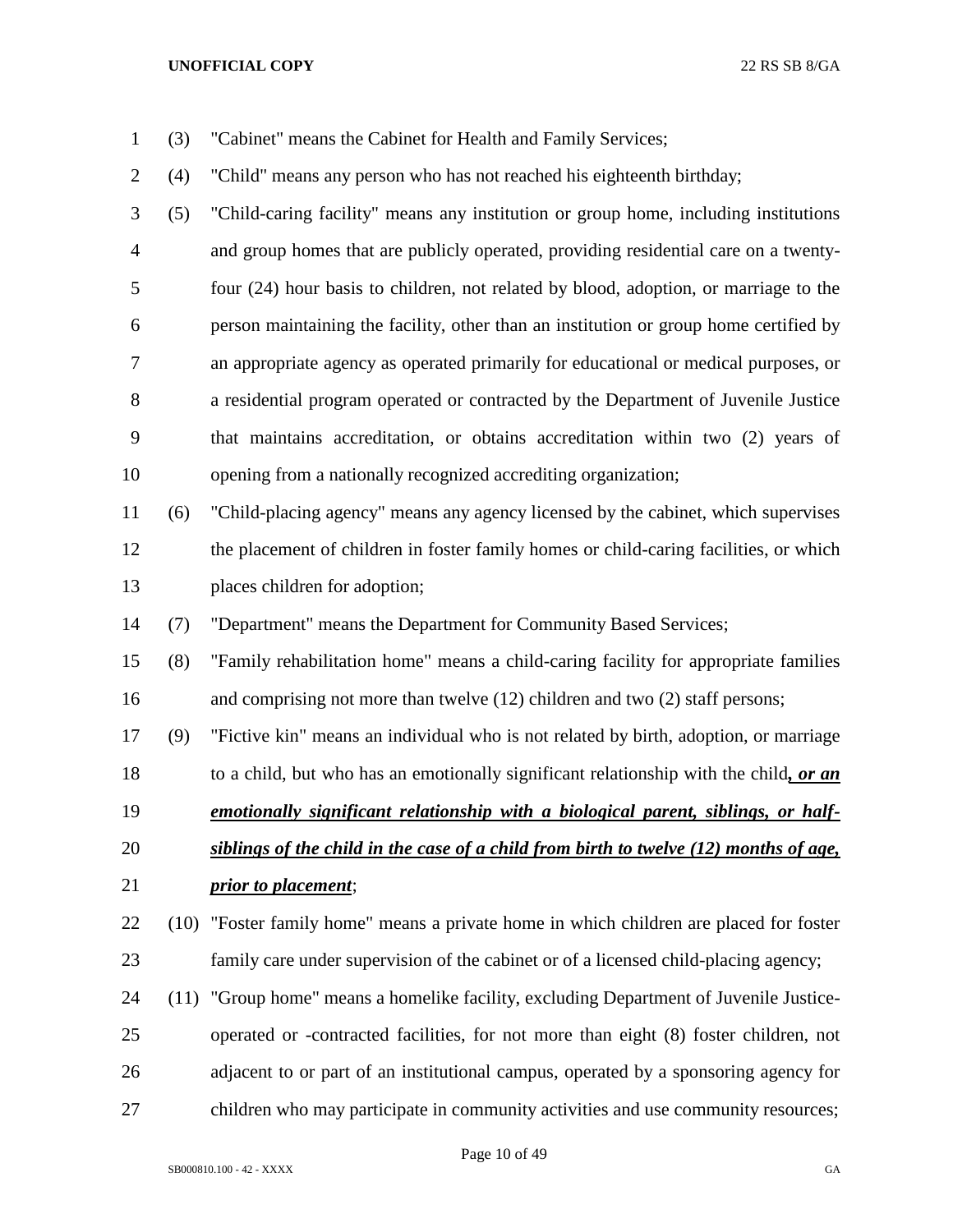- (12) "Institution" means a child-caring facility providing care or maintenance for nine (9) or more children;
- (13) "Placement services" means those social services customarily provided by a licensed child-placing or a public agency, which are necessary for the arrangement and placement of children in foster family homes, child-placing facilities, or adoptive homes. Placement services are provided through a licensed child-placing or a public agency for children who cannot be cared for by their biological parents and who need and can benefit from new and permanent family ties established through legal adoption. Licensed child-placing agencies and public agencies have a responsibility to act in the best interests of children, biological parents, and adoptive parents by providing social services to all the parties involved in an adoption;
- (14) "Rap back system" means a system that enables an authorized entity to receive ongoing status notifications of any criminal history from the Department of Kentucky State Police or the Federal Bureau of Investigation reported on an individual whose fingerprints are registered in the system, upon approval and implementation of the system;
- (15) "Reasonable and prudent parent standard" has the same meaning as in 42 U.S.C. 18 sec. 675(10);
- (16) "Secretary" means the secretary for health and family services; and
- (17) "Voluntary and informed consent" means that at the time of the execution of the consent, the consenting person was fully informed of the legal effect of the consent, 22 that the consenting person was not given or promised anything of value except those expenses allowable under KRS 199.590(6), that the consenting person was not coerced in any way to execute the consent, and that the consent was voluntarily and knowingly given. If at the time of the execution of the consent the consenting person was represented by independent legal counsel, there shall be a presumption 27 that the consent was voluntary and informed. The consent shall be in writing, signed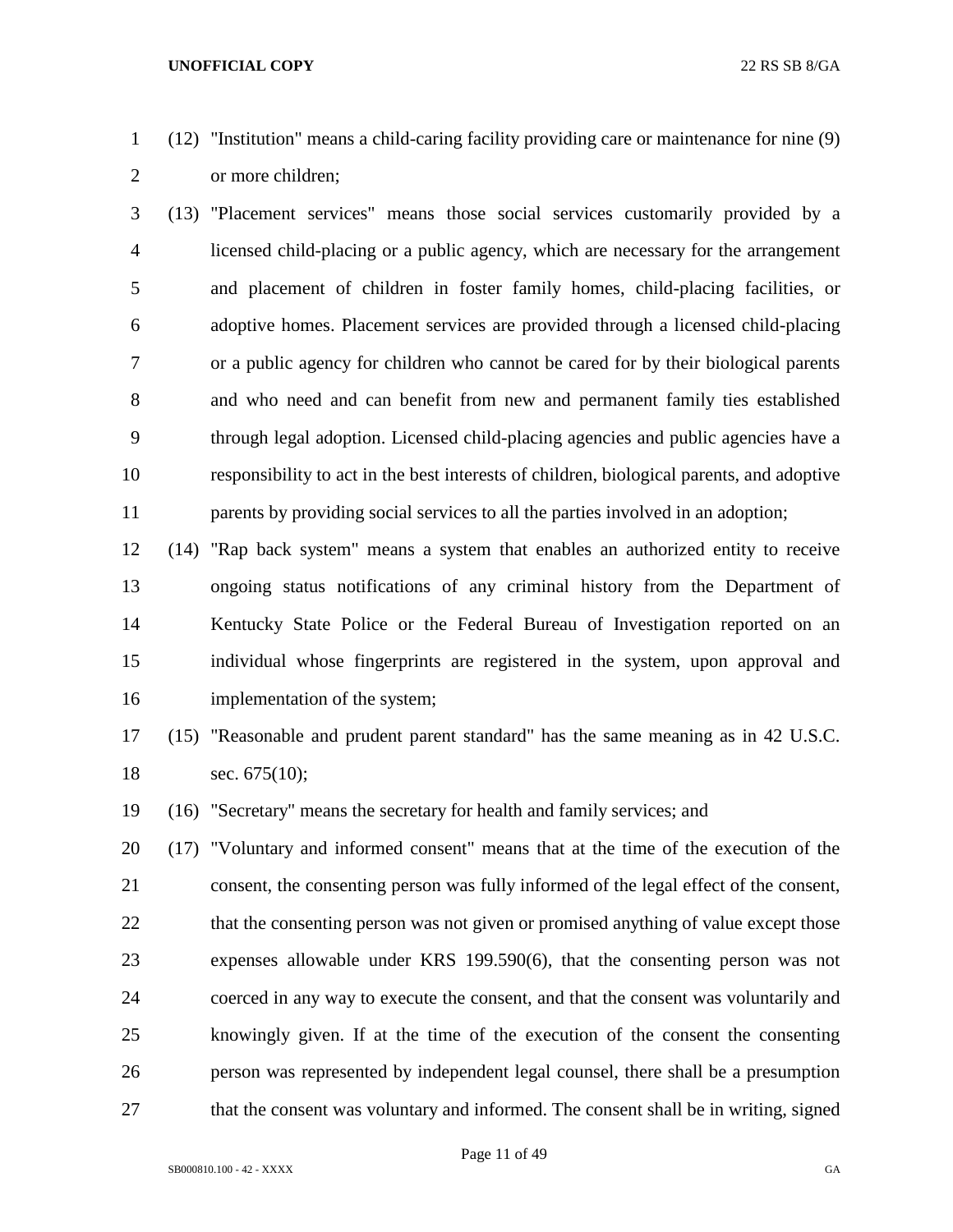| $\mathbf{1}$   |     |          | and sworn to by the consenting person, and include the following:               |
|----------------|-----|----------|---------------------------------------------------------------------------------|
| $\overline{2}$ | (a) |          | Date, time, and place of the execution of the consent;                          |
| 3              | (b) |          | Name of the child, if any, to be adopted, and the date and place of the child's |
| $\overline{4}$ |     | birth;   |                                                                                 |
| 5              | (c) |          | Consenting person's relationship to the child;                                  |
| 6              | (d) |          | Identity of the proposed adoptive parents or a statement that the consenting    |
| $\tau$         |     |          | person does not desire to know the identification of the proposed adoptive      |
| 8              |     | parents; |                                                                                 |
| 9              | (e) | 1.       | A statement that the consenting person understands that the consent will        |
| 10             |     |          | be final and irrevocable under this paragraph unless withdrawn under            |
| 11             |     |          | this paragraph.                                                                 |
| 12             |     | 2.       | If placement approval by the secretary is required, the voluntary and           |
| 13             |     |          | informed consent shall become final and irrevocable seventy-two (72)            |
| 14             |     |          | hours after the execution of the voluntary and informed consent. This           |
| 15             |     |          | consent may be withdrawn only by written notification sent to the               |
| 16             |     |          | proposed adoptive parent or the attorney for the proposed adoptive              |
| 17             |     |          | parent on or before the expiration of the seventy-two (72) hours by             |
| 18             |     |          | certified or registered mail and also by first-class mail.                      |
| 19             |     | 3.       | If placement approval by the secretary is not required, the voluntary and       |
| 20             |     |          | informed consent shall become final and irrevocable seventy-two (72)            |
| 21             |     |          | hours after the execution of the voluntary and informed consent. This           |
| 22             |     |          | consent may be withdrawn only by written notification sent to the               |
| 23             |     |          | proposed adoptive parent or the attorney for the proposed adoptive              |
| 24             |     |          | parent on or before the expiration of the seventy-two (72) hours by             |
| 25             |     |          | certified or registered mail and also by first-class mail;                      |
| 26             | (f) |          | Disposition of the child if the adoption is not adjudged;                       |
| 27             | (g) |          | A statement that the consenting person has received a completed and signed      |

Page 12 of 49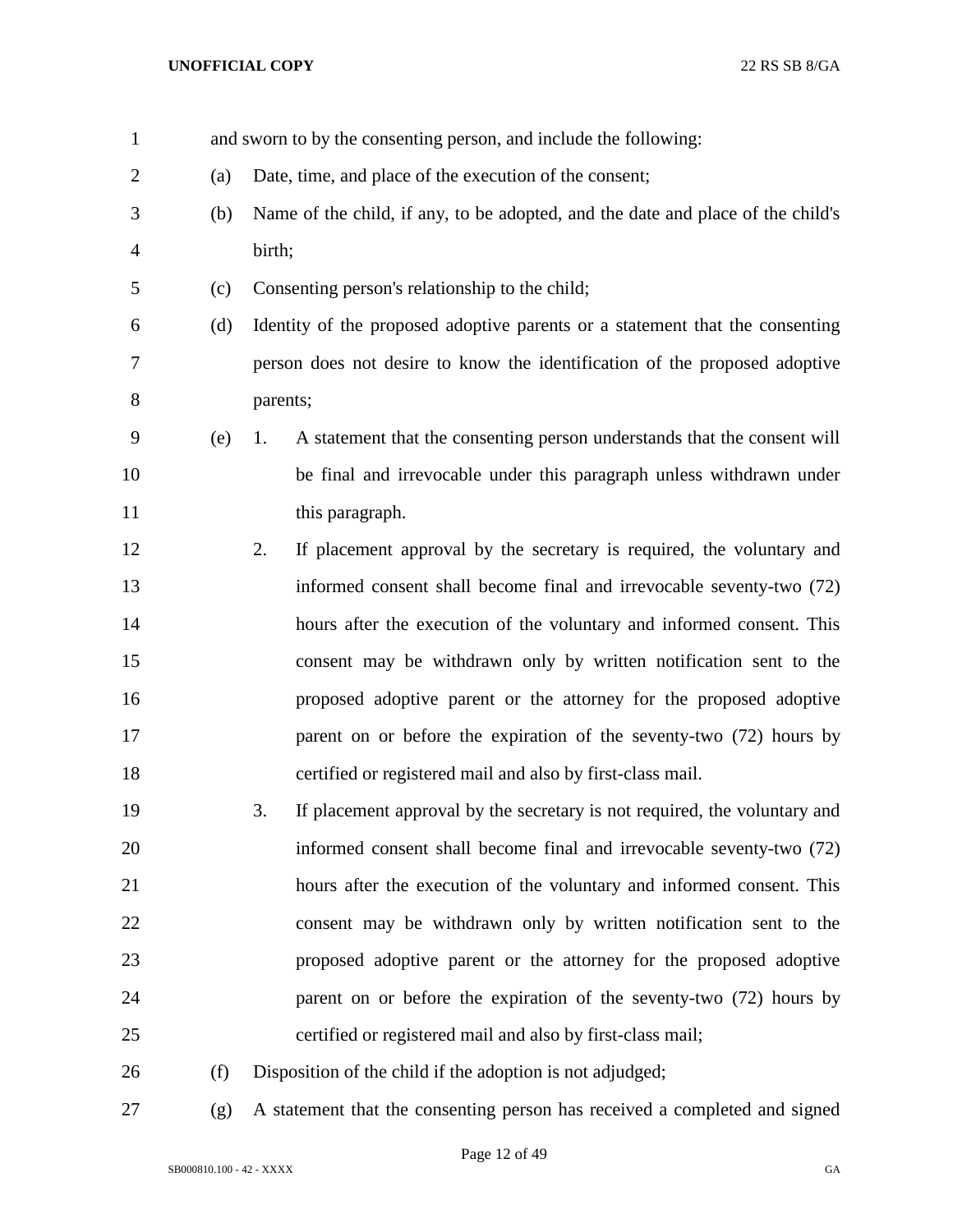| $\mathbf{1}$   |     | copy of the consent at the time of the execution of the consent;                              |
|----------------|-----|-----------------------------------------------------------------------------------------------|
| $\overline{2}$ |     | Name and address of the person who prepared the consent, name and address<br>(h)              |
| 3              |     | of the person who reviewed and explained the consent to the consenting                        |
| $\overline{4}$ |     | person, and a verified statement from the consenting person that the consent                  |
| 5              |     | has been reviewed with and fully explained to the consenting person; and                      |
| 6              |     | Total amount of the consenting person's legal fees, if any, for any purpose<br>(i)            |
| 7              |     | related to the execution of the consent and the source of payment of the legal                |
| 8              |     | fees.                                                                                         |
| 9              |     | Section 12. KRS 199.505 is amended to read as follows:                                        |
| 10             | (1) | An attorney or child-placing agency that arranges a prospective adoption may at any           |
| 11             |     | time request that the cabinet search the putative father registry established under           |
| 12             |     | KRS 199.503 to determine whether a putative father is registered in relation to a             |
| 13             |     | mother whose child is the subject of the adoption.                                            |
| 14             | (2) | An attorney or child-placing agency that arranges a prospective adoption may at any           |
| 15             |     | time serve the putative father of a child or cause the putative father to be served           |
| 16             |     | with actual notice that the mother of the child is considering an adoptive placement          |
| 17             |     | for the child.                                                                                |
| 18             | (3) | Beginning July 14, 2018, whenever a petition for adoption is filed, the attorney or           |
| 19             |     | child-placing agency that arranges the adoption shall request that the cabinet search         |
| 20             |     | the putative father registry at least one (1) day after the expiration of the period          |
| 21             |     | specified by KRS 199.480(1)(b)2.                                                              |
| 22             | (4) | No later than five (5) <b>business</b> days after receiving a request under subsection (1) or |
| 23             |     | (3) of this section, the cabinet shall submit an affidavit to the requesting party            |
| 24             |     | verifying whether a putative father is registered in relation to a mother whose child         |
| 25             |     | is the subject of the adoption.                                                               |
| 26             | (5) | Whenever the cabinet finds that one (1) or more putative fathers are registered, the          |
| 27             |     | cabinet shall submit a copy of each registration form with its affidavit.                     |

Page 13 of 49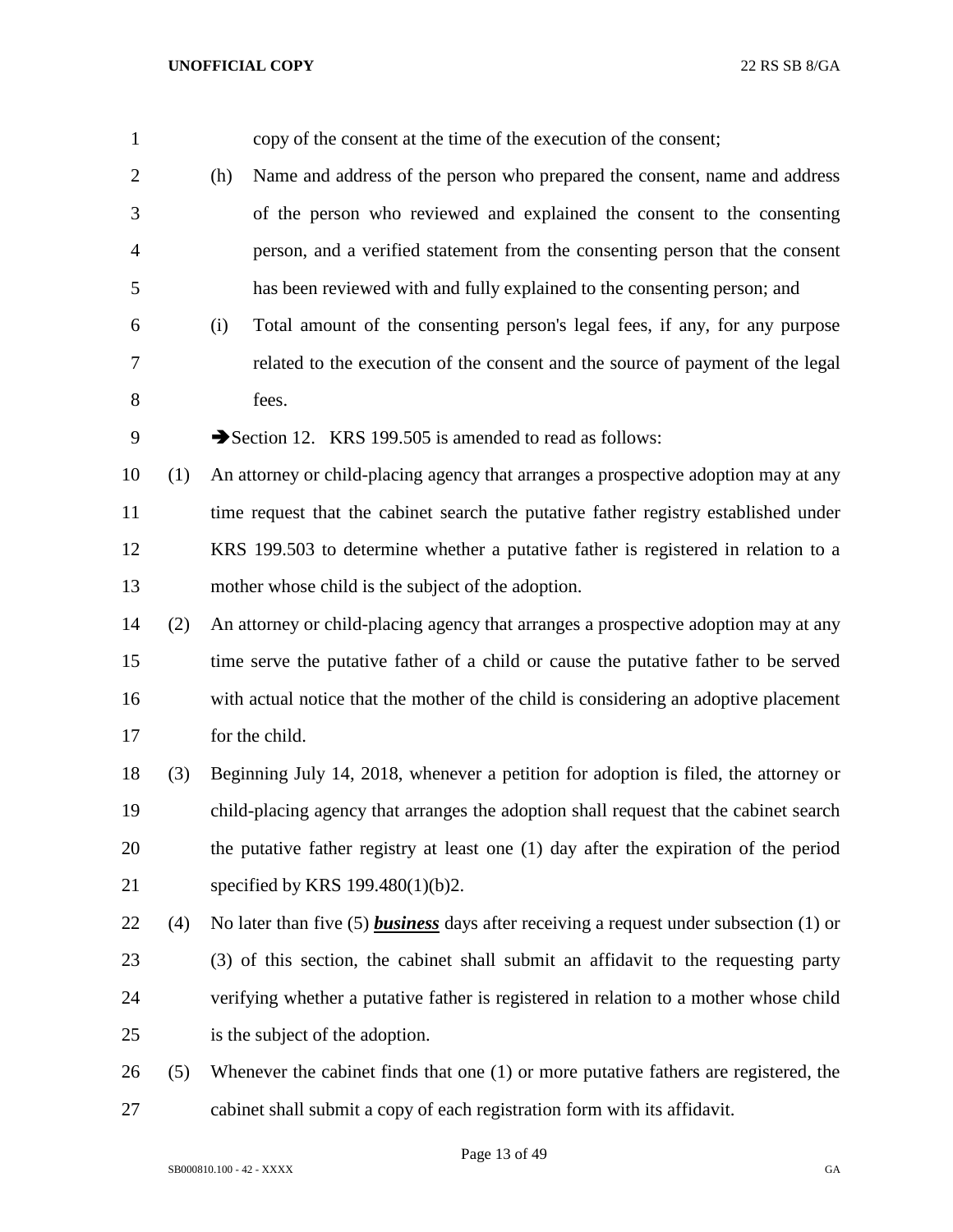- (6) A court shall not grant an adoption unless the cabinet's affidavit under this section is filed with the court.
- (7) An adoption involving a foreign-born child, an adoption initiated out-of-state, or a public agency adoption shall not be subject to the requirements of this section.

Section 13. KRS 199.540 is amended to read as follows:

- [(1) If a child adopted under KRS 199.470 to 199.520 reveals definite traits of ethnological ancestry different from those of the adoptive parents, and of which the adoptive parents had no knowledge or information prior to the adoption, a petition setting forth the facts may be filed by the original petitioner or the cabinet at any 10 time within five (5) years after the adoption with the court which decreed the adoption. If upon hearing the facts set forth in the petition they are established, the court may enter a decree of annulment of the adoption and setting aside any or all rights or obligations which may have accrued by reason of the adoption.
- 14  $(2)$  After the expiration of one (1) year from the date of the entry of judgment of adoption, the validity thereof shall not be subject to attack in any action, collateral or direct, by reason of any irregularity or failure to comply with KRS 199.470 to 199.520, either procedurally or substantively.
- 

18 Section 14. KRS 199.570 is amended to read as follows:

- (1) (a) The files and records of the court during adoption proceedings shall not be open to inspection by persons other than parties to the proceedings, their attorneys, and representatives of the cabinet except under order of the court expressly permitting inspection.
- (b) Upon the entry of the final order in the case, the clerk shall place all papers and records in the case in a suitable envelope which shall be sealed*, or a digital file with restricted access,* and shall not be open for inspection by any person except on written order of the court, except that upon the written consent of the biological parents and upon written order of the Circuit Court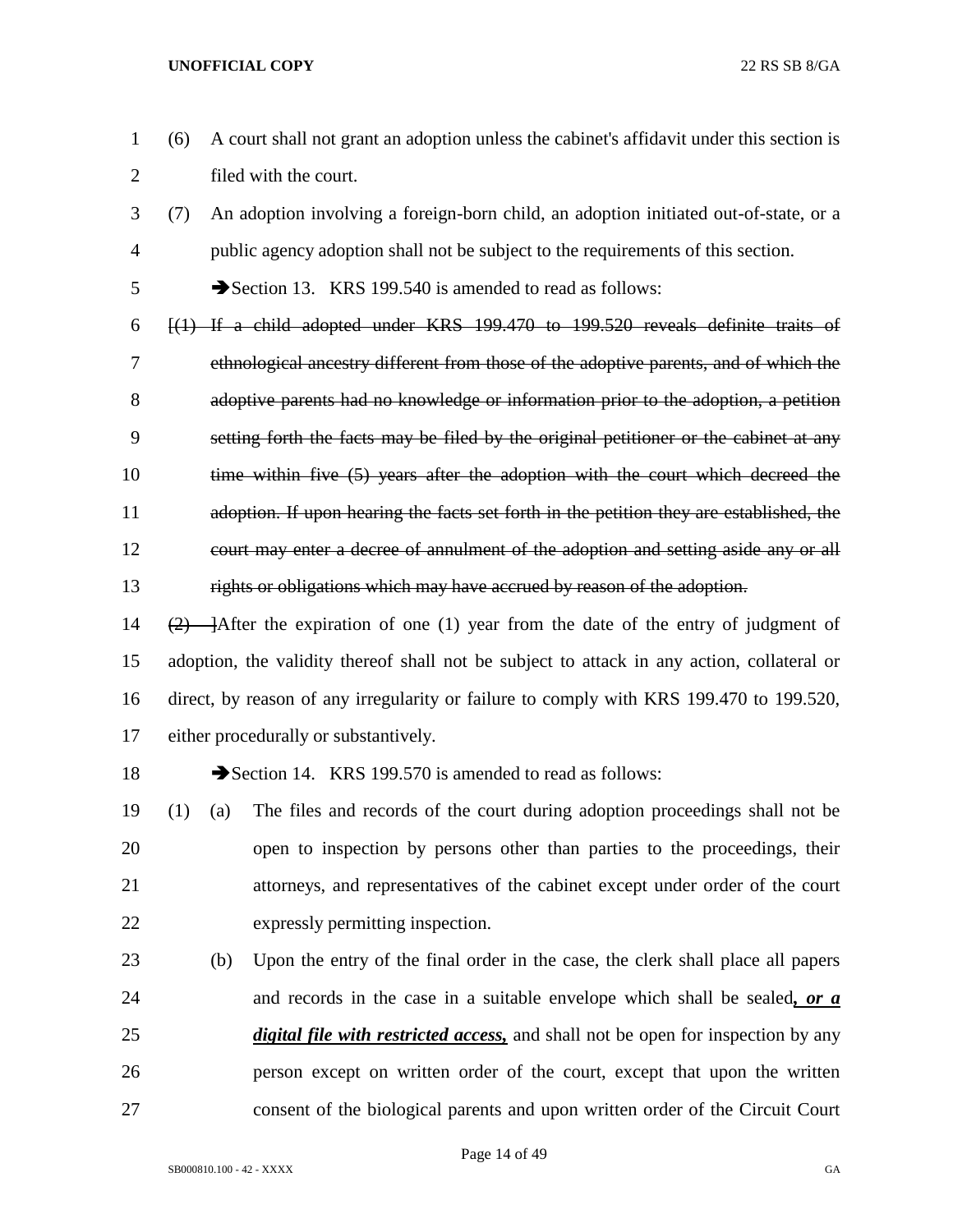all papers and records including all files and records of the Circuit Court during proceedings for termination of parental rights provided in KRS 625.108 shall be open for inspection to any adult adopted person who applies in person or in writing to the Circuit Court as provided in KRS 199.572. Health information received pursuant to KRS 199.525 shall be added to the adoption case file. The clerk of the Circuit Court shall set up a separate docket and order book for adoption cases and these files and records shall be kept locked.

 (c) No person having charge of any adoption records shall disclose the names of any parties appearing in such records or furnish any copy of any such records to any person or other entity that does not meet the requirements of KRS 199.572, except upon order of the court which entered the judgment of adoption.

 (2) After entry of the adoption judgment, the clerk of the Circuit Court shall promptly report to the Cabinet for Health and Family Services of Kentucky full information as called for on forms furnished by the Cabinet for Health and Family Services, necessary to make a new birth certificate conforming to the standard birth certificate 18 form. Upon receipt of this information, the Cabinet for Health and Family Services shall cause to be made a new record of the birth and it shall be filed with the original certificate, and the original certificate shall be stamped with the words, "CONFIDENTIAL -- subject to copy and/or inspection only on written order of the court."

 (3) The new certificate shall set forth the new name, if any, of the adopted child, the names of the adoptive parents, and such other information deemed necessary in accordance with rules and regulations promulgated by the Cabinet for Health and Family Services in issuing of birth certificates. If the adopted child is under eighteen (18) years of age, the birth certificate shall not contain any information revealing the

Page 15 of 49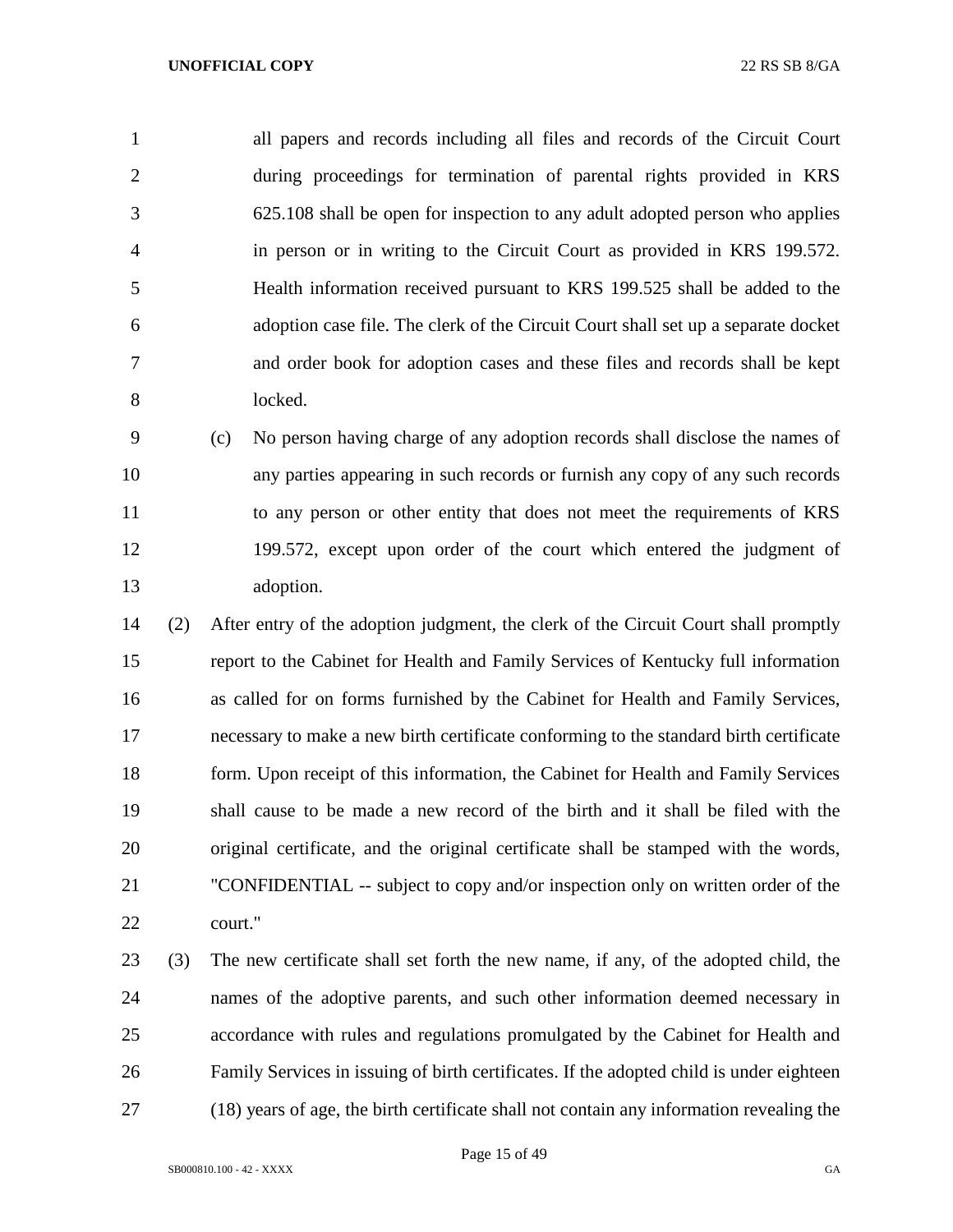child is adopted and shall show the adoptive parent or parents as the biological parent or parents of the child. If requested by the adoptive parents, the new birth certificate when issued shall contain the location of birth, hospital, and name of doctor or midwife. This information should be given only by an order of the court in which the child was adopted. The new birth certificate shall recite the residence of the adoptive parents as the birthplace of the child and this shall be deemed for all legal purposes to be the birthplace of the child. If no birth certificate is on file for a child born in Kentucky, the Cabinet for Health and Family Services shall prepare a certificate of birth in accordance with the information furnished the cabinet by the clerk of the Circuit Court which issued the adoption order. The Cabinet for Health and Family Services shall furnish to the clerks of the Circuit Courts the necessary forms to carry out the provisions of this section. If the child was born in another state, the order of adoption shall be forwarded to the division of vital statistics of the state concerned to be changed in accordance with the laws of such state. If the child was born in a foreign country, the report of adoption shall be returned to the attorney or agency handling the adoption for submission to the appropriate federal agency.

 (4) Thereafter when any copy of the certificate of birth of any child is issued it shall be a copy of the new certificate of birth, except when an order of the court granting the judgment of adoption shall request the issuance of the copy of the original certificate of the child's birth.

 (5) If any judgment of adoption is reversed, modified, or vacated in any particular, the clerk of the Circuit Court shall notify the Cabinet for Health and Family Services of the reversal or modification and the effect of same, and the cabinet shall make any necessary changes in its records.

- 26 Section 15. KRS 200.575 is amended to read as follows:
- (1) As used in this section, unless the context otherwise requires: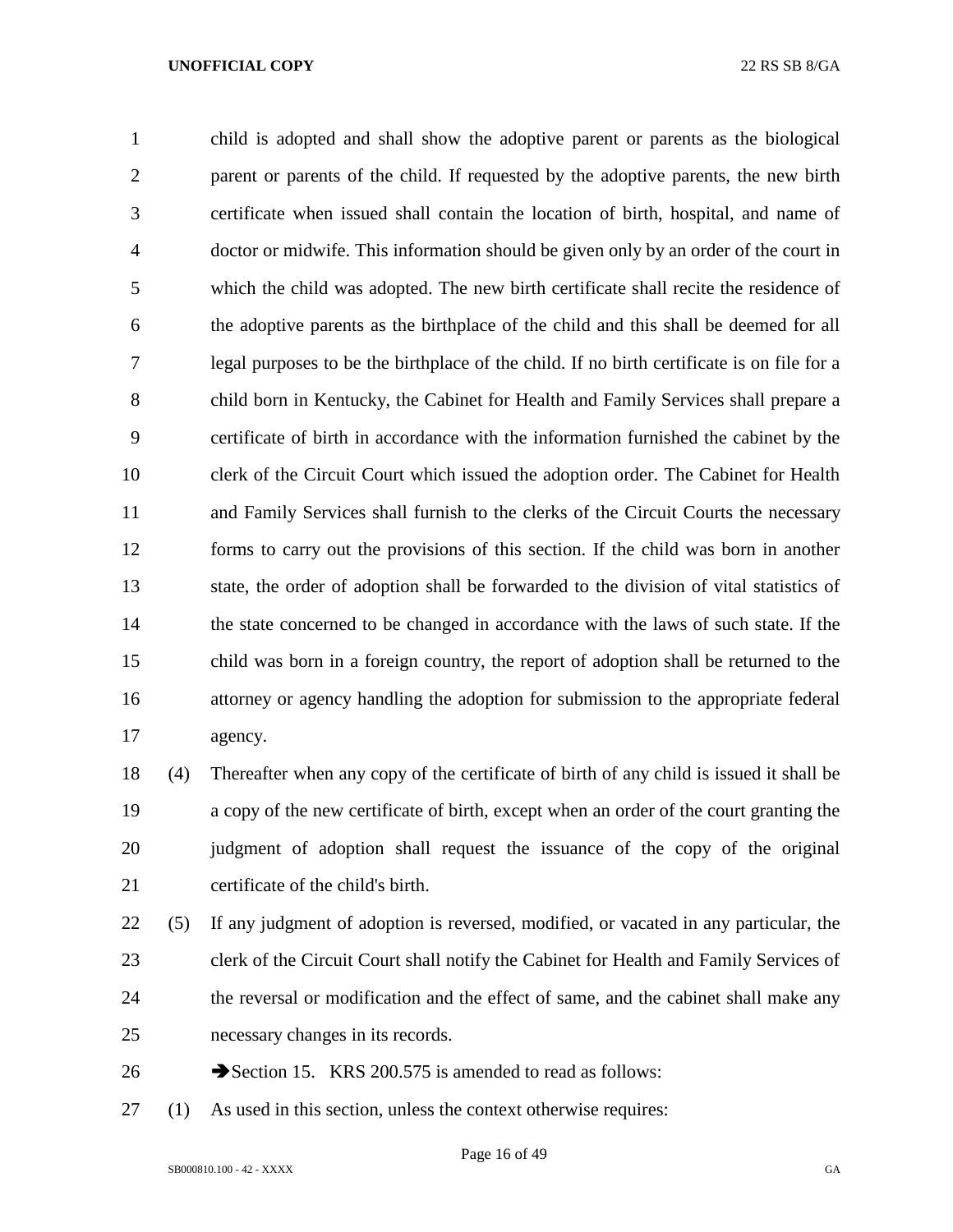| $\mathbf{1}$   |     | (a) |    |                   | "Department" means the Department for Community Based Services; and            |
|----------------|-----|-----|----|-------------------|--------------------------------------------------------------------------------|
| $\overline{2}$ |     | (b) |    |                   | "Family preservation services" means programs that:                            |
| 3              |     |     | 1. |                   | Follow intensive, home-based service models with demonstrated                  |
| $\overline{4}$ |     |     |    |                   | effectiveness in reducing or avoiding the need for out-of-home                 |
| 5              |     |     |    |                   | placement;                                                                     |
| 6              |     |     | 2. |                   | Provide such services that result in lower costs than would out-of-home        |
| 7              |     |     |    |                   | placement; and                                                                 |
| 8              |     |     | 3. |                   | Employ specially trained caseworkers who shall:                                |
| 9              |     |     |    | a.                | Provide at least half of their services in the family's home or other          |
| 10             |     |     |    |                   | natural community setting;                                                     |
| 11             |     |     |    | b.                | Provide direct therapeutic services available twenty-four (24)                 |
| 12             |     |     |    |                   | hours per day for a family;                                                    |
| 13             |     |     |    | $c_{\cdot}$       | Aid in the solution of practical problems that contribute to family            |
| 14             |     |     |    |                   | stress so as to effect improved parental performance and enhanced              |
| 15             |     |     |    |                   | functioning of the family unit;                                                |
| 16             |     |     |    | d.                | Arrange for additional assistance, including but not limited to                |
| 17             |     |     |    |                   | housing, child care, education, and job training, emergency cash               |
| 18             |     |     |    |                   | grants, state and federally funded public assistance, and other basic          |
| 19             |     |     |    |                   | support needs; and                                                             |
| 20             |     |     |    | e.                | Supervise any paraprofessionals or "family aides" made available               |
| 21             |     |     |    |                   | to provide specialized services or skills to manage everyday                   |
| 22             |     |     |    |                   | problems and better provide and care for children.                             |
| 23             | (2) |     |    |                   | The department shall be the lead administrative agency for family preservation |
| 24             |     |     |    |                   | services and may receive funding for the implementation of these services. The |
| 25             |     |     |    | department shall: |                                                                                |
| 26             |     | (a) |    |                   | Provide the coordination of and planning for the implementation of family      |
| 27             |     |     |    |                   | preservation services;                                                         |

Page 17 of 49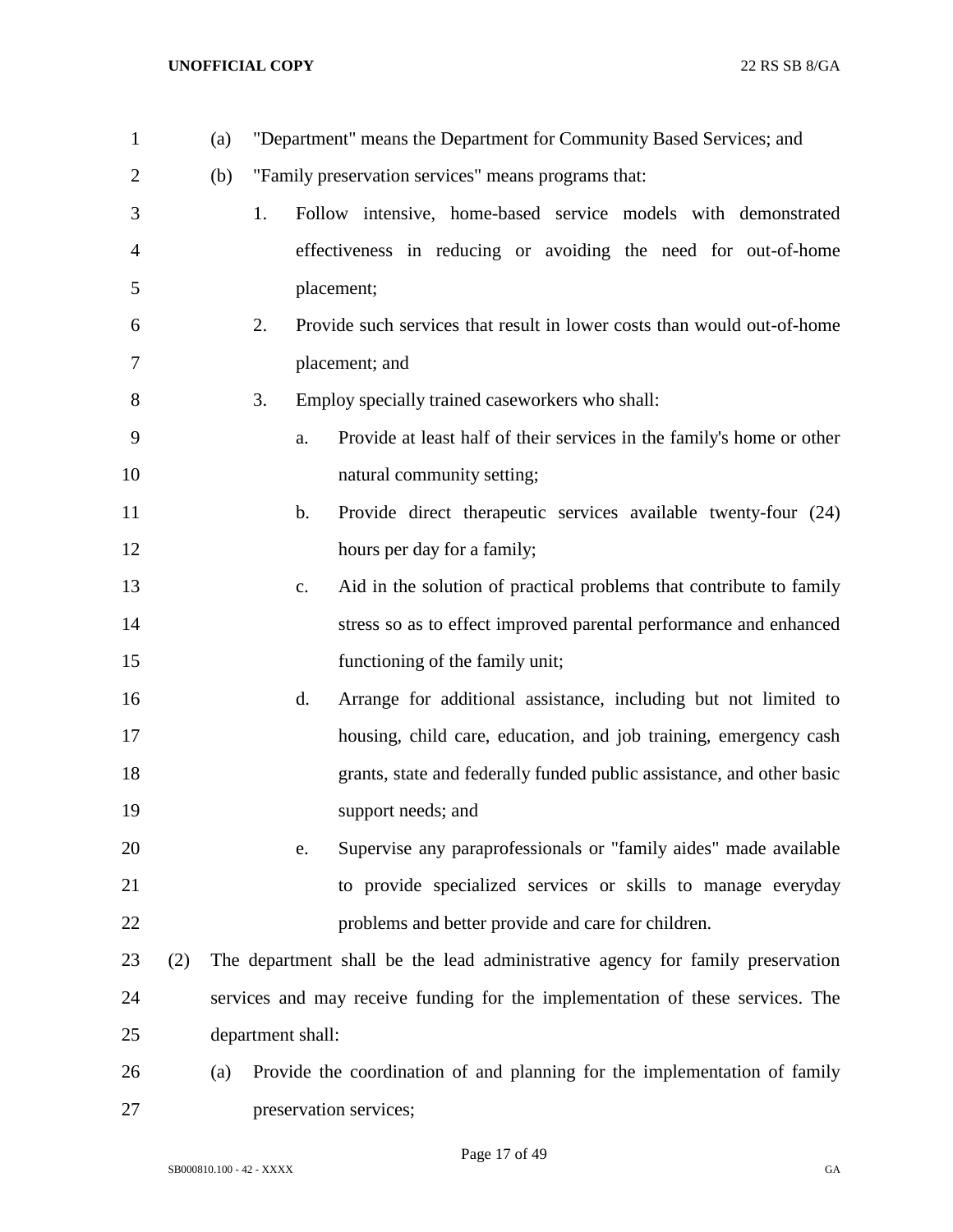| 1              |     | (b)<br>Provide standards for family preservation services programs;                 |
|----------------|-----|-------------------------------------------------------------------------------------|
| $\overline{2}$ |     | Monitor these services to ensure they meet measurable standards of<br>(c)           |
| 3              |     | performance as set forth in state law and as developed by the department; and       |
| $\overline{4}$ |     | Provide the initial training and approve any ongoing training required by<br>(d)    |
| 5              |     | providers of family preservation services.                                          |
| 6              | (3) | The department may provide family preservation services directly or may contract    |
| 7              |     | to provide these services. In the event the department provides family preservation |
| 8              |     | services with state caseworkers, those caseworkers and cases shall be excluded for  |
| 9              |     | the overall caseworker or case averages provided on a quarterly basis to the        |
| 10             |     | Legislative Research Commission and the Governor's office under KRS 199.461.        |
| 11             |     | Family preservation services caseworkers and cases shall be included in the report  |
| 12             |     | as a separate category.                                                             |
| 13             | (4) | If the department contracts to provide family preservation services, the contract   |
| 14             |     | shall include:                                                                      |
| 15             |     | Requirements for acceptance of any client referred by the department for<br>(a)     |
| 16             |     | family preservation services;                                                       |
| 17             |     | Caseload standards per caseworker;<br>(b)                                           |
| 18             |     | Provision of twenty-four (24) hour crisis intervention services to families<br>(c)  |
| 19             |     | served by the program;                                                              |
| 20             |     | (d)<br>Minimum initial and ongoing training standards for family preservation       |
| 21             |     | services staff; and                                                                 |
| 22             |     | Internal programmatic evaluation and cooperation with external evaluation as<br>(e) |
| 23             |     | directed by the department.                                                         |
| 24             | (5) | Family preservation services shall be provided only to those children who are at    |
| 25             |     | [actual, ]imminent <i>or moderate</i> risk of out-of-home placement:                |
| 26             |     | Who are at risk of commitment as dependent, abused, or neglected;<br>(a)            |
|                |     |                                                                                     |

(b) Who are emotionally disturbed; *or*[and]

Page 18 of 49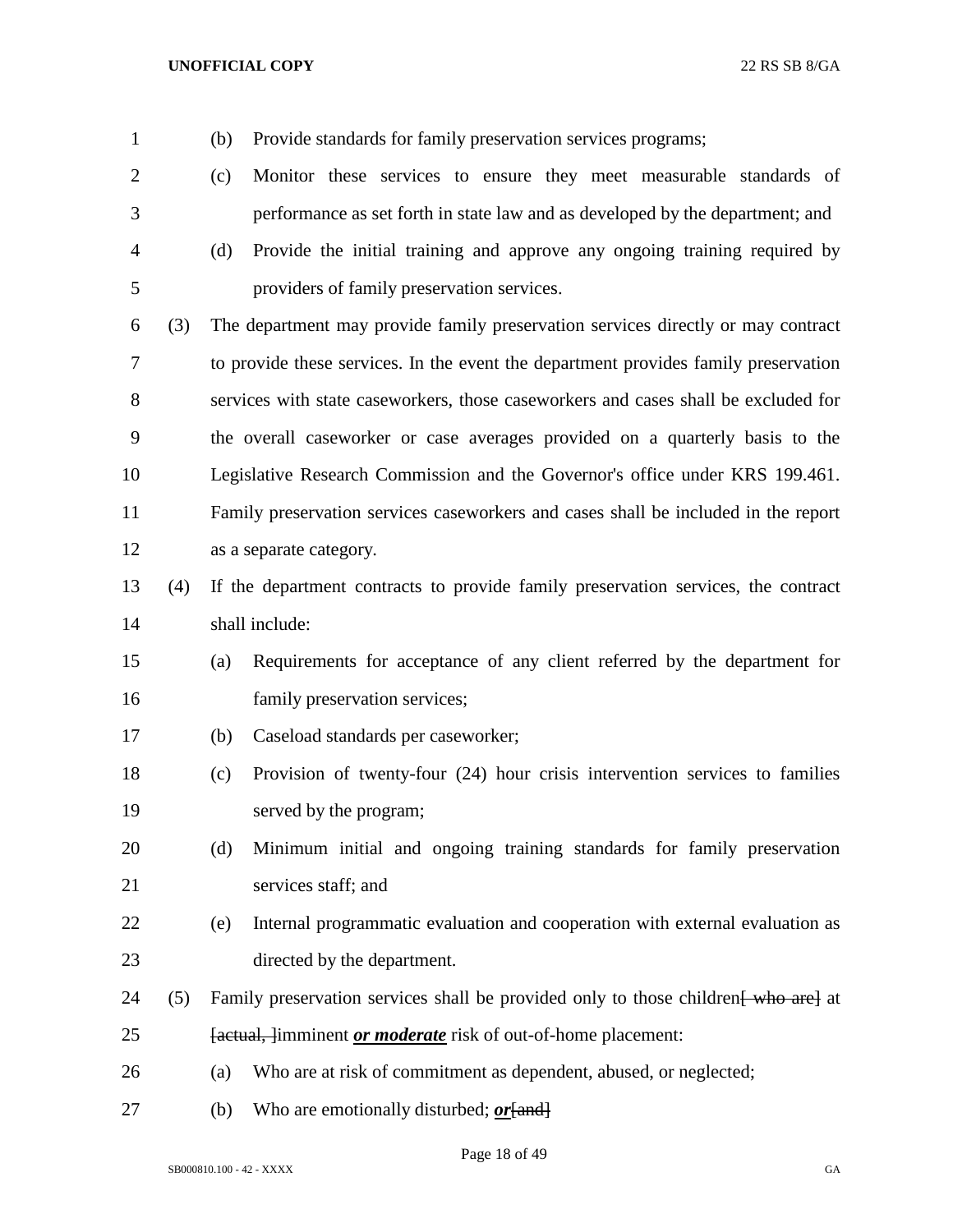|  | (c) Whose families are in conflict such that they are unable to exercise reasonable |
|--|-------------------------------------------------------------------------------------|
|  | control of the child.                                                               |
|  |                                                                                     |

- (6) Families in which children are at risk of recurring sexual abuse perpetrated by a member of their immediate household who remains in close physical proximity to the victim or whose continued safety from recurring abuse cannot be reasonably ensured, shall not be eligible for family preservation services.
- (7) The implementation of family preservation services shall be limited to those situations where protection can be ensured for children, families, and the community.
- (8) The provision of family preservation services to a family shall constitute a reasonable effort by the Cabinet for Health and Family Services to prevent the removal of a child from the child's home under KRS 620.140, provided that the family has received timely access to other services from the Cabinet for Health and Family Services for which the family is eligible.
- (9) Acceptance of family preservation services shall not be considered an admission to any allegation that initiated the investigation of the family, nor shall refusal of family preservation services be considered as evidence in any proceeding except where the issue is whether the Cabinet for Health and Family Services has made reasonable efforts to prevent removal of a child.
- (10) No family preservation services program shall compel any family member to engage in any activity or refrain from any activity, which is not reasonably related to remedying any condition that gave rise, or which could reasonably give rise, to any finding of child abuse, neglect, or dependency.
- (11) The commissioner of the department shall conduct and submit to the Child Welfare Oversight and Advisory Committee established in KRS 6.943, an annual evaluation of the family preservation services, which shall include the following:
- (a) The number of families receiving family preservation services, the number of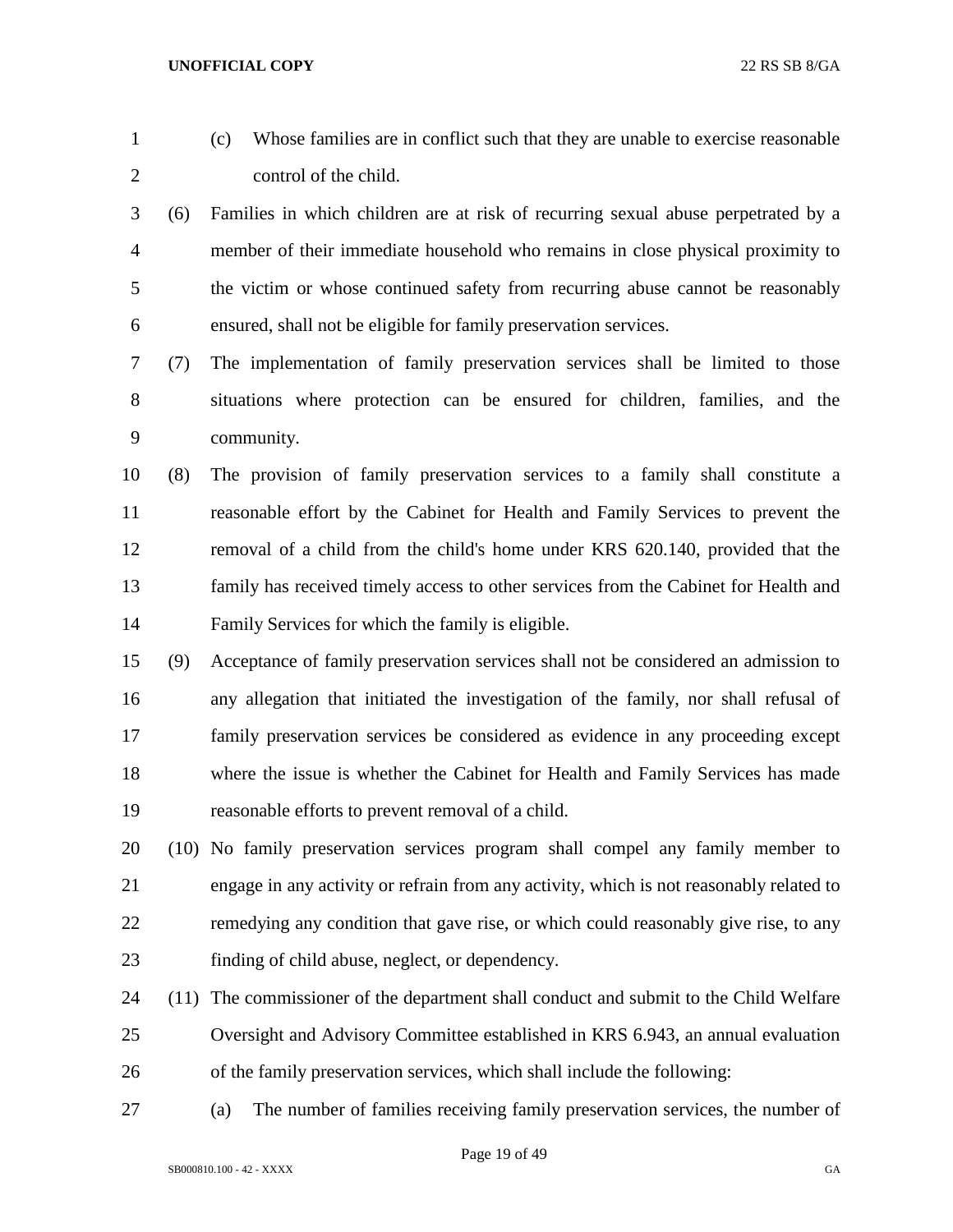| $\mathbf{1}$   |                  | children in those families, and the number of children in those families who             |
|----------------|------------------|------------------------------------------------------------------------------------------|
| $\overline{2}$ |                  | would have been placed in out-of-home care if the family preservation                    |
| 3              |                  | services had not be available;                                                           |
| 4              | (b)              | Among those families receiving family preservation services, the number of               |
| 5              |                  | children placed outside the home;                                                        |
| 6              | (c)              | The average cost per family of providing family preservation services;                   |
| 7              | (d)              | The number of children who remain reunified with their families six (6)                  |
| 8              |                  | months and one (1) year after completion of the family preservation services;            |
| 9              |                  | and                                                                                      |
| 10             | (e)              | An overall evaluation of the progress of family preservation services programs           |
| 11             |                  | during the preceding year, recommendations for improvements in the delivery              |
| 12             |                  | of this service, and a plan for the continued development of family                      |
| 13             |                  | preservation services to ensure progress towards statewide availability.                 |
| 14             |                  | (12) Nothing in this section shall prohibit the department from developing other in-home |
| 15             |                  | services in accordance with its statutory authority to promulgate administrative         |
| 16             |                  | regulations in accordance with KRS Chapter 13A or to enter into contractual              |
| 17             |                  | arrangements in accordance with KRS Chapter 45.                                          |
| 18             |                  | SECTION 16. A NEW SECTION OF KRS CHAPTER 205 IS CREATED TO                               |
| 19             |                  | <b>READ AS FOLLOWS:</b>                                                                  |
| 20             | $\mathcal{L}(I)$ | For the purposes of this section:                                                        |
| 21             | (a)              | "Advanced practice registered nurse" has the same meaning as in KRS                      |
| 22             |                  | <u>314.011;</u>                                                                          |
| 23             | (b)              | "Children's advocacy center" has the same meaning as in KRS 620.020;                     |
| 24             | (c)              | "Child medical evaluation" means an examination at a children's advocacy                 |
| 25             |                  | center to evaluate for child physical abuse, sexual abuse, or neglect and to             |
| 26             |                  | exclude other etiologies and evaluate the health and well-being of the child.            |
| 27             |                  | A child medical evaluation shall include but not be limited to one (1) or                |

Page 20 of 49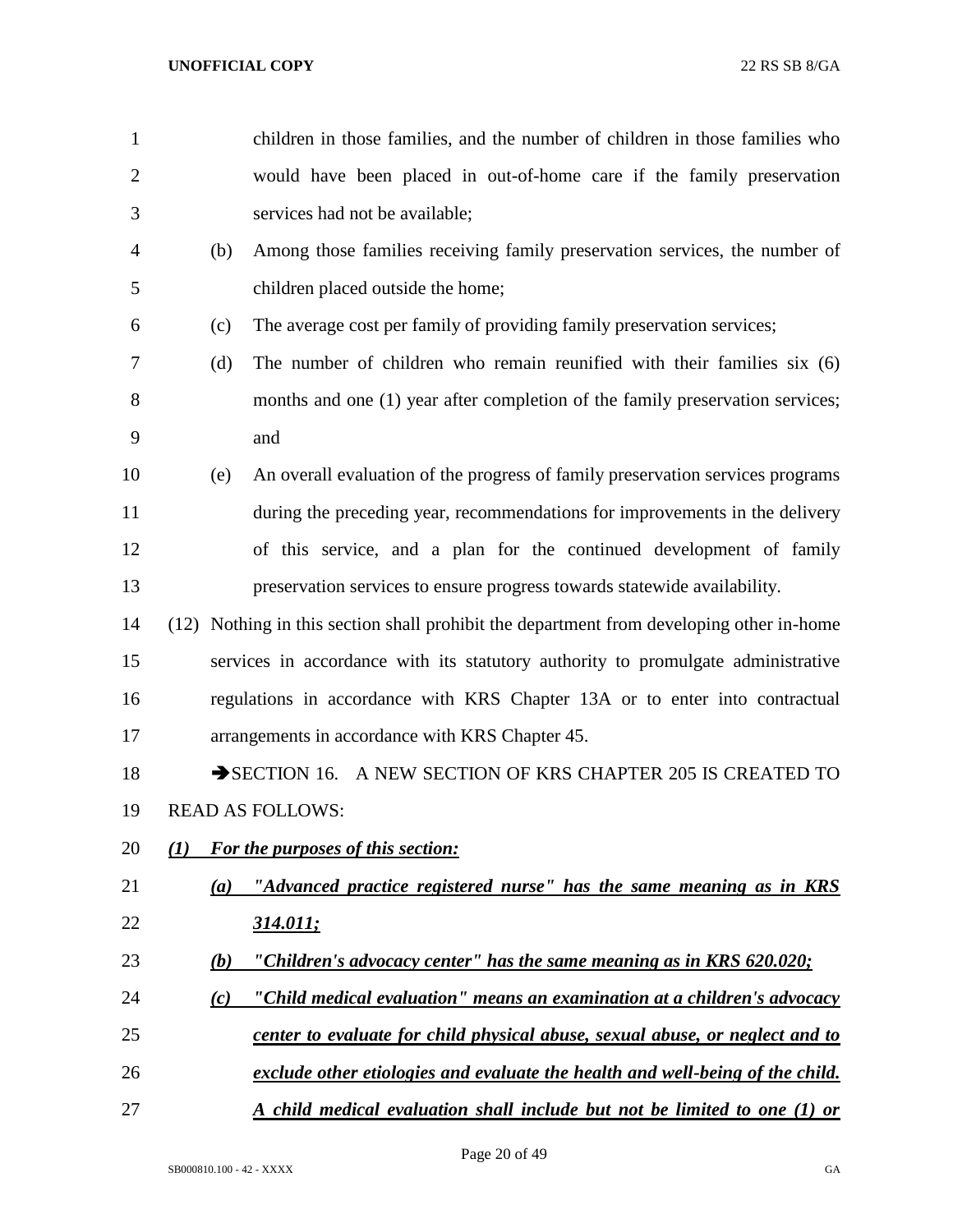| $\mathbf{1}$   |     | more of the following:                                                            |
|----------------|-----|-----------------------------------------------------------------------------------|
| $\overline{2}$ |     | A medical history taken from the child and a nonimplicated parent,<br>1.          |
| 3              |     | <u>guardian, or primary caretaker;</u>                                            |
| 4              |     | A comprehensive physical examination;<br>2.                                       |
| 5              |     | 3.<br><b>Laboratory services;</b>                                                 |
| 6              |     | <b>Photo documentation;</b><br>4.                                                 |
| 7              |     | <b>Follow-up evaluation; or</b><br>5.                                             |
| 8              |     | 6.<br>A mental health screening to determine the impact of the alleged            |
| 9              |     | abuse on the mental health status of the child and the need for mental            |
| 10             |     | health services;                                                                  |
| 11             |     | (d)<br>"Physician" has the same meaning as in KRS 311.550; and                    |
| 12             |     | "Sexual assault nurse examiner" has the same meaning as in KRS<br>(e)             |
| 13             |     | 314.011.                                                                          |
| 14             | (2) | The Cabinet for Health and Family Services and any managed care organization      |
| 15             |     | or other entity with whom the Department for Medicaid Services contracts for the  |
| 16             |     | delivery of Medicaid services shall provide Medicaid reimbursement for a child    |
| 17             |     | medical evaluation provided by a licensed physician, advanced practice registered |
| 18             |     | nurse, or sexual assault nurse examiner employed or contracted by a children's    |
| 19             |     | advocacy center if the children's advocacy center is in compliance with the       |
| 20             |     | appropriate and necessary federal and state laws or regulations.                  |
| 21             | (3) | Child medical evaluations provided by a licensed physician, advanced practice     |
| 22             |     | registered nurse, or sexual assault nurse examiner in a children's advocacy       |
| 23             |     | center shall be reimbursed by the Department for Medicaid Services at the true    |
| 24             |     | and actual cost of the child medical evaluation.                                  |
| 25             | (4) | The Department for Medicaid Services shall apply for any waivers of federal laws  |
| 26             |     | or regulations necessary to implement this section.                               |
|                |     |                                                                                   |

*(5) The cabinet shall promulgate administrative regulations in accordance with KRS*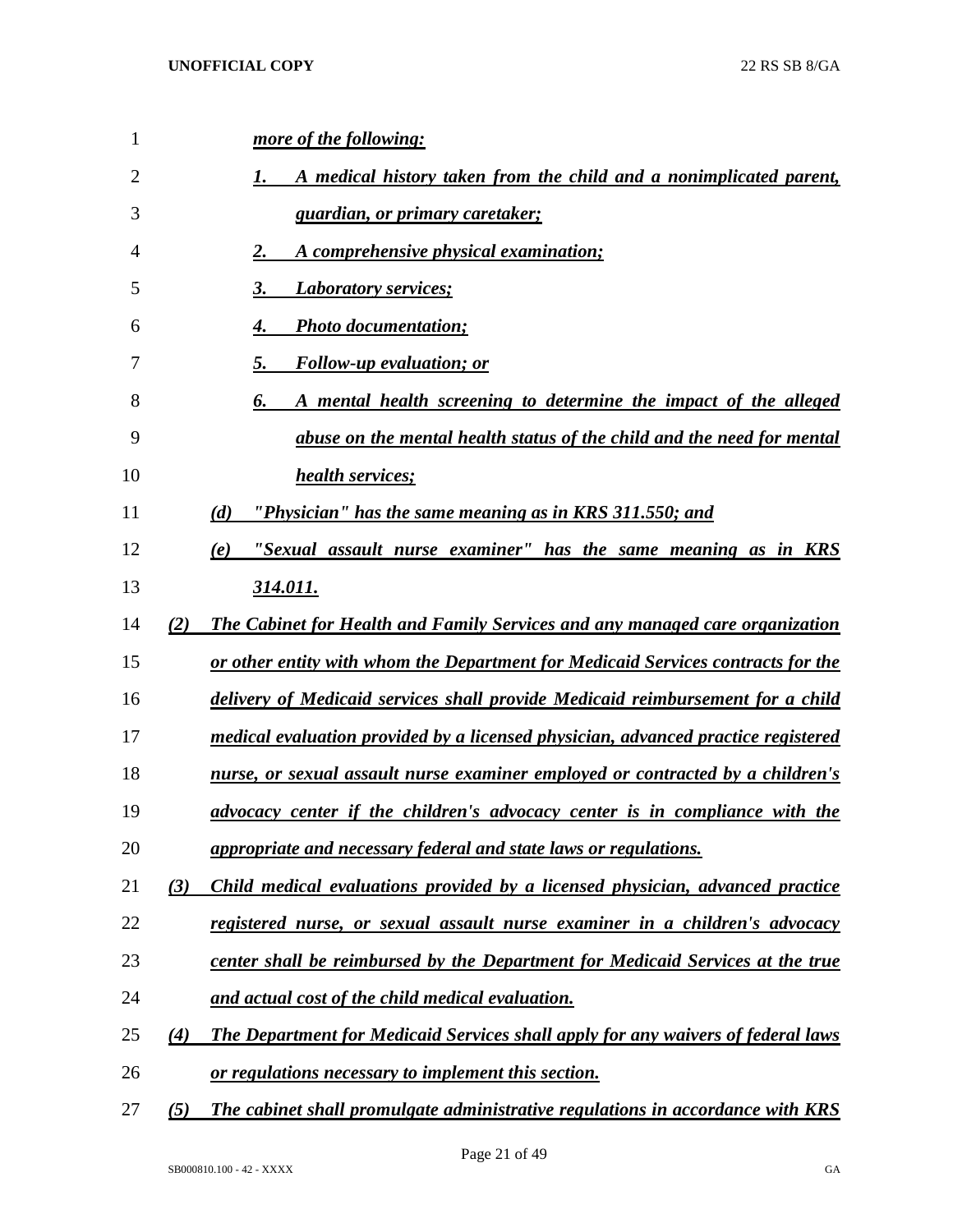| $\mathbf{1}$   |     |     |    | <b>Chapter 13A to implement this section.</b>                                       |
|----------------|-----|-----|----|-------------------------------------------------------------------------------------|
| $\overline{2}$ |     |     |    | Section 17. KRS 600.020 is amended to read as follows:                              |
| 3              |     |     |    | As used in KRS Chapters 600 to 645, unless the context otherwise requires:          |
| $\overline{4}$ | (1) |     |    | "Abused or neglected child" means a child whose health or welfare is harmed or      |
| 5              |     |     |    | threatened with harm when:                                                          |
| 6              |     | (a) |    | His or her parent, guardian, person in a position of authority or special trust, as |
| 7              |     |     |    | defined in KRS 532.045, or other person exercising custodial control or             |
| 8              |     |     |    | supervision of the child:                                                           |
| 9              |     |     | 1. | Inflicts or allows to be inflicted upon the child physical or emotional             |
| 10             |     |     |    | injury as defined in this section by other than accidental means;                   |
| 11             |     |     | 2. | Creates or allows to be created a risk of physical or emotional injury as           |
| 12             |     |     |    | defined in this section to the child by other than accidental means;                |
| 13             |     |     | 3. | Engages in a pattern of conduct that renders the parent incapable of                |
| 14             |     |     |    | caring for the immediate and ongoing needs of the child, including but              |
| 15             |     |     |    | not limited to parental incapacity due to a substance use disorder as               |
| 16             |     |     |    | defined in KRS 222.005;                                                             |
| 17             |     |     | 4. | Continuously or repeatedly fails or refuses to provide essential parental           |
| 18             |     |     |    | care and protection for the child, considering the age of the child;                |
| 19             |     |     | 5. | Commits or allows to be committed an act of sexual abuse, sexual                    |
| 20             |     |     |    | exploitation, or prostitution upon the child;                                       |
| 21             |     |     | 6. | Creates or allows to be created a risk that an act of sexual abuse, sexual          |
| 22             |     |     |    | exploitation, or prostitution will be committed upon the child;                     |
| 23             |     |     | 7. | Abandons or exploits the child;                                                     |
| 24             |     |     | 8. | Does not provide the child with adequate care, supervision, food,                   |
| 25             |     |     |    | clothing, shelter, and education or medical care necessary for the child's          |
| 26             |     |     |    | well-being when financially able to do so or offered financial or other             |
| 27             |     |     |    | means to do so. A parent or other person exercising custodial control or            |

Page 22 of 49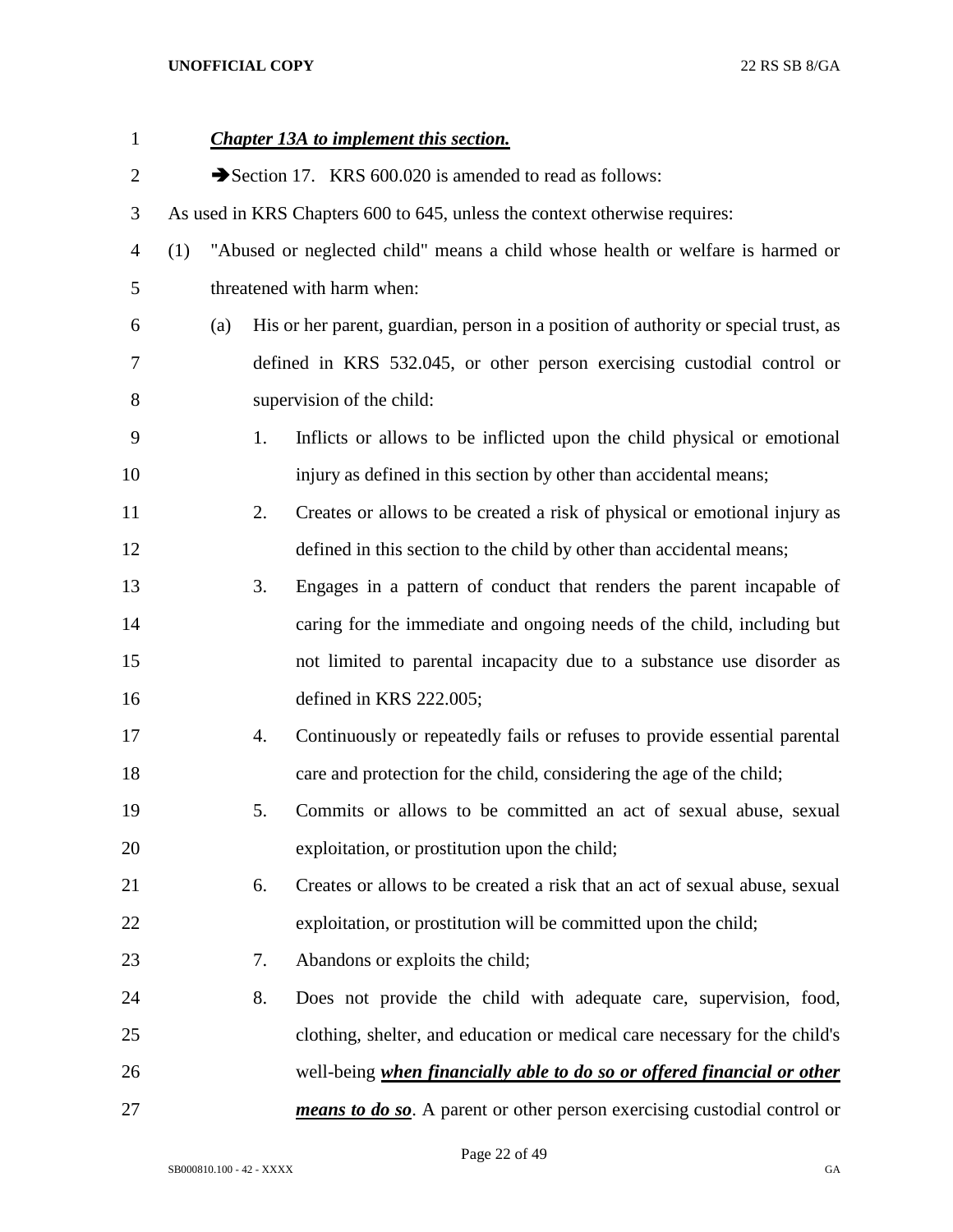| 1              |     |          | supervision of the child legitimately practicing the person's religious             |
|----------------|-----|----------|-------------------------------------------------------------------------------------|
| $\overline{2}$ |     |          | beliefs shall not be considered a negligent parent solely because of                |
| 3              |     |          | failure to provide specified medical treatment for a child for that reason          |
| $\overline{4}$ |     |          | alone. This exception shall not preclude a court from ordering necessary            |
| 5              |     |          | medical services for a child;                                                       |
| 6              |     |          | Fails to make sufficient progress toward identified goals as set forth in<br>9.     |
| 7              |     |          | the court-approved case plan to allow for the safe return of the child to           |
| 8              |     |          | the parent that results in the child remaining committed to the cabinet             |
| 9              |     |          | and remaining in foster care for fifteen (15) cumulative months out of              |
| 10             |     |          | forty-eight (48) months; or                                                         |
| 11             |     |          | 10.<br>Commits or allows female genital mutilation as defined in KRS 508.125        |
| 12             |     |          | to be committed; or                                                                 |
| 13             |     | (b)      | A person twenty-one (21) years of age or older commits or allows to be              |
| 14             |     |          | committed an act of sexual abuse, sexual exploitation, or prostitution upon a       |
| 15             |     |          | child less than sixteen (16) years of age;                                          |
| 16             | (2) |          | "Age or developmentally appropriate" has the same meaning as in 42 U.S.C. sec.      |
| 17             |     | 675(11); |                                                                                     |
| 18             | (3) |          | "Aggravated circumstances" means the existence of one (1) or more of the            |
| 19             |     |          | following conditions:                                                               |
| 20             |     | (a)      | The parent has not attempted or has not had contact with the child for a period     |
| 21             |     |          | of not less than ninety (90) days;                                                  |
| 22             |     | (b)      | The parent is incarcerated and will be unavailable to care for the child for a      |
| 23             |     |          | period of at least one (1) year from the date of the child's entry into foster care |
| 24             |     |          | and there is no appropriate relative placement available during this period of      |
| 25             |     |          | time;                                                                               |
| 26             |     | (c)      | The parent has sexually abused the child and has refused available treatment;       |
| 27             |     | (d)      | The parent has been found by the cabinet to have engaged in abuse of the            |

Page 23 of 49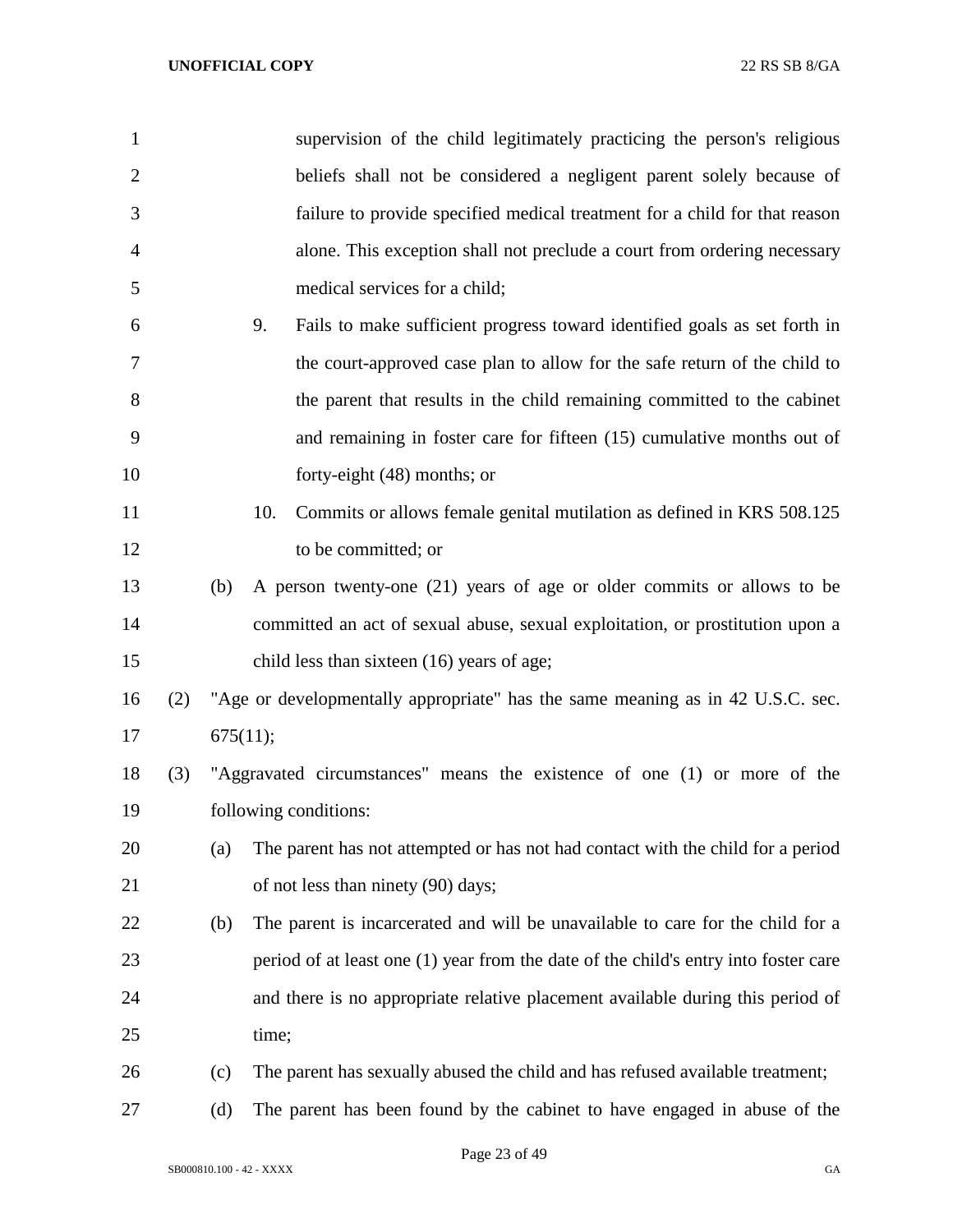| $\mathbf{1}$   |     | child that required removal from the parent's home two $(2)$ or more times in              |
|----------------|-----|--------------------------------------------------------------------------------------------|
| $\overline{2}$ |     | the past two $(2)$ years; or                                                               |
| 3              |     | The parent has caused the child serious physical injury;<br>(e)                            |
| 4              | (4) | "Beyond the control of parents" means a child who has repeatedly failed to follow          |
| 5              |     | the reasonable directives of his or her parents, legal guardian, or person exercising      |
| 6              |     | custodial control or supervision other than a state agency, which behavior results in      |
| 7              |     | danger to the child or others, and which behavior does not constitute behavior that        |
| 8              |     | would warrant the filing of a petition under KRS Chapter 645;                              |
| 9              | (5) | "Beyond the control of school" means any child who has been found by the court to          |
| 10             |     | have repeatedly violated the lawful regulations for the government of the school as        |
| 11             |     | provided in KRS 158.150, and as documented in writing by the school as a part of           |
| 12             |     | the school's petition or as an attachment to the school's petition. The petition or        |
| 13             |     | attachment shall describe the student's behavior and all intervention strategies           |
| 14             |     | attempted by the school;                                                                   |
| 15             | (6) | "Boarding home" means a privately owned and operated home for the boarding and             |
| 16             |     | lodging of individuals which is approved by the Department of Juvenile Justice or          |
| 17             |     | the cabinet for the placement of children committed to the department or the               |
| 18             |     | cabinet;                                                                                   |
| 19             | (7) | "Cabinet" means the Cabinet for Health and Family Services;                                |
| 20             | (8) | "Certified juvenile facility staff" means individuals who meet the qualifications of,      |
| 21             |     | and who have completed a course of education and training in juvenile detention            |
| 22             |     | developed and approved by, the Department of Juvenile Justice after consultation           |
| 23             |     | with other appropriate state agencies;                                                     |
| 24             | (9) | "Child" means any person who has not reached his or her eighteenth birthday,               |
| 25             |     | unless otherwise provided;                                                                 |
| 26             |     | (10) "Child-caring facility" means any facility or group home other than a state facility, |

Department of Juvenile Justice contract facility or group home, or one certified by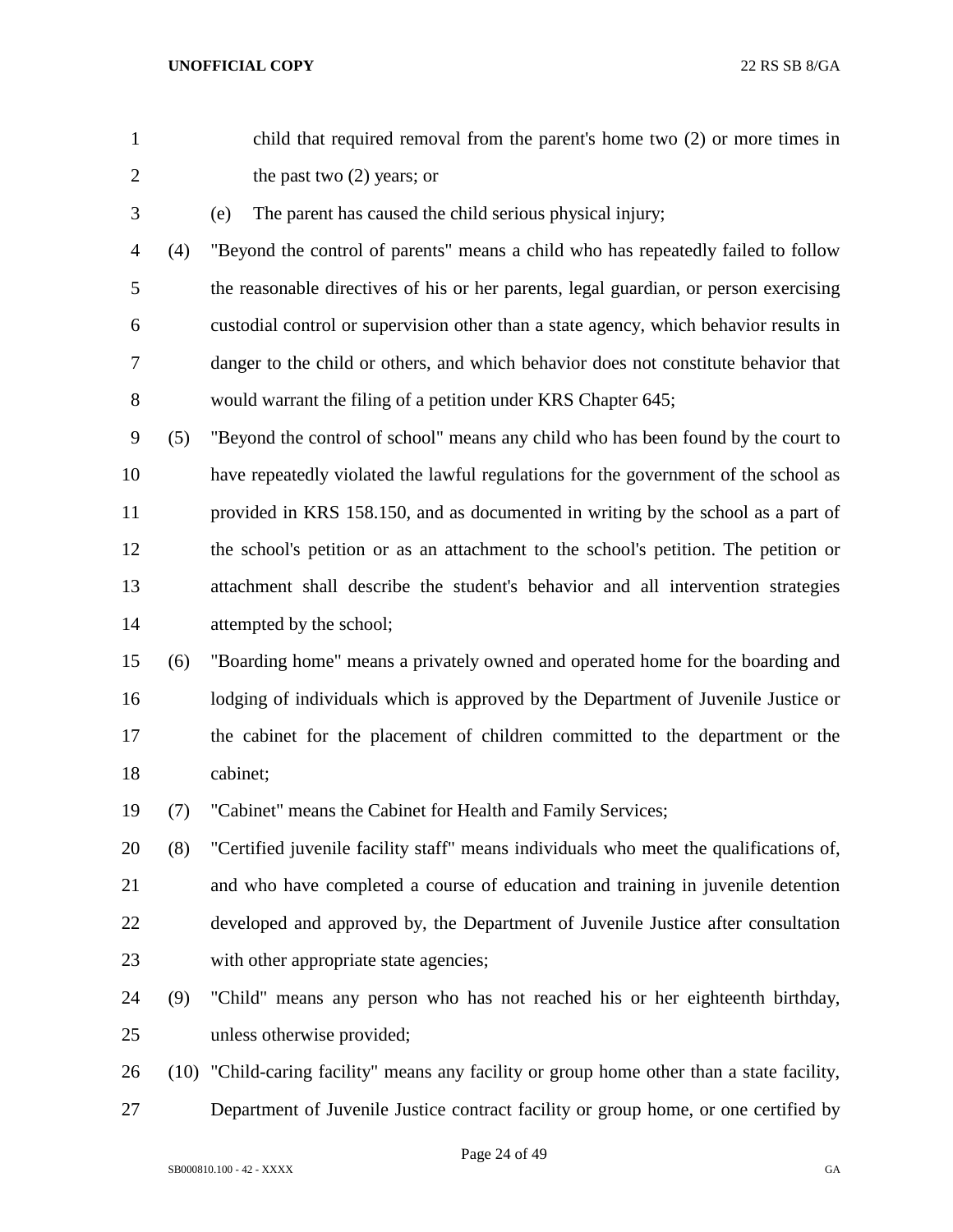an appropriate agency as operated primarily for educational or medical purposes, providing residential care on a twenty-four (24) hour basis to children not related by blood, adoption, or marriage to the person maintaining the facility;

- (11) "Child-placing agency" means any agency, other than a state agency, which supervises the placement of children in foster family homes or child-caring facilities or which places children for adoption;
- (12) "Clinical treatment facility" means a facility with more than eight (8) beds designated by the Department of Juvenile Justice or the cabinet for the treatment of mentally ill children. The treatment program of such facilities shall be supervised by a qualified mental health professional;
- (13) "Commitment" means an order of the court which places a child under the custodial control or supervision of the Cabinet for Health and Family Services, Department of Juvenile Justice, or another facility or agency until the child attains the age of eighteen (18) unless otherwise provided by law;
- (14) "Community-based facility" means any nonsecure, homelike facility licensed, operated, or permitted to operate by the Department of Juvenile Justice or the cabinet, which is located within a reasonable proximity of the child's family and home community, which affords the child the opportunity, if a Kentucky resident, to continue family and community contact;
- (15) "Complaint" means a verified statement setting forth allegations in regard to the child which contain sufficient facts for the formulation of a subsequent petition;
- (16) "Court" means the juvenile session of District Court unless a statute specifies the 23 adult session of District Court or the Circuit Court:
- (17) "Court-designated worker" means that organization or individual delegated by the Administrative Office of the Courts for the purposes of placing children in alternative placements prior to arraignment, conducting preliminary investigations, and formulating, entering into, and supervising diversion agreements and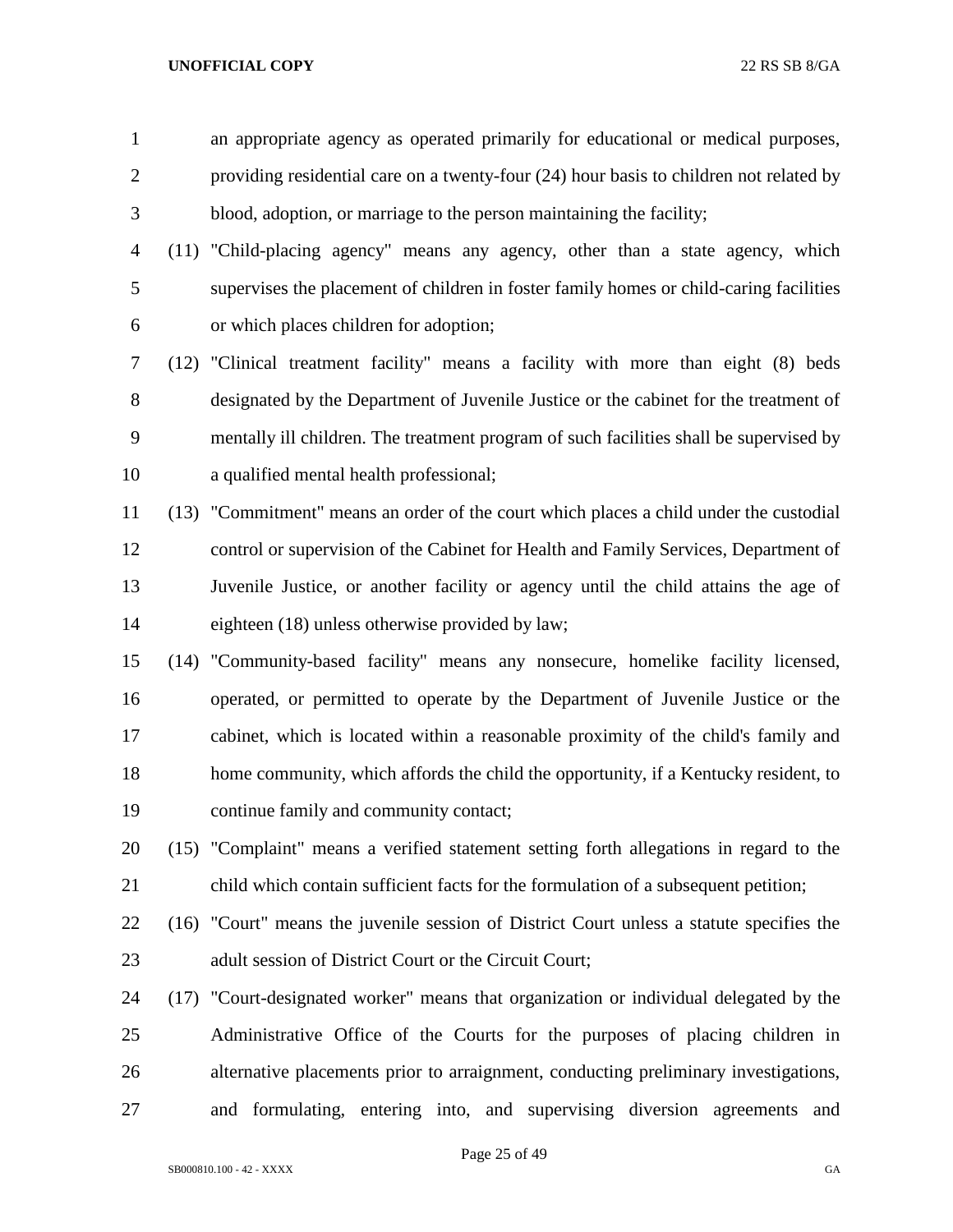| $\mathbf{1}$   |      | performing such other functions as authorized by law or court order;                     |
|----------------|------|------------------------------------------------------------------------------------------|
| $\overline{2}$ |      | (18) "Deadly weapon" has the same meaning as it does in KRS 500.080;                     |
| 3              |      | (19) "Department" means the Department for Community Based Services;                     |
| $\overline{4}$ | (20) | "Dependent child" means any child, other than an abused or neglected child, who is       |
| 5              |      | under improper care, custody, control, or guardianship that is not due to an             |
| 6              |      | intentional act of the parent, guardian, or person exercising custodial control or       |
| 7              |      | supervision of the child;                                                                |
| 8              | (21) | "Detention" means the safe and temporary custody of a juvenile who is accused of         |
| 9              |      | conduct subject to the jurisdiction of the court who requires a restricted or closely    |
| 10             |      | supervised environment for his or her own or the community's protection;                 |
| 11             |      | (22) "Detention hearing" means a hearing held by a judge or trial commissioner within    |
| 12             |      | twenty-four (24) hours, exclusive of weekends and holidays, of the start of any          |
| 13             |      | period of detention prior to adjudication;                                               |
| 14             |      | (23) "Diversion agreement" means a mechanism designed to hold a child accountable for    |
| 15             |      | his or her behavior and, if appropriate, securing services to serve the best interest of |
| 16             |      | the child and to provide redress for that behavior without court action and without      |
| 17             |      | the creation of a formal court record;                                                   |
| 18             |      | (24) "Eligible youth" means a person who:                                                |
| 19             |      | Is or has been committed to the cabinet as dependent, neglected, or abused;<br>(a)       |
| 20             |      | Is eighteen $(18)$ years of age to nineteen $(19)$ years of age; and<br>(b)              |
| 21             |      | Is requesting to extend or reinstate his or her commitment to the cabinet in<br>(c)      |
| 22             |      | order to participate in state or federal educational programs or to establish            |
| 23             |      | independent living arrangements;                                                         |
| 24             |      | (25) "Emergency shelter" is a group home, private residence, foster home, or similar     |
| 25             |      | homelike facility which provides temporary or emergency care of children and             |
| 26             |      | adequate staff and services consistent with the needs of each child;                     |
| 27             |      | (26) "Emotional injury" means an injury to the mental or psychological capacity or       |

Page 26 of 49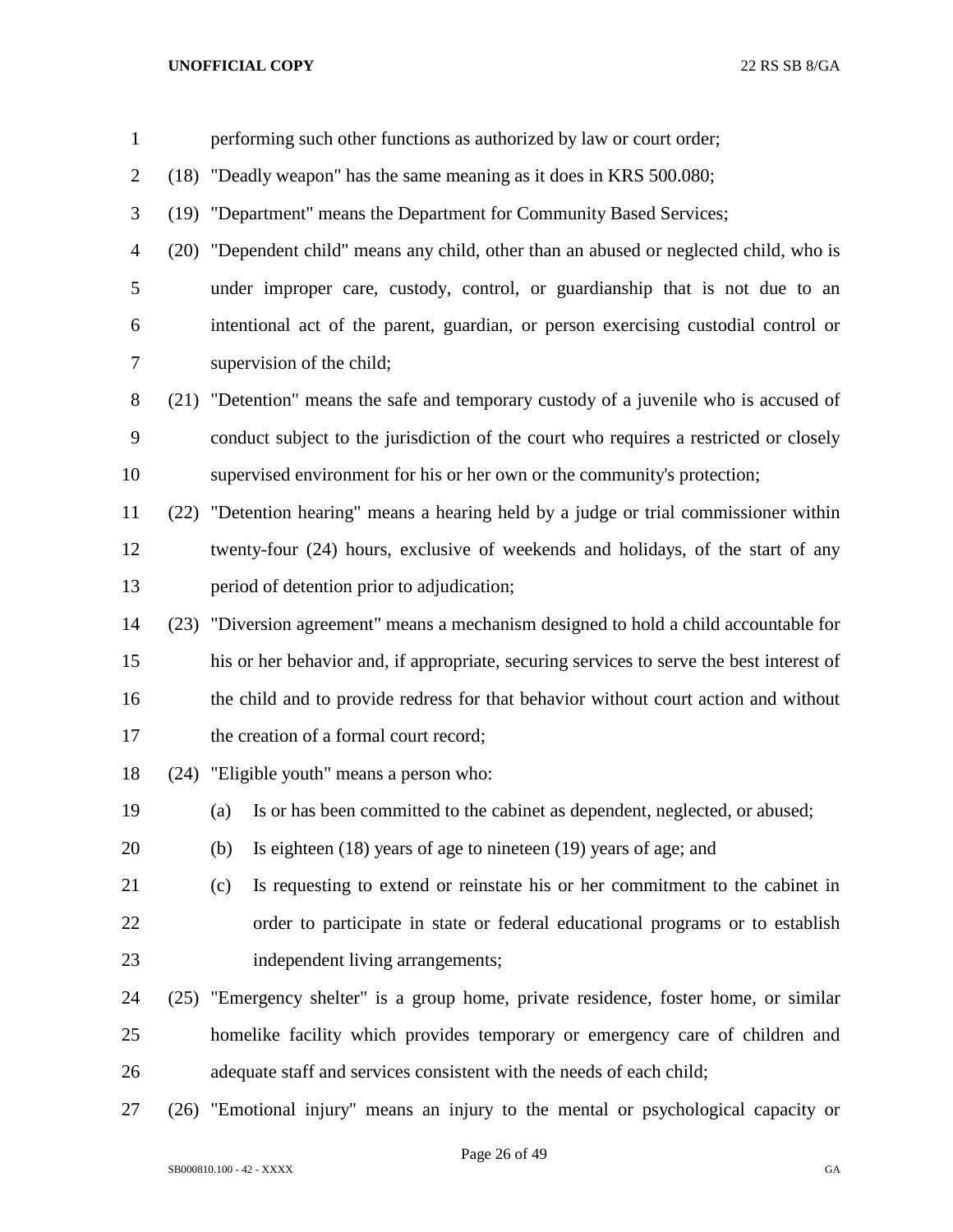| 1              |      | emotional stability of a child as evidenced by a substantial and observable               |
|----------------|------|-------------------------------------------------------------------------------------------|
| $\overline{2}$ |      | impairment in the child's ability to function within a normal range of performance        |
| 3              |      | and behavior with due regard to his or her age, development, culture, and                 |
| $\overline{4}$ |      | environment as testified to by a qualified mental health professional;                    |
| 5              | (27) | "Evidence-based practices" means policies, procedures, programs, and practices            |
| 6              |      | proven by scientific research to reliably produce reductions in recidivism;               |
| 7              |      | (28) "Fictive kin" means an individual who is not related by birth, adoption, or marriage |
| 8              |      | to a child, but who has an emotionally significant relationship with the child, or an     |
| 9              |      | emotionally significant relationship with a biological parent, siblings, or half-         |
| 10             |      | siblings of the child in the case of a child from birth to twelve (12) months of age,     |
| 11             |      | <i>prior to placement;</i>                                                                |
| 12             | (29) | "Firearm" shall have the same meaning as in KRS 237.060 and 527.010;                      |
| 13             | (30) | "Foster family home" means a private home in which children are placed for foster         |
| 14             |      | family care under supervision of the cabinet or a licensed child-placing agency;          |
| 15             |      | (31) "Graduated sanction" means any of a continuum of accountability measures,            |
| 16             |      | programs, and sanctions, ranging from less restrictive to more restrictive in nature,     |
| 17             |      | that may include but are not limited to:                                                  |
| 18             |      | Electronic monitoring;<br>(a)                                                             |
| 19             |      | Drug and alcohol screening, testing, or monitoring;<br>(b)                                |
| 20             |      | Day or evening reporting centers;<br>(c)                                                  |
| 21             |      | Reporting requirements;<br>(d)                                                            |
| 22             |      | Community service; and<br>(e)                                                             |
| 23             |      | (f)<br>Rehabilitative interventions such as family counseling, substance abuse            |
| 24             |      | treatment, restorative justice programs, and behavioral or mental health                  |
| 25             |      | treatment;                                                                                |
| 26             |      | (32) "Habitual runaway" means any child who has been found by the court to have been      |
| 27             |      | absent from his or her place of lawful residence without the permission of his or her     |

Page 27 of 49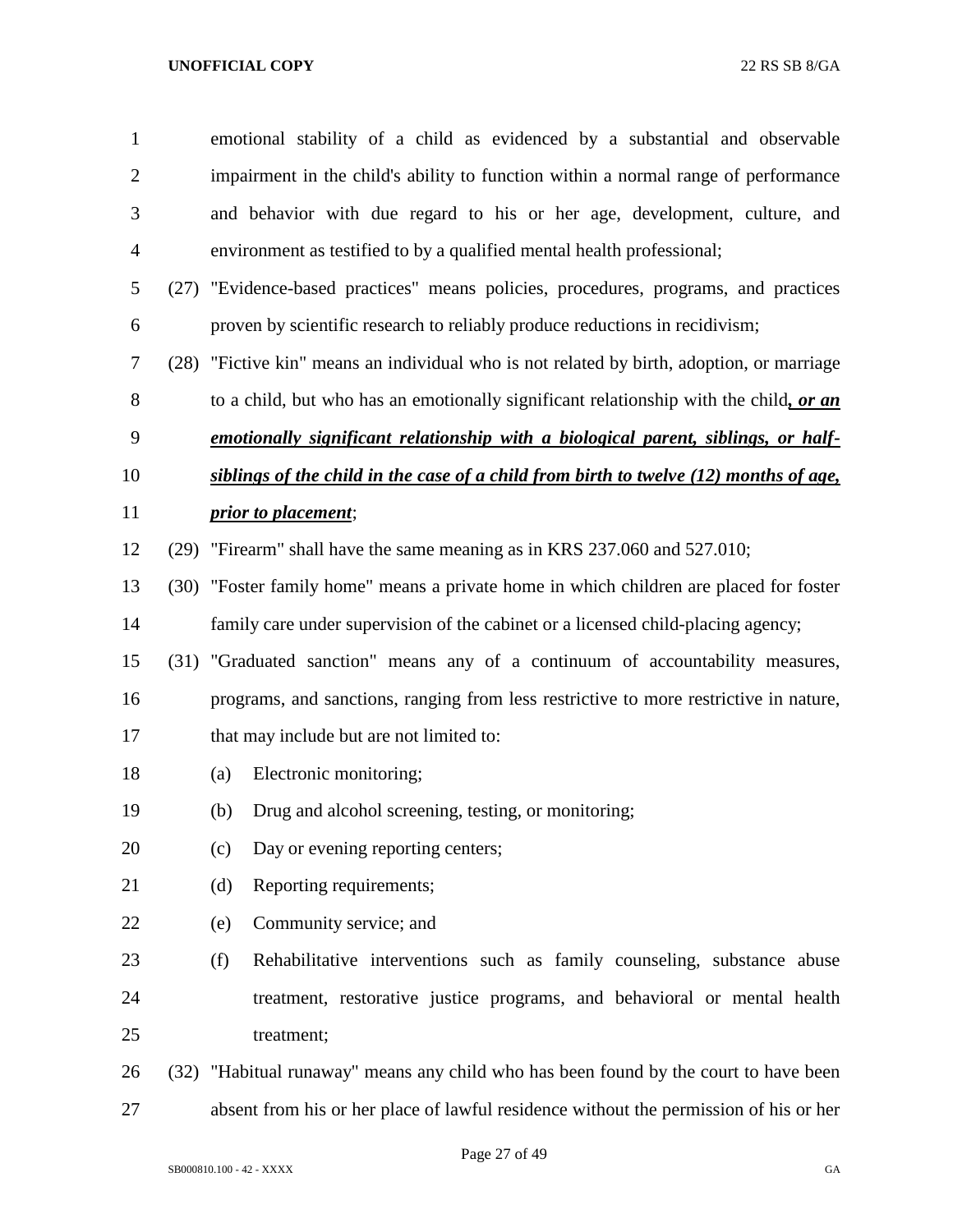| $\mathbf{1}$   |      | custodian for at least three $(3)$ days during a one $(1)$ year period;                   |
|----------------|------|-------------------------------------------------------------------------------------------|
| $\overline{2}$ |      | (33) "Habitual truant" means any child who has been found by the court to have been       |
| 3              |      | reported as a truant as defined in KRS $159.150(1)$ two $(2)$ or more times during a      |
| $\overline{4}$ |      | one (1) year period;                                                                      |
| 5              |      | (34) "Hospital" means, except for purposes of KRS Chapter 645, a licensed private or      |
| 6              |      | public facility, health care facility, or part thereof, which is approved by the cabinet  |
| 7              |      | to treat children;                                                                        |
| 8              |      | (35) "Independent living" means those activities necessary to assist a committed child to |
| 9              |      | establish independent living arrangements;                                                |
| 10             | (36) | "Informal adjustment" means an agreement reached among the parties, with                  |
| 11             |      | consultation, but not the consent, of the victim of the crime or other persons            |
| 12             |      | specified in KRS 610.070 if the victim chooses not to or is unable to participate,        |
| 13             |      | after a petition has been filed, which is approved by the court, that the best interest   |
| 14             |      | of the child would be served without formal adjudication and disposition;                 |
| 15             | (37) | "Intentionally" means, with respect to a result or to conduct described by a statute      |
| 16             |      | which defines an offense, that the actor's conscious objective is to cause that result    |
| 17             |      | or to engage in that conduct;                                                             |
| 18             |      | (38) "Least restrictive alternative" means, except for purposes of KRS Chapter 645, that  |
| 19             |      | the program developed on the child's behalf is no more harsh, hazardous, or               |
| 20             |      | intrusive than necessary; or involves no restrictions on physical movements nor           |
| 21             |      | requirements for residential care except as reasonably necessary for the protection       |
| 22             |      | of the child from physical injury; or protection of the community, and is conducted       |
| 23             |      | at the suitable available facility closest to the child's place of residence to allow for |
| 24             |      | appropriate family engagement;                                                            |
| 25             |      | (39) "Motor vehicle offense" means any violation of the nonfelony provisions of KRS       |

Chapters 186, 189, or 189A, KRS 177.300, 304.39-110, or 304.39-117;

(40) "Near fatality" means an injury that, as certified by a physician, places a child in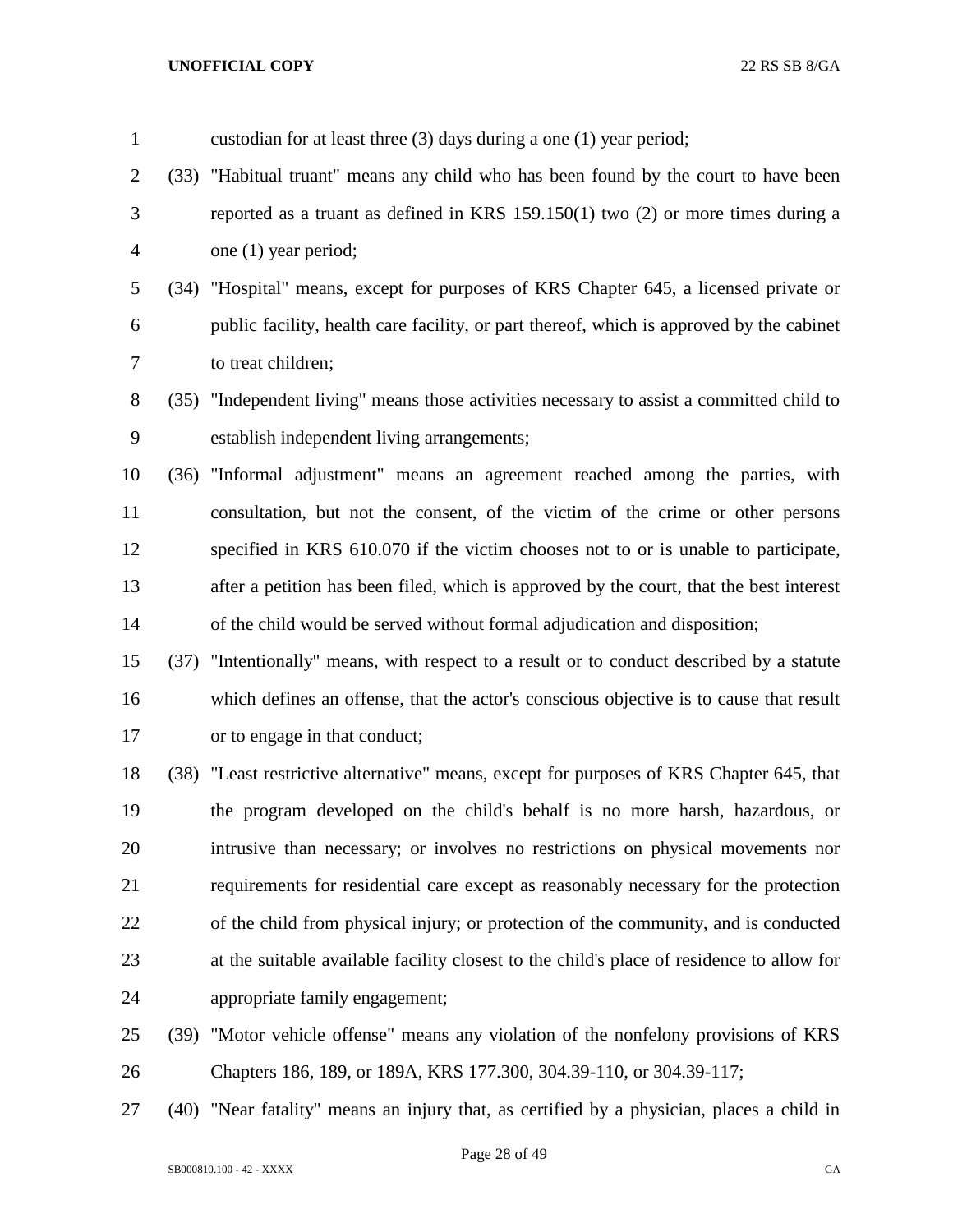- serious or critical condition;
- (41) "Needs of the child" means necessary food, clothing, health, shelter, and education;
- (42) "Nonoffender" means a child alleged to be dependent, neglected, or abused and who has not been otherwise charged with a status or public offense;
- (43) "Nonsecure facility" means a facility which provides its residents access to the surrounding community and which does not rely primarily on the use of physically restricting construction and hardware to restrict freedom;
- (44) "Nonsecure setting" means a nonsecure facility or a residential home, including a child's own home, where a child may be temporarily placed pending further court action. Children before the court in a county that is served by a state operated secure detention facility, who are in the detention custody of the Department of Juvenile Justice, and who are placed in a nonsecure alternative by the Department of Juvenile Justice, shall be supervised by the Department of Juvenile Justice;
- (45) "Out-of-home placement" means a placement other than in the home of a parent, relative, or guardian, in a boarding home, clinical treatment facility, community- based facility, detention facility, emergency shelter, fictive kin home, foster family home, hospital, nonsecure facility, physically secure facility, residential treatment facility, or youth alternative center;

(46) "Parent" means the biological or adoptive mother or father of a child;

- (47) "Person exercising custodial control or supervision" means a person or agency that has assumed the role and responsibility of a parent or guardian for the child, but that does not necessarily have legal custody of the child;
- (48) "Petition" means a verified statement, setting forth allegations in regard to the child, which initiates formal court involvement in the child's case;
- (49) "Physical injury" means substantial physical pain or any impairment of physical condition;
- (50) "Physically secure facility" means a facility that relies primarily on the use of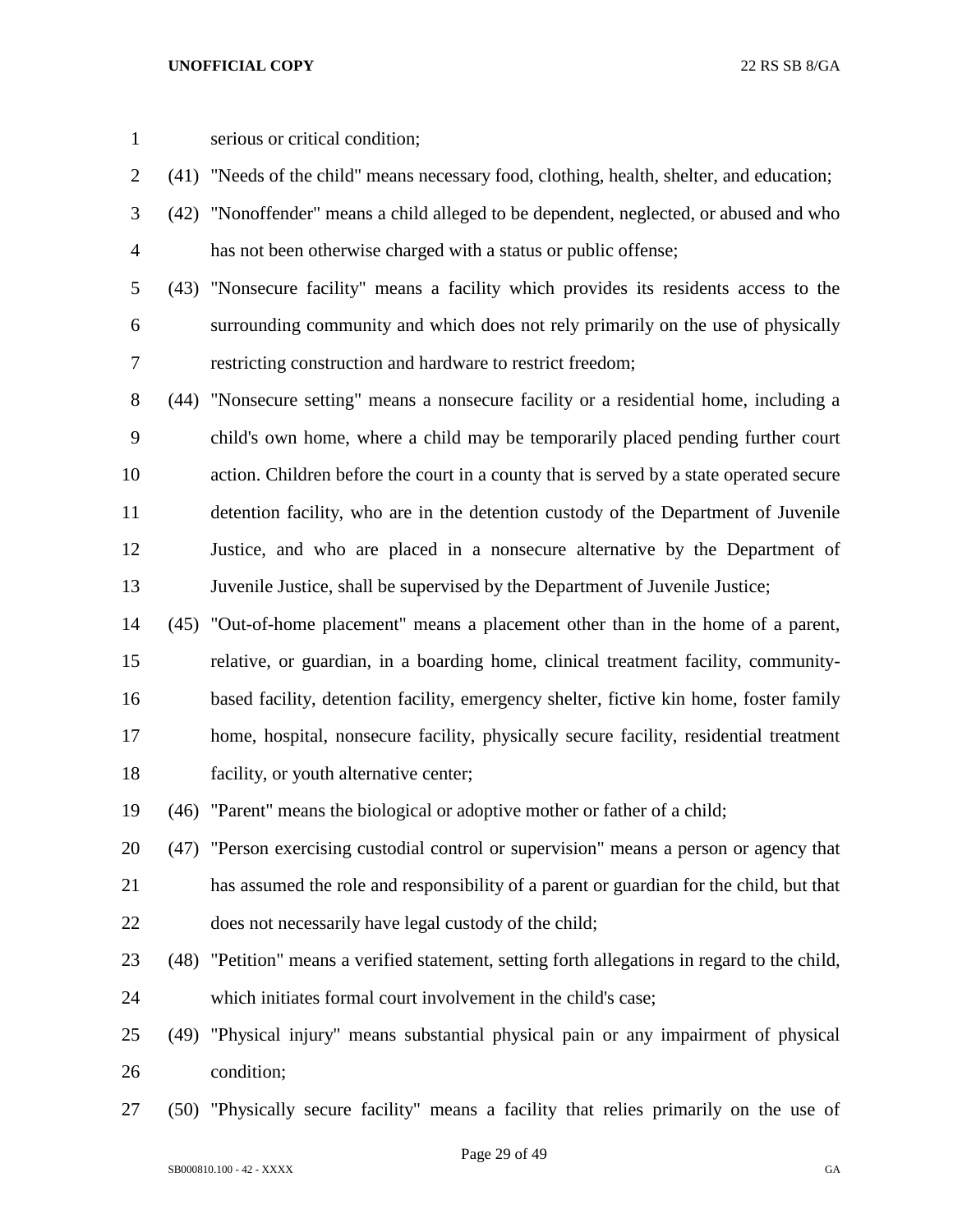| $\mathbf{1}$   |     | construction and hardware such as locks, bars, and fences to restrict freedom;            |
|----------------|-----|-------------------------------------------------------------------------------------------|
| $\overline{2}$ |     | (51) "Public offense action" means an action, excluding contempt, brought in the interest |
| 3              |     | of a child who is accused of committing an offense under KRS Chapter 527 or a             |
| $\overline{4}$ |     | public offense which, if committed by an adult, would be a crime, whether the same        |
| 5              |     | is a felony, misdemeanor, or violation, other than an action alleging that a child        |
| 6              |     | sixteen (16) years of age or older has committed a motor vehicle offense;                 |
| 7              |     | (52) "Qualified mental health professional" means:                                        |
| 8              | (a) | A physician licensed under the laws of Kentucky to practice medicine or                   |
| 9              |     | osteopathy, or a medical officer of the government of the United States while             |
| 10             |     | engaged in the performance of official duties;                                            |
| 11             | (b) | A psychiatrist licensed under the laws of Kentucky to practice medicine or                |
| 12             |     | osteopathy, or a medical officer of the government of the United States while             |
| 13             |     | engaged in the practice of official duties, and who is certified or eligible to           |
| 14             |     | apply for certification by the American Board of Psychiatry and Neurology,                |
| 15             |     | Inc.;                                                                                     |
| 16             | (c) | A psychologist with the health service provider designation, a psychological              |
| 17             |     | practitioner, a certified psychologist, or a psychological associate licensed             |
| 18             |     | under the provisions of KRS Chapter 319;                                                  |
| 19             | (d) | A licensed registered nurse with a master's degree in psychiatric nursing from            |
| 20             |     | an accredited institution and two (2) years of clinical experience with mentally          |
| 21             |     | ill persons, or a licensed registered nurse with a bachelor's degree in nursing           |
| 22             |     | from an accredited institution who is certified as a psychiatric and mental               |
| 23             |     | health nurse by the American Nurses Association and who has three (3) years               |
| 24             |     | of inpatient or outpatient clinical experience in psychiatric nursing and who is          |
| 25             |     | currently employed by a hospital or forensic psychiatric facility licensed by             |
| 26             |     | the Commonwealth or a psychiatric unit of a general hospital, a private agency            |
| 27             |     | or company engaged in providing mental health services, or a regional                     |

Page 30 of 49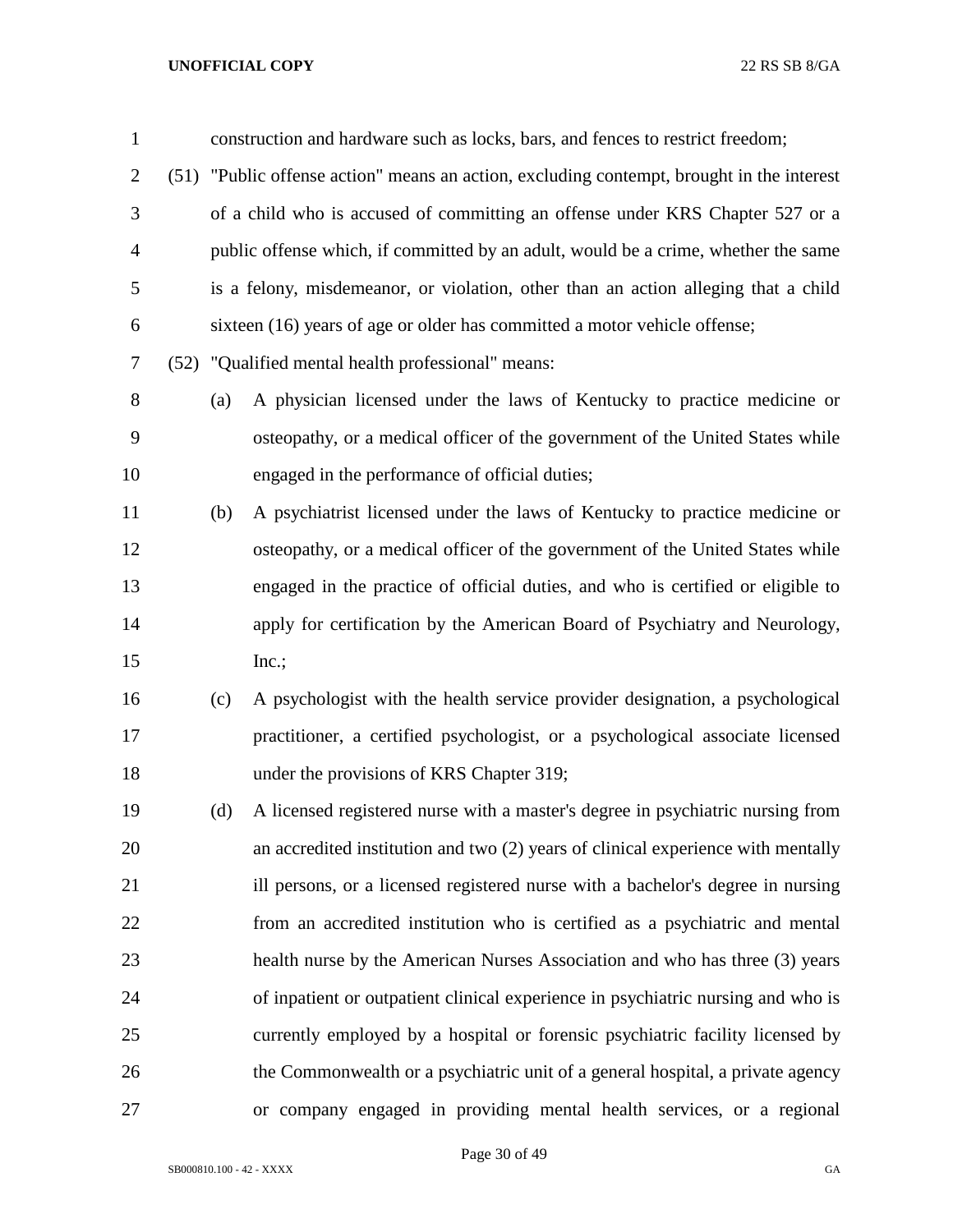comprehensive care center;

 (e) A licensed clinical social worker licensed under the provisions of KRS 335.100, or a certified social worker licensed under the provisions of KRS 335.080 with three (3) years of inpatient or outpatient clinical experience in psychiatric social work and currently employed by a hospital or forensic psychiatric facility licensed by the Commonwealth, a psychiatric unit of a general hospital, a private agency or company engaged in providing mental health services, or a regional comprehensive care center;

 (f) A marriage and family therapist licensed under the provisions of KRS 335.300 to 335.399 with three (3) years of inpatient or outpatient clinical experience in psychiatric mental health practice and currently employed by a hospital or forensic psychiatric facility licensed by the Commonwealth, a psychiatric unit of a general hospital, a private agency or company engaged in providing mental health services, or a regional comprehensive care center;

 (g) A professional counselor credentialed under the provisions of KRS 335.500 to 335.599 with three (3) years of inpatient or outpatient clinical experience in psychiatric mental health practice and currently employed by a hospital or forensic facility licensed by the Commonwealth, a psychiatric unit of a general hospital, a private agency or company engaged in providing mental health services, or a regional comprehensive care center; or

 (h) A physician assistant licensed under KRS 311.840 to 311.862, who meets one 22 (1) of the following requirements:

- 1. Provides documentation that he or she has completed a psychiatric residency program for physician assistants;
- 2. Has completed at least one thousand (1,000) hours of clinical experience under a supervising physician, as defined by KRS 311.840, who is a psychiatrist and is certified or eligible for certification by the American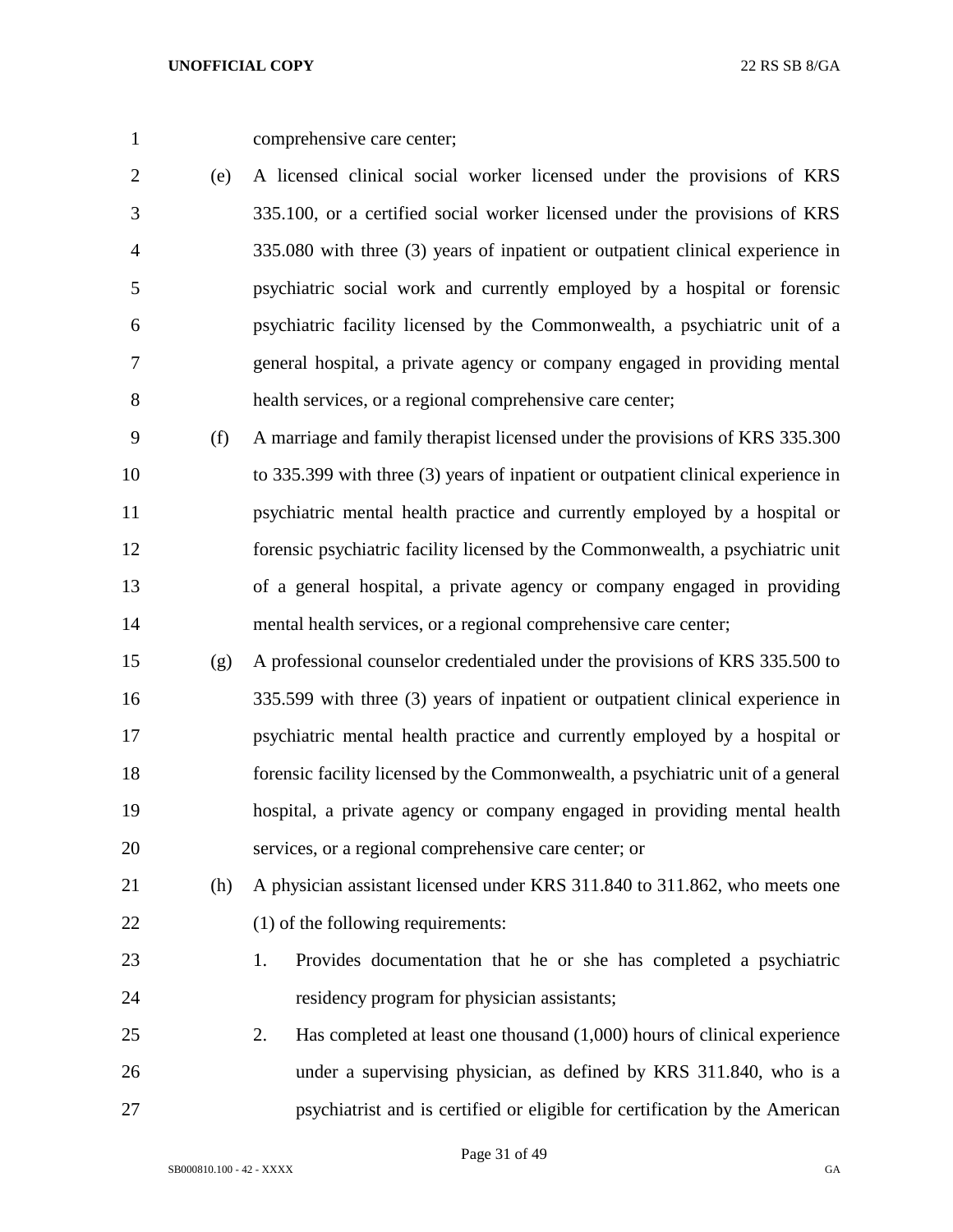| 1              |               | Board of Psychiatry and Neurology, Inc.;                                           |
|----------------|---------------|------------------------------------------------------------------------------------|
| $\overline{2}$ | 3.            | Holds a master's degree from a physician assistant program accredited              |
| 3              |               | by the Accreditation Review Commission on Education for the                        |
| 4              |               | Physician Assistant or its predecessor or successor agencies, is                   |
| 5              |               | practicing under a supervising physician as defined by KRS 311.840,                |
| 6              |               | and:                                                                               |
| 7              |               | Has two (2) years of clinical experience in the assessment,<br>a.                  |
| 8              |               | evaluation, and treatment of mental disorders; or                                  |
| 9              |               | Has been employed by a hospital or forensic psychiatric facility<br>b.             |
| 10             |               | licensed by the Commonwealth or a psychiatric unit of a general                    |
| 11             |               | hospital or a private agency or company engaged in the provision                   |
| 12             |               | of mental health services or a regional community program for                      |
| 13             |               | mental health and individuals with an intellectual disability for at               |
| 14             |               | least two $(2)$ years; or                                                          |
| 15             | 4.            | Holds a bachelor's degree, possesses a current physician assistant                 |
| 16             |               | certificate issued by the board prior to July 15, 2002, is practicing under        |
| 17             |               | a supervising physician as defined by KRS 311.840, and:                            |
| 18             |               | Has three (3) years of clinical experience in the assessment,<br>a.                |
| 19             |               | evaluation, and treatment of mental disorders; or                                  |
| 20             |               | Has been employed by a hospital or forensic psychiatric facility<br>$\mathbf{b}$ . |
| 21             |               | licensed by the Commonwealth or a psychiatric unit of a general                    |
| 22             |               | hospital or a private agency or company engaged in the provision                   |
| 23             |               | of mental health services or a regional community program for                      |
| 24             |               | mental health and individuals with an intellectual disability for at               |
| 25             |               | least three (3) years;                                                             |
| 26             |               | (53) "Reasonable and prudent parent standard" has the same meaning as in 42 U.S.C. |
| 27             | sec. 675(10); |                                                                                    |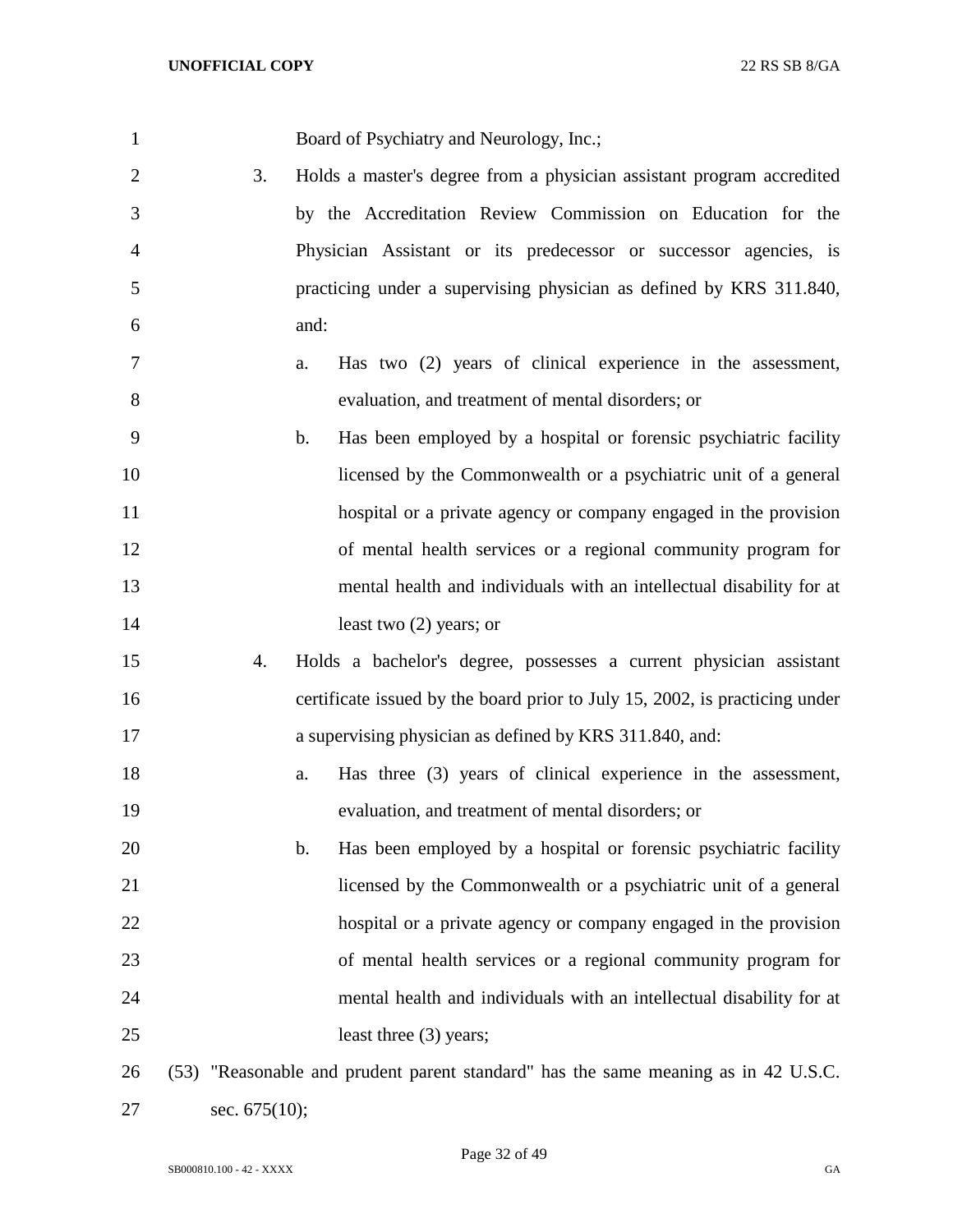(54) "Residential treatment facility" means a facility or group home with more than eight

 (8) beds designated by the Department of Juvenile Justice or the cabinet for the treatment of children;

- (55) "Retain in custody" means, after a child has been taken into custody, the continued holding of the child by a peace officer for a period of time not to exceed twelve (12) hours when authorized by the court or the court-designated worker for the purpose of making preliminary inquiries;
- (56) "Risk and needs assessment" means an actuarial tool scientifically proven to identify specific factors and needs that are related to delinquent and noncriminal misconduct;
- (57) "School personnel" means those certified persons under the supervision of the local 12 public or private education agency;

(58) "Secretary" means the secretary of the Cabinet for Health and Family Services;

- (59) "Secure juvenile detention facility" means any physically secure facility used for the secure detention of children other than any facility in which adult prisoners are confined;
- (60) "Serious physical injury" means physical injury which creates a substantial risk of death or which causes serious and prolonged disfigurement, prolonged impairment of health, or prolonged loss or impairment of the function of any bodily member or organ;
- (61) "Sexual abuse" includes but is not necessarily limited to any contacts or interactions in which the parent, guardian, person in a position of authority or special trust, as defined in KRS 532.045, or other person having custodial control or supervision of the child or responsibility for his or her welfare, uses or allows, permits, or encourages the use of the child for the purposes of the sexual stimulation of the perpetrator or another person;
- (62) "Sexual exploitation" includes but is not limited to a situation in which a parent,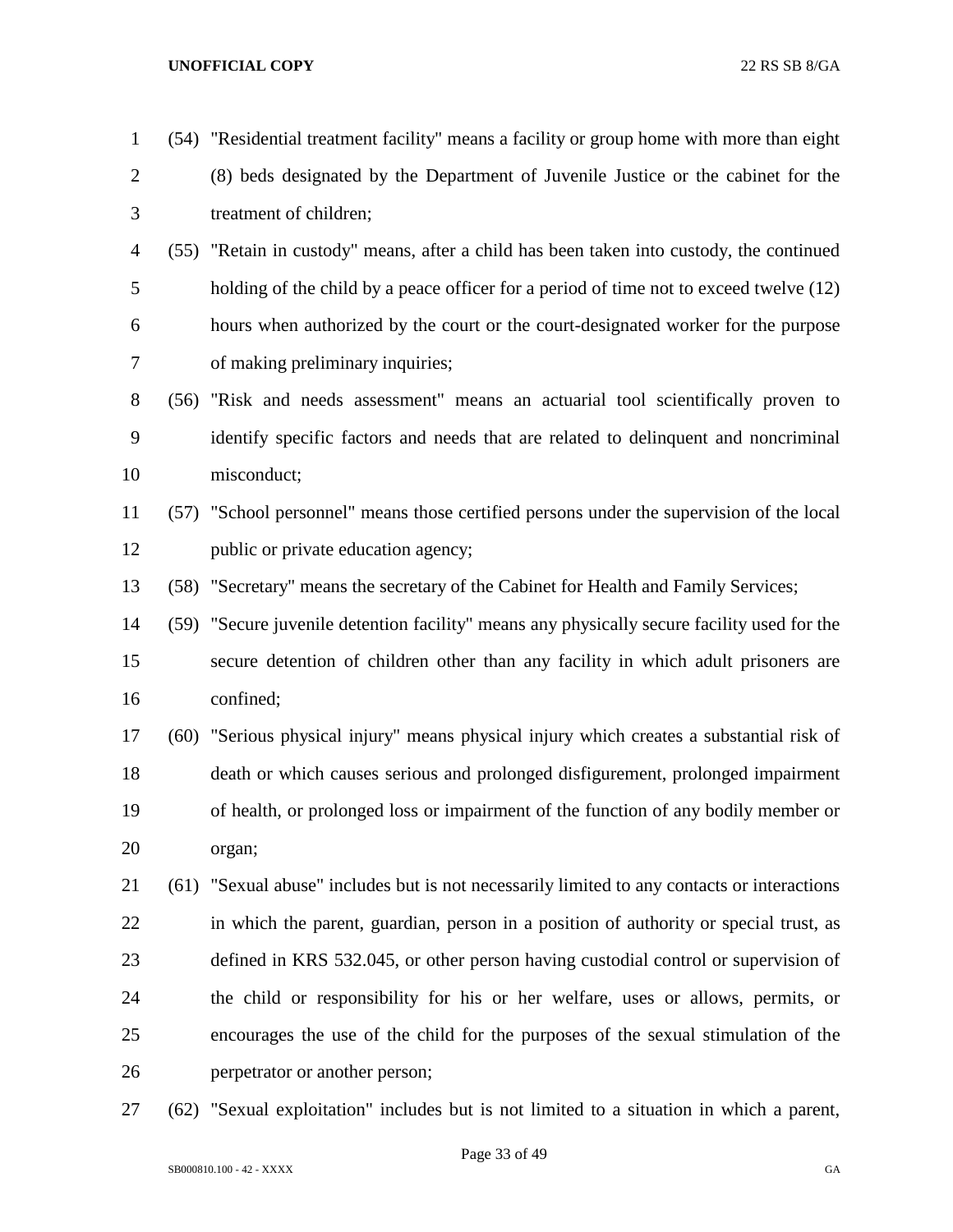guardian, person in a position of authority or special trust, as defined in KRS 532.045, or other person having custodial control or supervision of a child or responsible for his or her welfare, allows, permits, or encourages the child to engage in an act which constitutes prostitution under Kentucky law; or a parent, guardian, person in a position of authority or special trust, as defined in KRS 532.045, or other person having custodial control or supervision of a child or responsible for his or her welfare, allows, permits, or encourages the child to engage in an act of obscene or pornographic photographing, filming, or depicting of a child as provided for under Kentucky law;

 (63) "Social service worker" means any employee of the cabinet or any private agency designated as such by the secretary of the cabinet or a social worker employed by a county or city who has been approved by the cabinet to provide, under its supervision, services to families and children;

 (64) "Staff secure facility for residential treatment" means any setting which assures that all entrances and exits are under the exclusive control of the facility staff, and in which a child may reside for the purpose of receiving treatment;

 (65) (a) "Status offense action" is any action brought in the interest of a child who is accused of committing acts, which if committed by an adult, would not be a crime. Such behavior shall not be considered criminal or delinquent and such children shall be termed status offenders. Status offenses shall include:

- 21 1. Beyond the control of school or beyond the control of parents;
- 2. Habitual runaway;
- 23 3. Habitual truant: and
- 4. Alcohol offenses as provided in KRS 244.085.
- (b) Status offenses shall not include violations of state or local ordinances which may apply to children such as a violation of curfew;
- (66) "Take into custody" means the procedure by which a peace officer or other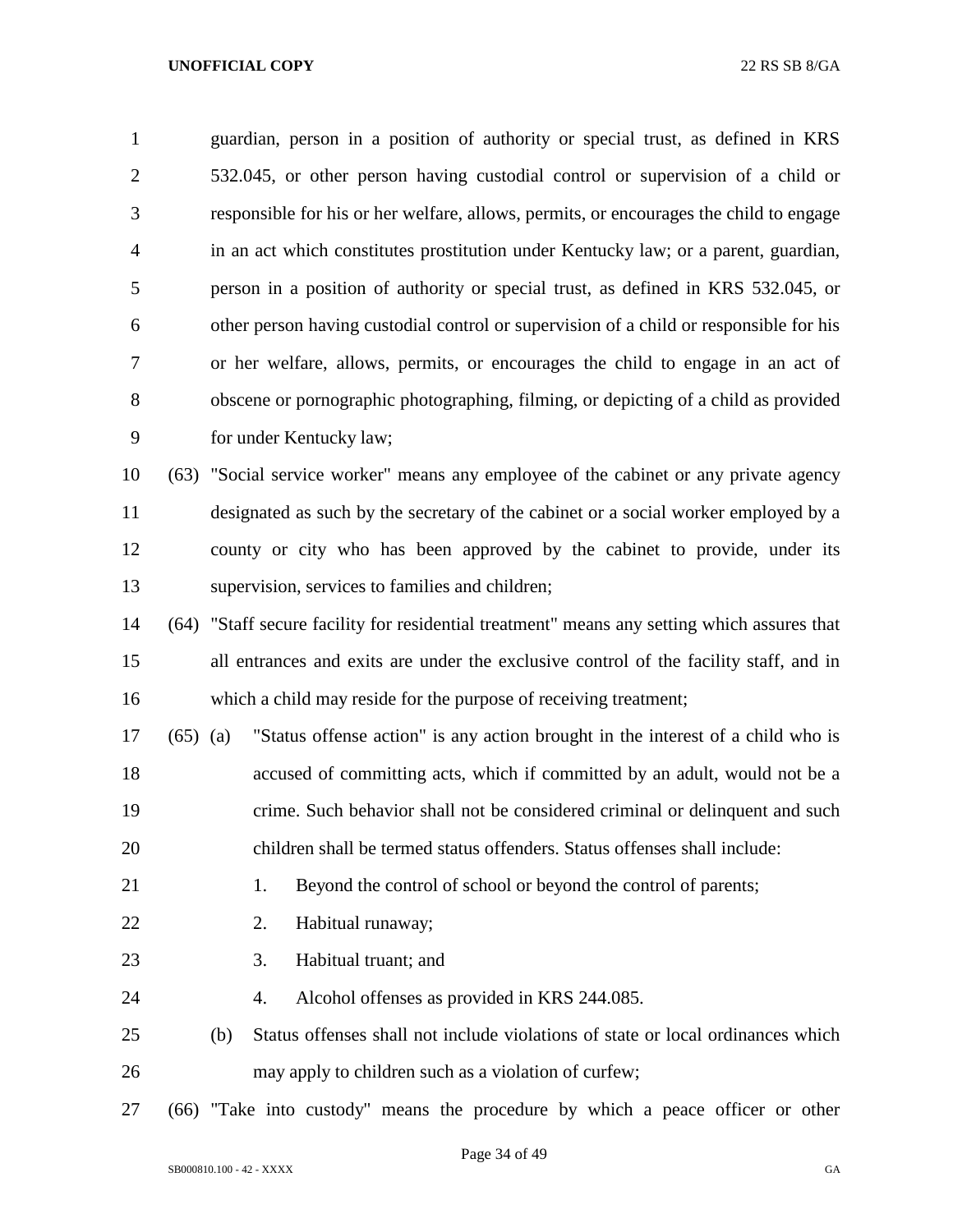| $\mathbf{1}$   |        | authorized person initially assumes custody of a child. A child may be taken into            |
|----------------|--------|----------------------------------------------------------------------------------------------|
| $\overline{c}$ |        | custody for a period of time not to exceed two (2) hours;                                    |
| 3              |        | (67) "Transitional living support" means all benefits to which an eligible youth is          |
| $\overline{4}$ |        | entitled upon being granted extended or reinstated commitment to the cabinet by the          |
| 5              | court; |                                                                                              |
| 6              |        | (68) "Transition plan" means a plan that is personalized at the direction of the youth that: |
| 7              | (a)    | Includes specific options on housing, health insurance, education, local                     |
| 8              |        | opportunities for mentors and continuing support services, and workforce                     |
| 9              |        | supports and employment services; and                                                        |
| 10             | (b)    | Is as detailed as the youth may elect;                                                       |
| 11             |        | (69) "Valid court order" means a court order issued by a judge to a child alleged or found   |
| 12             |        | to be a status offender:                                                                     |
| 13             | (a)    | Who was brought before the court and made subject to the order;                              |
| 14             | (b)    | Whose future conduct was regulated by the order;                                             |
| 15             | (c)    | Who was given written and verbal warning of the consequences of the                          |
| 16             |        | violation of the order at the time the order was issued and whose attorney or                |
| 17             |        | parent or legal guardian was also provided with a written notice of the                      |
| 18             |        | consequences of violation of the order, which notification is reflected in the               |
| 19             |        | record of the court proceedings; and                                                         |
| 20             | (d)    | Who received, before the issuance of the order, the full due process rights                  |
| 21             |        | guaranteed by the Constitution of the United States;                                         |
| 22             |        | (70) "Violation" means any offense, other than a traffic infraction, for which a sentence    |
| 23             |        | of a fine only can be imposed;                                                               |
| 24             |        | (71) "Youth alternative center" means a nonsecure facility, approved by the Department       |
| 25             |        | of Juvenile Justice, for the detention of juveniles, both prior to adjudication and          |
| 26             |        | after adjudication, which meets the criteria specified in KRS 15A.320; and                   |
| 27             |        | (72) "Youthful offender" means any person regardless of age, transferred to Circuit          |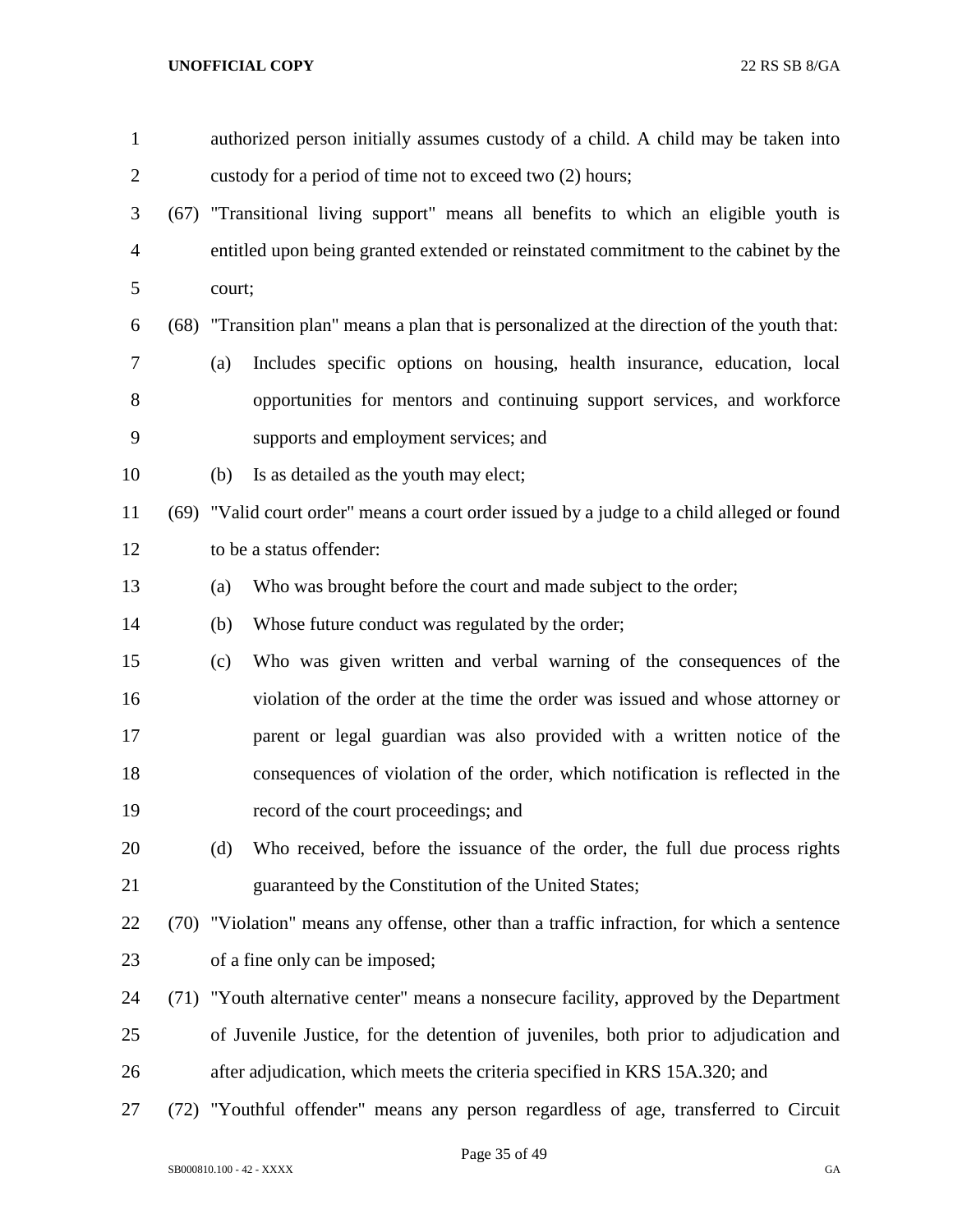| $\mathbf{1}$   |     |     | Court under the provisions of KRS Chapter 635 or 640 and who is subsequently         |
|----------------|-----|-----|--------------------------------------------------------------------------------------|
| $\overline{2}$ |     |     | convicted in Circuit Court.                                                          |
| 3              |     |     | Section 18. KRS 620.055 is amended to read as follows:                               |
| $\overline{4}$ | (1) |     | An external child fatality and near fatality review panel is hereby created and      |
| 5              |     |     | established for the purpose of conducting comprehensive reviews of child fatalities  |
| 6              |     |     | and near fatalities, reported to the Cabinet for Health and Family Services,         |
| $\tau$         |     |     | suspected to be a result of abuse or neglect. The panel shall be attached to the     |
| 8              |     |     | Justice and Public Safety Cabinet for staff and administrative purposes.             |
| 9              | (2) |     | The external child fatality and near fatality review panel shall be composed of the  |
| 10             |     |     | following five $(5)$ ex officio nonvoting members and fifteen $(15)$ voting members: |
| 11             |     | (a) | The chairperson of the House Health and Welfare Committee of the Kentucky            |
| 12             |     |     | General Assembly, who shall be an ex officio nonvoting member;                       |
| 13             |     | (b) | The chairperson of the Senate Health and Welfare Committee of the Kentucky           |
| 14             |     |     | General Assembly, who shall be an ex officio nonvoting member;                       |
| 15             |     | (c) | The commissioner of the Department for Community Based Services, who                 |
| 16             |     |     | shall be an ex officio nonvoting member;                                             |
| 17             |     | (d) | The commissioner of the Department for Public Health, who shall be an ex             |
| 18             |     |     | officio nonvoting member;                                                            |
| 19             |     | (e) | A family court judge selected by the Chief Justice of the Kentucky Supreme           |
| 20             |     |     | Court, who shall be an ex officio nonvoting member;                                  |
| 21             |     | (f) | A pediatrician from the University of Kentucky's Department of Pediatrics            |
| 22             |     |     | who is licensed and experienced in forensic medicine relating to child abuse         |
| 23             |     |     | and neglect to be selected by the Attorney General from a list of three (3)          |
| 24             |     |     | names provided by the dean of the University of Kentucky School of                   |
| 25             |     |     | Medicine;                                                                            |
| 26             |     | (g) | A pediatrician from the University of Louisville's Department of Pediatrics          |
| 27             |     |     | who is licensed and experienced in forensic medicine relating to child abuse         |

Page 36 of 49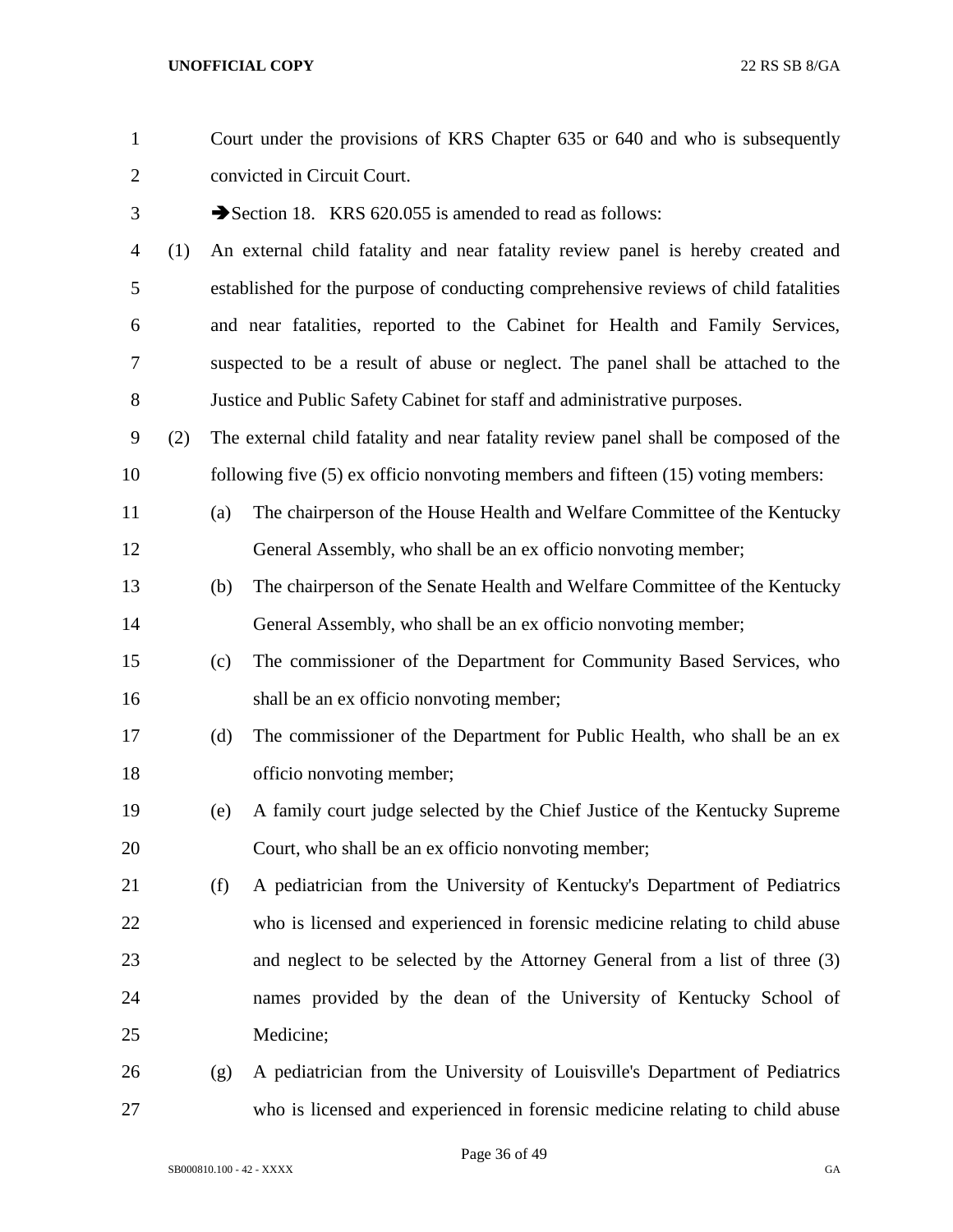and neglect to be selected by the Attorney General from a list of three (3) names provided by the dean of the University of Louisville School of Medicine; (h) The state medical examiner or designee; (i) A court-appointed special advocate (CASA) program director to be selected by the Attorney General from a list of three (3) names provided by the Kentucky CASA Association; (j) A peace officer with experience investigating child abuse and neglect fatalities and near fatalities to be selected by the Attorney General from a list of three (3) names provided by the commissioner of the Kentucky State Police; (k) A representative from Prevent Child Abuse Kentucky, Inc. to be selected by the Attorney General from a list of three (3) names provided by the president of the Prevent Child Abuse Kentucky, Inc. board of directors; (l) A practicing local prosecutor to be selected by the Attorney General; (m) The executive director of the Kentucky Domestic Violence Association or the executive director's designee; (n) The chairperson of the State Child Fatality Review Team established in **accordance with KRS** 211.684 or the chairperson's designee; (o) A practicing social work clinician to be selected by the Attorney General from a list of three (3) names provided by the Board of Social Work; (p) A practicing addiction counselor to be selected by the Attorney General from a list of three (3) names provided by the Kentucky Association of Addiction Professionals; (q) A representative from the family resource and youth service centers to be selected by the Attorney General from a list of three (3) names submitted by 26 the Cabinet for Health and Family Services; (r) A representative of a community mental health center to be selected by the

Page 37 of 49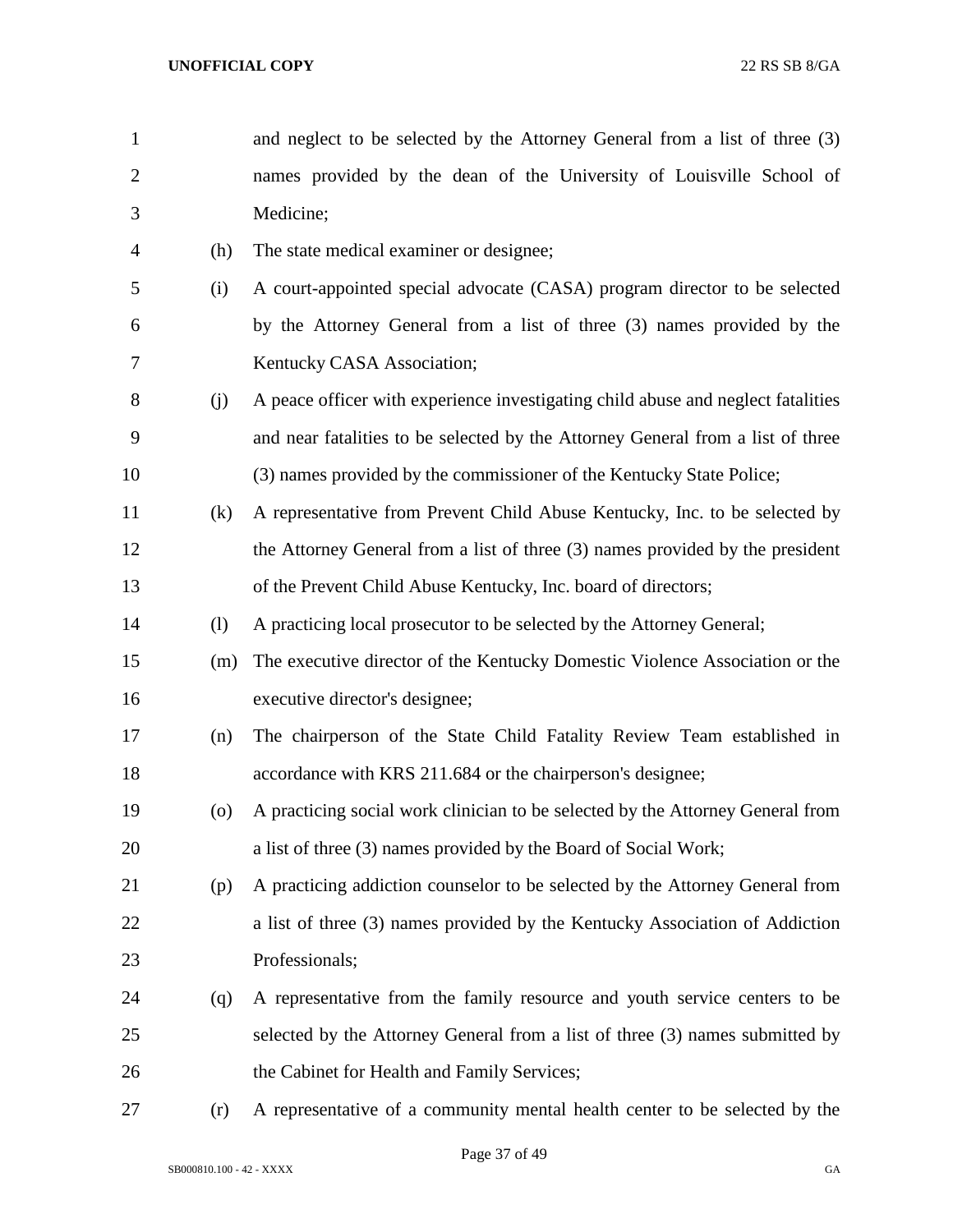- Attorney General from a list of three (3) names provided by the Kentucky Association of Regional Mental Health and Mental Retardation Programs, Inc.;
- (s) A member of a citizen foster care review board selected by the Chief Justice of the Kentucky Supreme Court; and
- 
- (t) An at-large representative who shall serve as chairperson to be selected by the Secretary of State.
- (3) (a) By August 1, 2013, the appointing authority or the appointing authorities, as the case may be, shall have appointed panel members. Initial terms of members, other than those serving ex officio, shall be staggered to provide continuity. Initial appointments shall be: five (5) members for terms of one (1) year, five (5) members for terms of two (2) years, and five (5) members for terms of three (3) years, these terms to expire, in each instance, on June 30 14 and thereafter until a successor is appointed and accepts appointment.
- (b) Upon the expiration of these initial staggered terms, successors shall be appointed by the respective appointing authorities, for terms of two (2) years, and until successors are appointed and accept their appointments. Members shall be eligible for reappointment. Vacancies in the membership of the panel shall be filled in the same manner as the original appointments.
- (c) At any time, a panel member shall recuse himself or herself from the review of a case if the panel member believes he or she has a personal or private conflict of interest.
- (d) If a voting panel member is absent from two (2) or more consecutive, regularly scheduled meetings, the member shall be considered to have resigned and shall be replaced with a new member in the same manner as the original appointment.
- 

(e) If a voting panel member is proven to have violated subsection (13) of this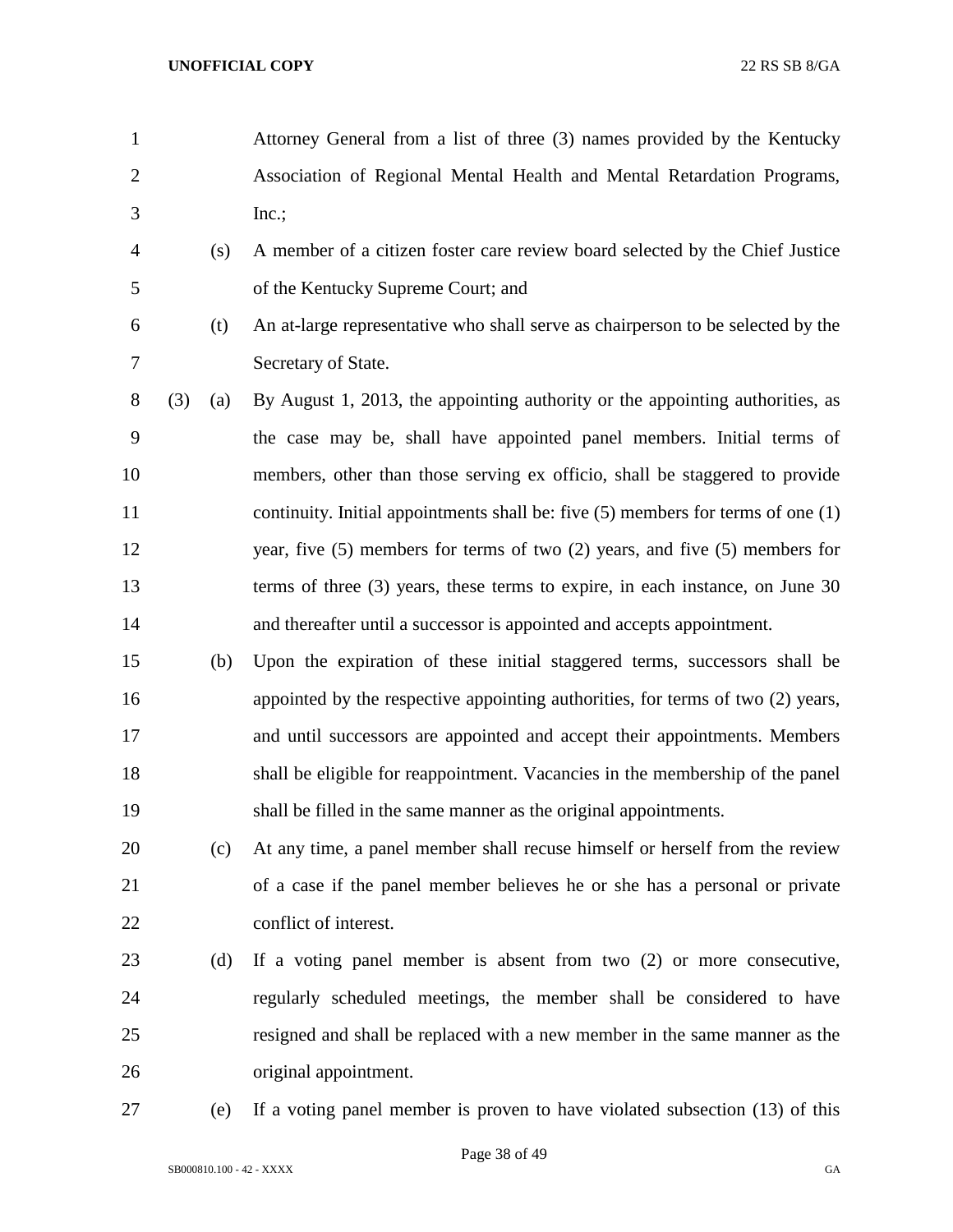section, the member shall be removed from the panel, and the member shall be replaced with a new member in the same manner as the original appointment. (4) The panel shall meet at least quarterly and may meet upon the call of the chairperson of the panel. (5) Members of the panel shall receive no compensation for their duties related to the panel, but may be reimbursed for expenses incurred in accordance with state guidelines and administrative regulations. (6) Each panel member shall be provided copies of all information set out in this subsection, including but not limited to records and information, upon request, to be gathered, unredacted, and submitted to the panel within thirty (30) days by the Cabinet for Health and Family Services from the Department for Community Based Services or any agency, organization, or entity involved with a child subject to a fatality or near fatality: (a) Cabinet for Health and Family Services records and documentation regarding the deceased or injured child and his or her caregivers, residents of the home, and persons supervising the child at the time of the incident that include all records and documentation set out in this paragraph: 1. All prior and ongoing investigations, services, or contacts; 2. Any and all records of services to the family provided by agencies or individuals contracted by the Cabinet for Health and Family Services; and 3. All documentation of actions taken as a result of child fatality internal reviews conducted pursuant to KRS 620.050(12)(b); (b) Licensing reports from the Cabinet for Health and Family Services, Office of Inspector General, if an incident occurred in a licensed facility; (c) All available records regarding protective services provided out of state;

Page 39 of 49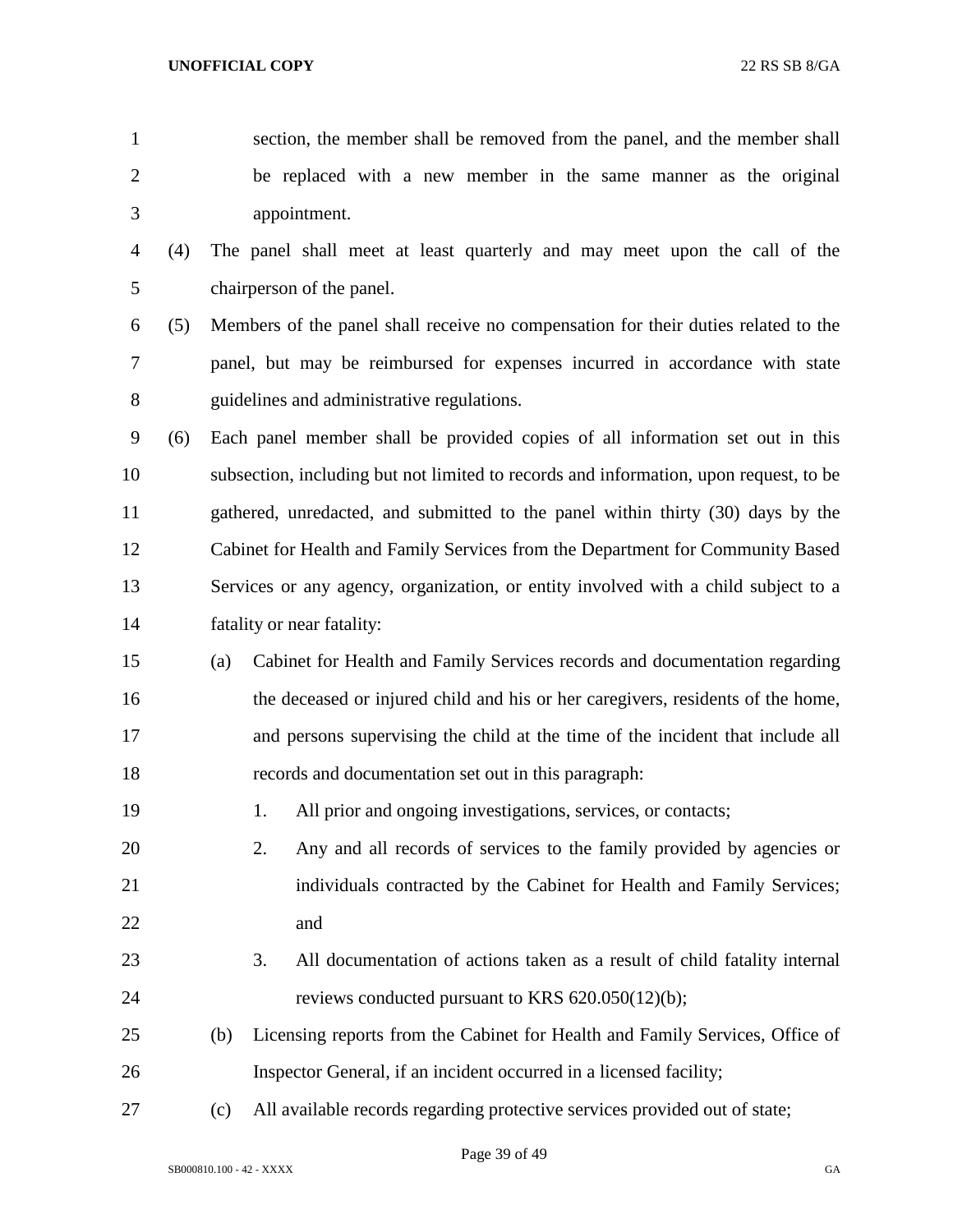| $\mathbf{1}$   | (d) | All records of services provided by the Department for Juvenile Justice          |
|----------------|-----|----------------------------------------------------------------------------------|
| $\overline{2}$ |     | regarding the deceased or injured child and his or her caregivers, residents of  |
| 3              |     | the home, and persons involved with the child at the time of the incident;       |
| $\overline{4}$ | (e) | Autopsy reports;                                                                 |
| 5              | (f) | Emergency medical service, fire department, law enforcement, coroner, and        |
| 6              |     | other first responder reports, including but not limited to photos and           |
| 7              |     | interviews with family members and witnesses;                                    |
| 8              | (g) | Medical records regarding the deceased or injured child, including but not       |
| 9              |     | limited to all records and documentation set out in this paragraph:              |
| 10             |     | 1.<br>Primary care records, including progress notes; developmental              |
| 11             |     | milestones; growth charts that include head circumference; all laboratory        |
| 12             |     | and X-ray requests and results; and birth record that includes record of         |
| 13             |     | delivery type, complications, and initial physical exam of baby;                 |
| 14             |     | 2.<br>In-home provider care notes about observations of the family, bonding,     |
| 15             |     | others in home, and concerns;                                                    |
| 16             |     | Hospitalization and emergency department records;<br>3.                          |
| 17             |     | Dental records;<br>4.                                                            |
| 18             |     | Specialist records; and<br>5.                                                    |
| 19             |     | All photographs of injuries of the child that are available;<br>6.               |
| 20             | (h) | Educational records of the deceased or injured child, or other children residing |
| 21             |     | in the home where the incident occurred, including but not limited to the        |
| 22             |     | records and documents set out in this paragraph:                                 |
| 23             |     | Attendance records;<br>1.                                                        |
| 24             |     | Special education services;<br>2.                                                |
| 25             |     | 3.<br>School-based health records; and                                           |
| 26             |     | Documentation of any interaction and services provided to the children<br>4.     |
| 27             |     | and family.                                                                      |

Page 40 of 49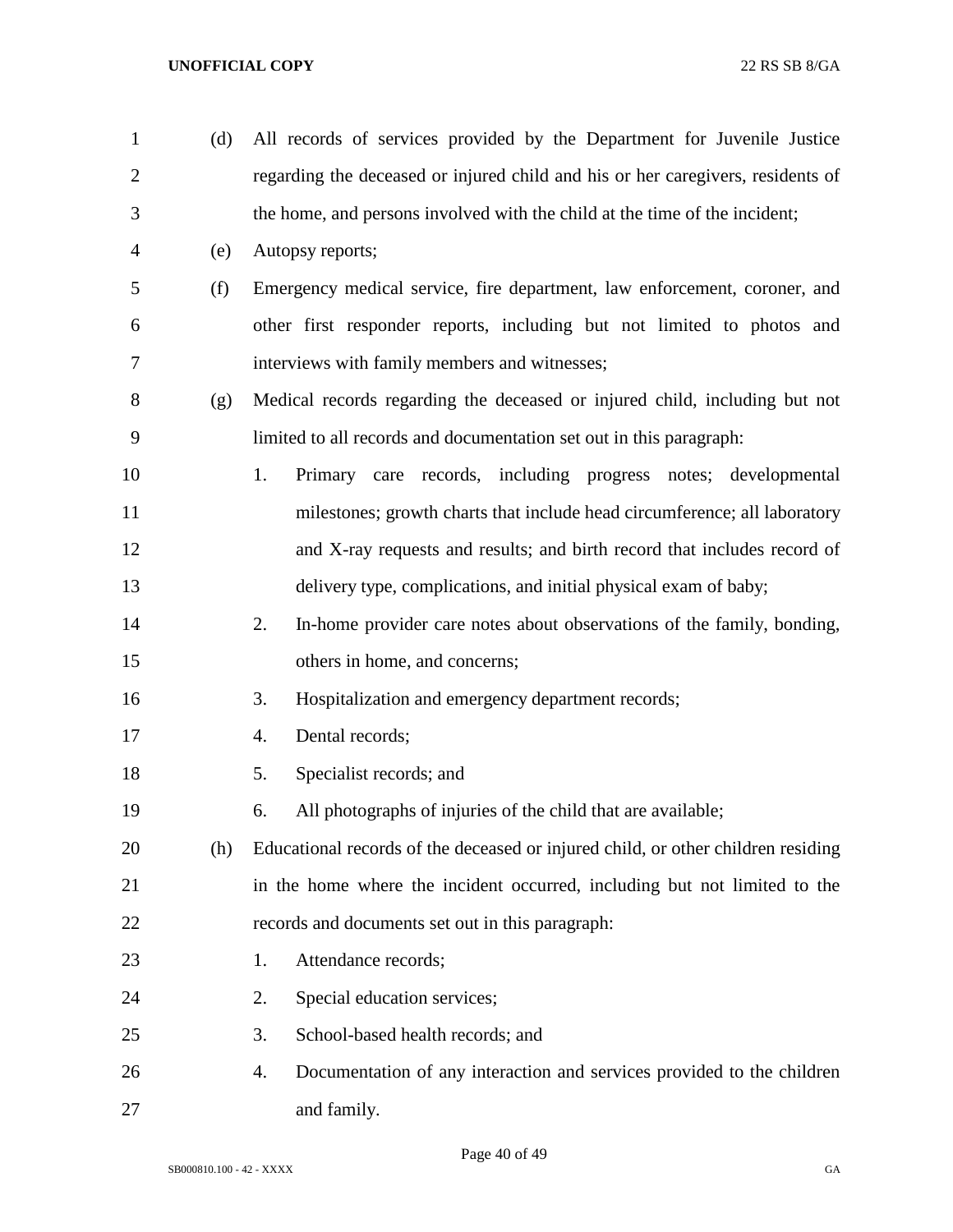| $\overline{2}$ |     | Educational Rights and Privacy Act, 20 U.S.C. sec. 1232g and its                 |
|----------------|-----|----------------------------------------------------------------------------------|
| 3              |     | implementing regulations;                                                        |
| $\overline{4}$ | (i) | Head Start records or records from any other child care or early child care      |
| 5              |     | provider;                                                                        |
| 6              | (j) | Records of any Family, Circuit, or District Court involvement with the           |
| 7              |     | deceased or injured child and his or her caregivers, residents of the home and   |
| $8\phantom{1}$ |     | persons involved with the child at the time of the incident that include but are |
| 9              |     | not limited to the juvenile and family court records and orders set out in this  |
| 10             |     | paragraph, pursuant to KRS Chapters 199, 403, 405, 406, and 600 to 645:          |
| 11             |     | Petitions;<br>1.                                                                 |
| 12             |     | Court reports by the Department for Community Based Services,<br>2.              |
| 13             |     | guardian ad litem, court-appointed special advocate, and the Citizen             |
| 14             |     | Foster Care Review Board;                                                        |
| 15             |     | All orders of the court, including temporary, dispositional,<br>3.<br><b>or</b>  |
| 16             |     | adjudicatory; and                                                                |
| 17             |     | Documentation of annual or any other review by the court;<br>4.                  |
| 18             | (k) | Home visit records from the Department for Public Health or other services;      |
| 19             | (1) | All information on prior allegations of abuse or neglect and deaths of children  |
| 20             |     | of adults residing in the household;                                             |
| 21             | (m) | All law enforcement records and documentation regarding the deceased or          |
| 22             |     | injured child and his or her caregivers, residents of the home, and persons      |
| 23             |     | involved with the child at the time of the incident; and                         |
| 24             | (n) | Mental health records regarding the deceased or injured child and his or her     |
| 25             |     | caregivers, residents of the home, and persons involved with the child at the    |
| 26             |     | time of the incident.                                                            |
|                |     |                                                                                  |

The release of educational records shall be in compliance with the Family

(7) The panel may seek the advice of experts, such as persons specializing in the fields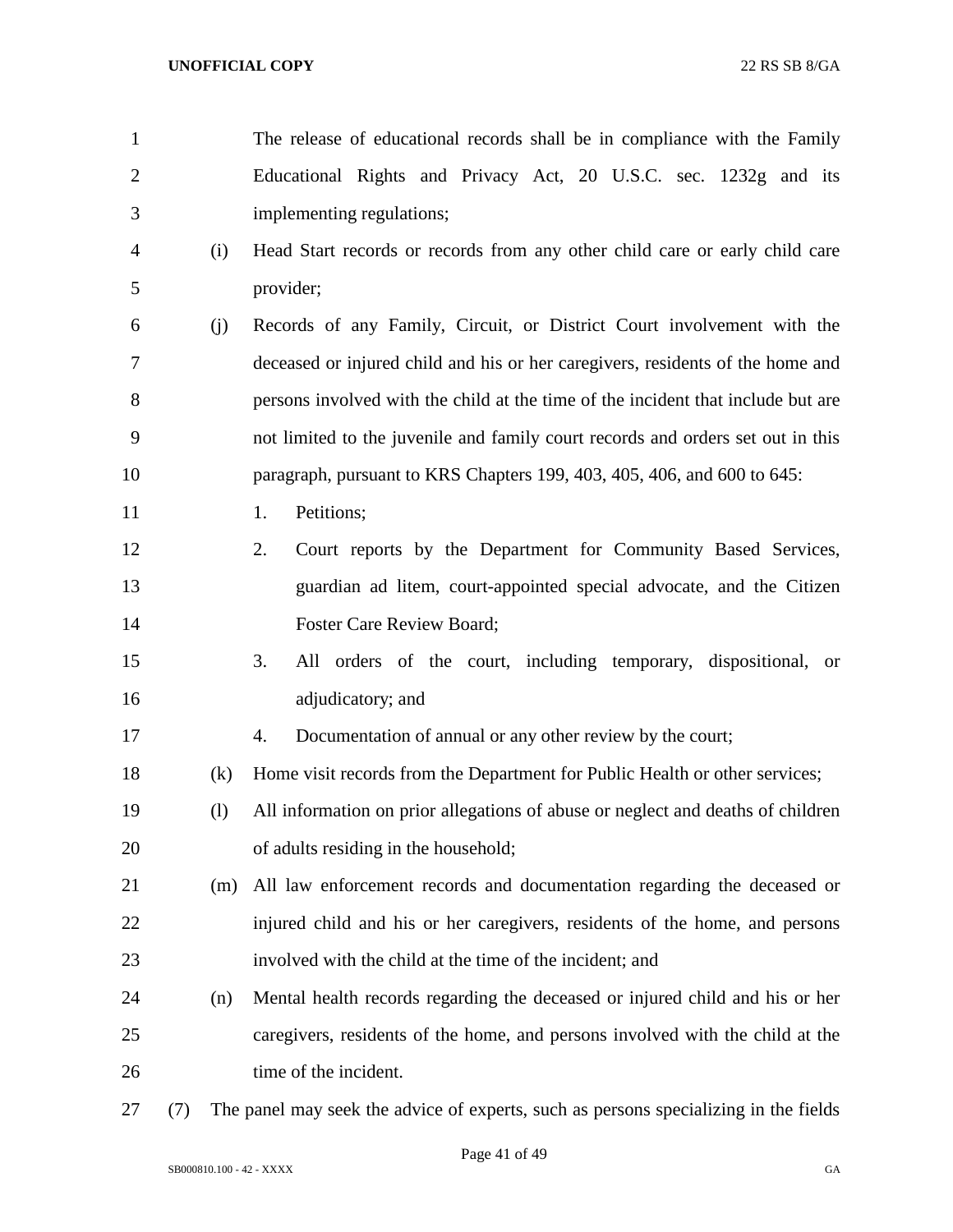of psychiatric and forensic medicine, nursing, psychology, social work, education, law enforcement, family law, or other related fields, if the facts of a case warrant additional expertise.

 (8) The panel shall post updates after each meeting to the Web site of the Justice and Public Safety Cabinet regarding case reviews, findings, and recommendations.

 (9) The panel chairperson, or other requested persons, shall report a summary of the panel's discussions and proposed or actual recommendations to the Interim Joint Committee on Health and Welfare of the Kentucky General Assembly monthly or at the request of a committee co-chair. The goal of the committee shall be to ensure impartiality regarding the operations of the panel during its review process.

 (10) The panel shall publish an annual report by December 1 of each year consisting of case reviews, findings, and recommendations for system and process improvements to help prevent child fatalities and near fatalities that are due to abuse and neglect. The report shall be submitted to the Governor, the secretary of the Cabinet for Health and Family Services, the Chief Justice of the Supreme Court, the Attorney General, *the State Child Abuse and Neglect Prevention Board established pursuant to Section 2 of this Act,* and the director of the Legislative Research Commission for distribution to the Child Welfare Oversight and Advisory Committee*, the Interim Joint Committee on Health, Welfare, and Family*  **Services, and the Interim Joint Committee on** Festablished in KRS 6.943 and the l 21 Judiciary<del>[ Committee]</del>.

 (11) Information and record copies that are confidential under state or federal law and are provided to the external child fatality and near fatality review panel by the Cabinet for Health and Family Services, the Department for Community Based Services, or any agency, organization, or entity for review shall not become the information and records of the panel and shall not lose their confidentiality by virtue of the panel's access to the information and records. The original information and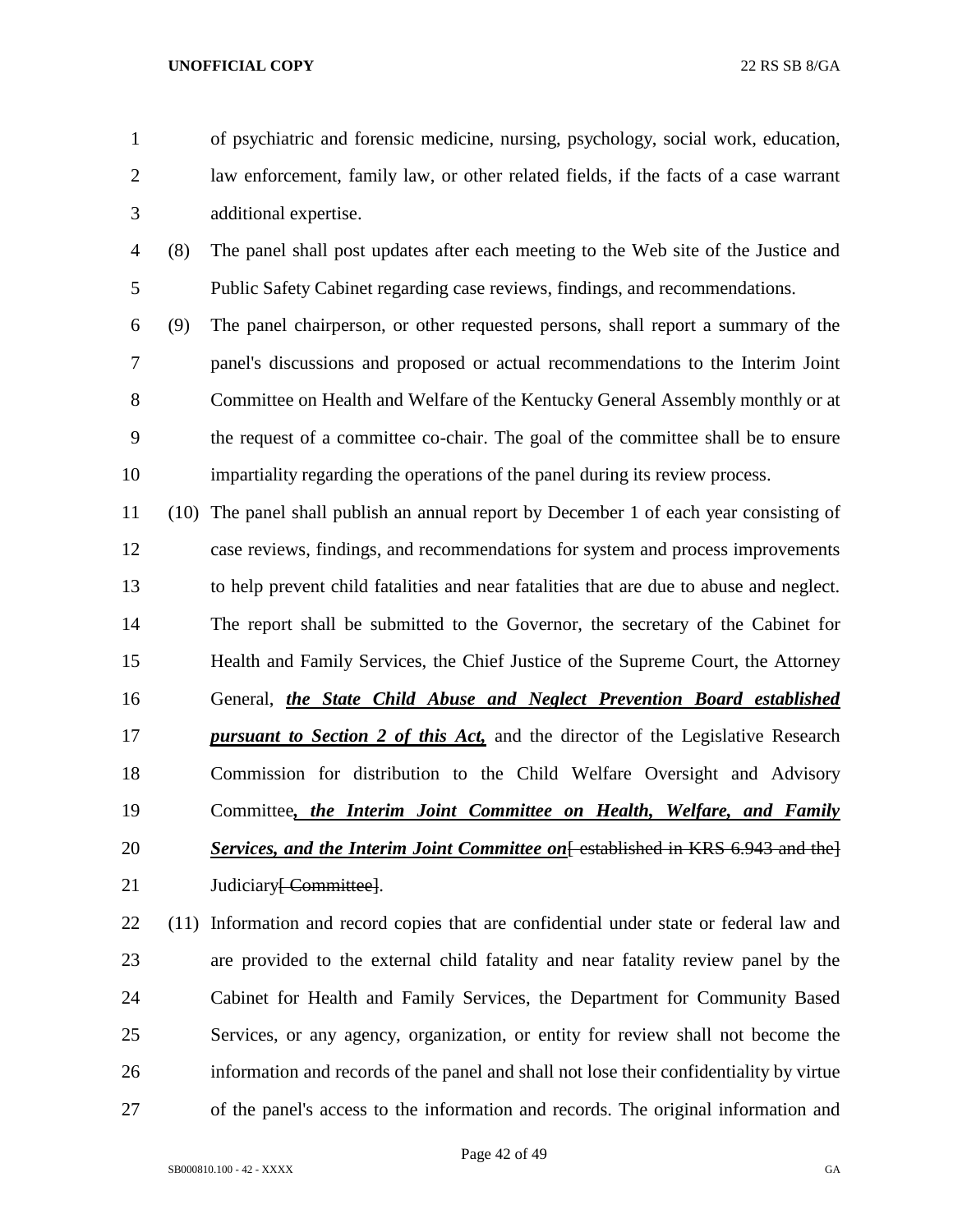records used to generate information and record copies provided to the panel in accordance with subsection (6) of this section shall be maintained by the appropriate agency in accordance with state and federal law and shall be subject to the Kentucky Open Records Act, KRS 61.870 to 61.884. All open records requests shall be made to the appropriate agency, not to the external child fatality and near fatality review panel or any of the panel members. Information and record copies provided to the panel for review shall be exempt from the Kentucky Open Records 8 Act, KRS 61.870 to 61.884. At the conclusion of the panel's examination, all copies of information and records provided to the panel involving an individual case shall be destroyed by the Justice and Public Safety Cabinet.

 (12) Notwithstanding any provision of law to the contrary, the portions of the external child fatality and near fatality review panel meetings during which an individual child fatality or near fatality case is reviewed or discussed by panel members may 14 be a closed session and subject to the provisions of KRS 61.815(1) and shall only occur following the conclusion of an open session. At the conclusion of the closed session, the panel shall immediately convene an open session and give a summary of what occurred during the closed session.

 (13) Each member of the external child fatality and near fatality review panel, any person attending a closed panel session, and any person presenting information or records on an individual child fatality or near fatality shall not release information or records not available under the Kentucky Open Records Act, KRS 61.870 to 61.884 22 to the public.

 (14) A member of the external child fatality and near fatality review panel shall not be prohibited from making a good faith report to any state or federal agency of any information or issue that the panel member believes should be reported or disclosed in an effort to facilitate effectiveness and transparency in Kentucky's child protective services.

Page 43 of 49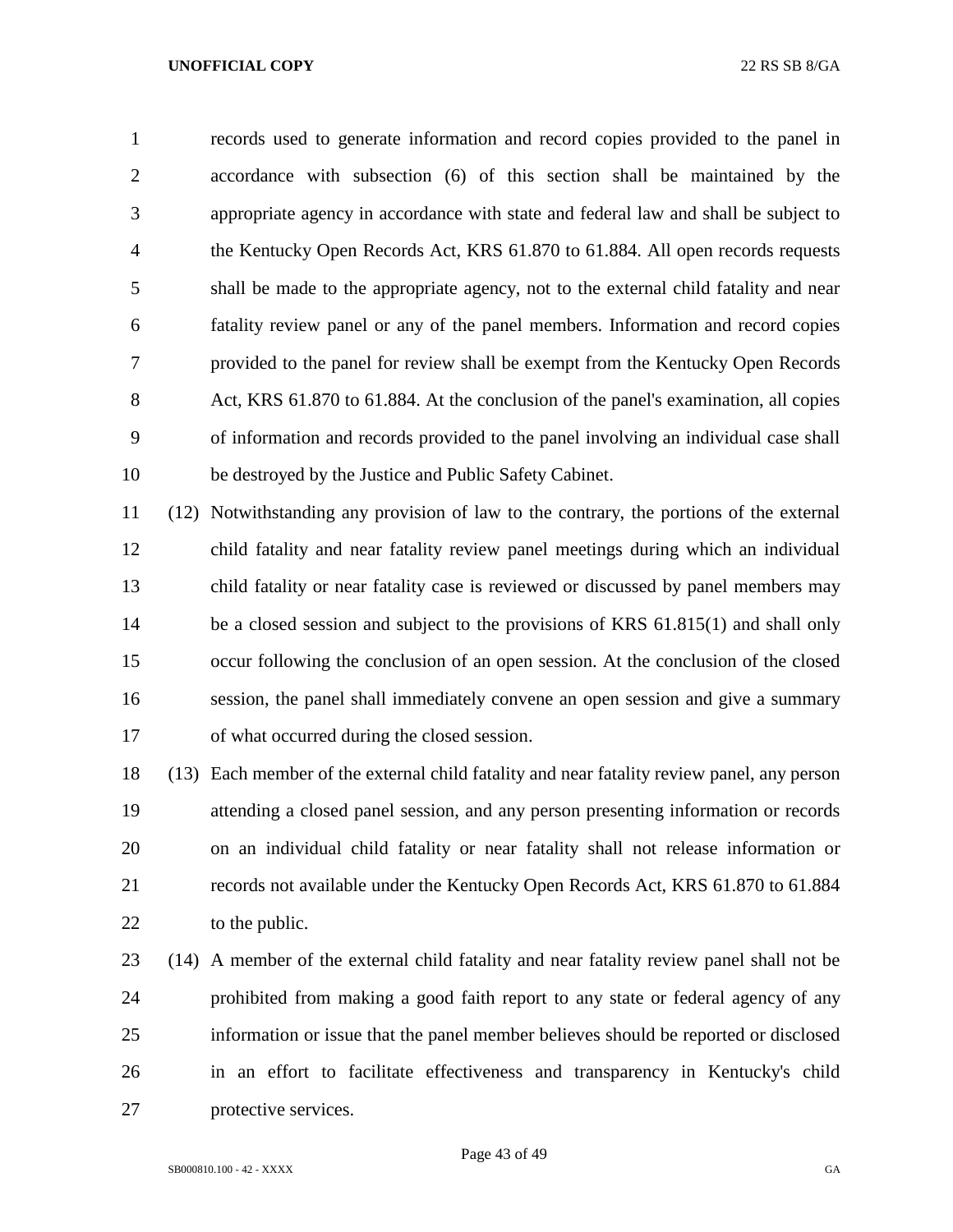(15) A member of the external child fatality and near fatality review panel shall not be held liable for any civil damages or criminal penalties pursuant to KRS 620.990 as a result of any action taken or omitted in the performance of the member's duties pursuant to this section and KRS 620.050, except for violations of subsection (11), (12), or (13) of this section.

 (16) Beginning in 2014 the Legislative Oversight and Investigations Committee of the Kentucky General Assembly shall conduct an annual evaluation of the external child fatality and near fatality review panel established pursuant to this section to monitor the operations, procedures, and recommendations of the panel and shall report its findings to the General Assembly.

11 Section 19. KRS 620.140 is amended to read as follows:

 (1) In determining the disposition of all cases brought on behalf of dependent, neglected, or abused children, the juvenile session of the District Court, in the best interest of the child, shall have but shall not be limited to the following dispositional alternatives:

- (a) Informal adjustment of the case by agreement, which may be entered into at any time. Informal adjustment may include an agreed plan by which:
- 1. The parent or other person exercising custodial control or supervision agrees that grounds exist for a finding of dependency, neglect, or abuse, and agrees to the conditions of protective orders under paragraph (b) of 21 this subsection for a duration of up to one (1) year;
- 22 2. The action will be dismissed by the court, without hearing, at the end of the period agreed upon if no motion is brought alleging a violation of a protective order; and
- 3. If a motion is brought alleging a violation of a protective order, a hearing will be held at which the parent or other person exercising custodial control or supervision may contest the alleged violation, but

Page 44 of 49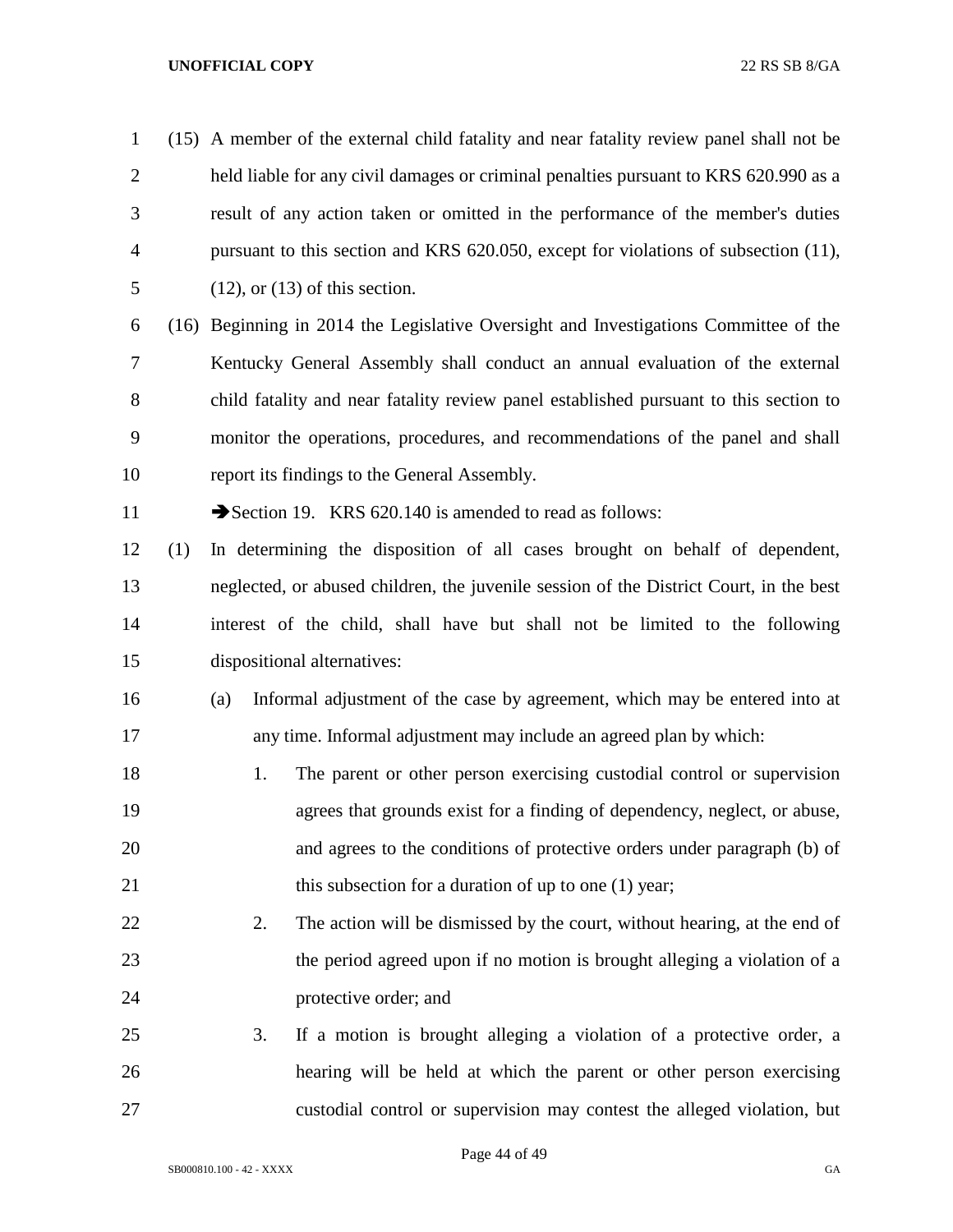| $\mathbf{1}$   |     | may not contest the original grounds for a finding of dependency,                 |
|----------------|-----|-----------------------------------------------------------------------------------|
| $\overline{2}$ |     | neglect, or abuse. If a violation is found to have occurred, the court may        |
| 3              |     | consider other dispositional alternatives pursuant to this section;               |
| 4              | (b) | Protective orders, such as the following:                                         |
| 5              |     | 1.<br>Requiring the parent or any other person to abstain from any conduct        |
| 6              |     | abusing, neglecting, or making the child dependent;                               |
| 7              |     | 2.<br>Placing the child in his or her own home under supervision of the           |
| 8              |     | cabinet or its designee with services as determined to be appropriate by          |
| 9              |     | the cabinet; and                                                                  |
| 10             |     | 3.<br>Orders authorized by KRS 403.715 to 403.785 and by KRS Chapter              |
| 11             |     | 456;                                                                              |
| 12             | (c) | Removal of the child to the custody of an adult relative, fictive kin, other      |
| 13             |     | person, or child-caring facility or child-placing agency, taking into             |
| 14             |     | consideration the wishes of the parent or other person exercising custodial       |
| 15             |     | control or supervision. Before any child is committed to the cabinet or placed    |
| 16             |     | out of his or her home under the supervision of the cabinet, the court shall      |
| 17             |     | determine that reasonable efforts have been made by the court or the cabinet      |
| 18             |     | to prevent or eliminate the need for removal and that continuation in the home    |
| 19             |     | would be contrary to the welfare of the child. If a child is to be placed with an |
| 20             |     | adult relative or fictive kin the parent or other person exercising custodial     |
| 21             |     | control or supervision shall provide a list to the cabinet of possible persons to |
| 22             |     | be considered;                                                                    |
| 23             | (d) | Commitment of the child to the custody of the cabinet for placement for an        |
| 24             |     | indeterminate period of time not to exceed his or her attainment of the age       |
| 25             |     | eighteen (18), unless the youth elects to extend his or her commitment beyond     |
| 26             |     | the age of eighteen (18) under paragraph (e) of this subsection. Beginning at     |
| 27             |     | least six (6) months prior to an eligible youth attaining the age of eighteen     |
|                |     |                                                                                   |

Page 45 of 49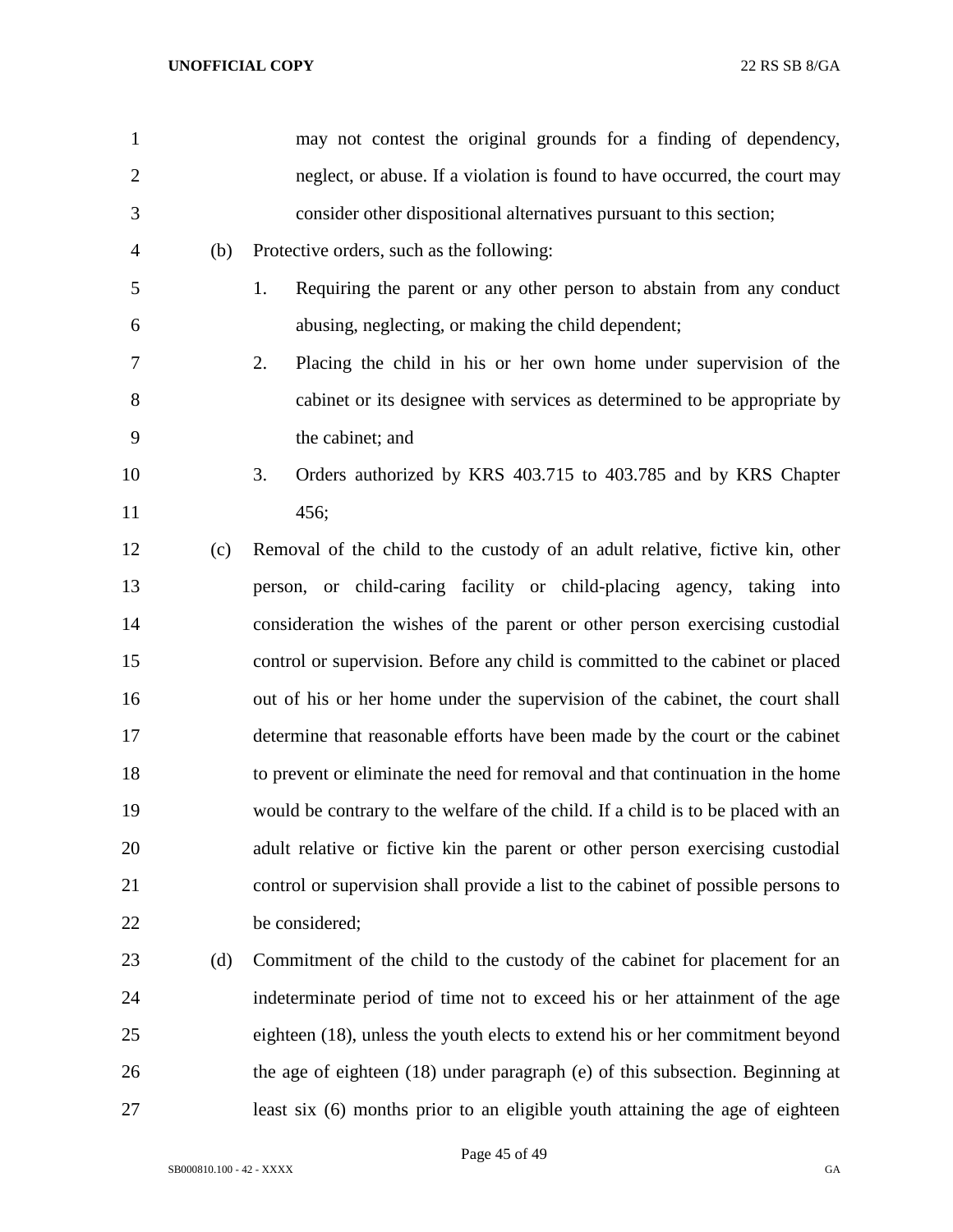| $\mathbf{1}$   |     | (18), the cabinet shall provide the eligible youth with education,                       |
|----------------|-----|------------------------------------------------------------------------------------------|
| $\overline{c}$ |     | encouragement, assistance, and support regarding the development of a                    |
| 3              |     | transition plan, and inform the eligible youth of his or her right to extend             |
| $\overline{4}$ |     | commitment beyond the age of eighteen (18); or                                           |
| 5              | (e) | Extend or reinstate an eligible youth's commitment up to the age of twenty-              |
| 6              |     | one (21) to receive transitional living support. The request shall be made by            |
| 7              |     | the youth prior to attaining twenty $(20)$ [nineteen $(19)$ ] years of age. A youth      |
| $8\,$          |     | may opt in or out of extended commitment up to two (2) times prior to                    |
| 9              |     | attaining twenty $(20)$ years of age, with a ninety $(90)$ day grace period              |
| 10             |     | between the time he or she exits and then reenters custody so long as there              |
| 11             |     | is documentation that his or her request was submitted prior to attaining                |
| 12             |     | <u>twenty (20) years of age. The court may grant an extension or reinstatement</u>       |
| 13             |     | of a youth's commitment even if the concurrence of the cabinet occurs after              |
| 14             |     | <i>the youth attains twenty (20) years of age</i> . Upon receipt of the request and      |
| 15             |     | with the concurrence of the cabinet, the court may authorize commitment up               |
| 16             |     | to the age of twenty-one $(21)$ .                                                        |
| 17             | (2) | An order of temporary custody to the cabinet shall not be considered as a                |
| 18             |     | permissible dispositional alternative.                                                   |
| 19             |     | Section 20. KRS 620.363 is amended to read as follows:                                   |
| 20             |     | A child who is placed in foster care shall be considered a primary partner and member of |
| 21             |     | a professional team. A foster child, as the most integral part of the professional team, |
| 22             |     | shall have the following rights to:                                                      |
| 23             | (1) | Adequate food, clothing, and shelter;                                                    |
| 24             | (2) | Freedom from physical, sexual, or emotional injury or exploitation;                      |
| 25             | (3) | Develop physically, mentally, and emotionally to his or her potential;                   |
| 26             | (4) | A safe, secure, and stable family;                                                       |
| 27             | (5) | Individual educational needs being met;                                                  |

Page 46 of 49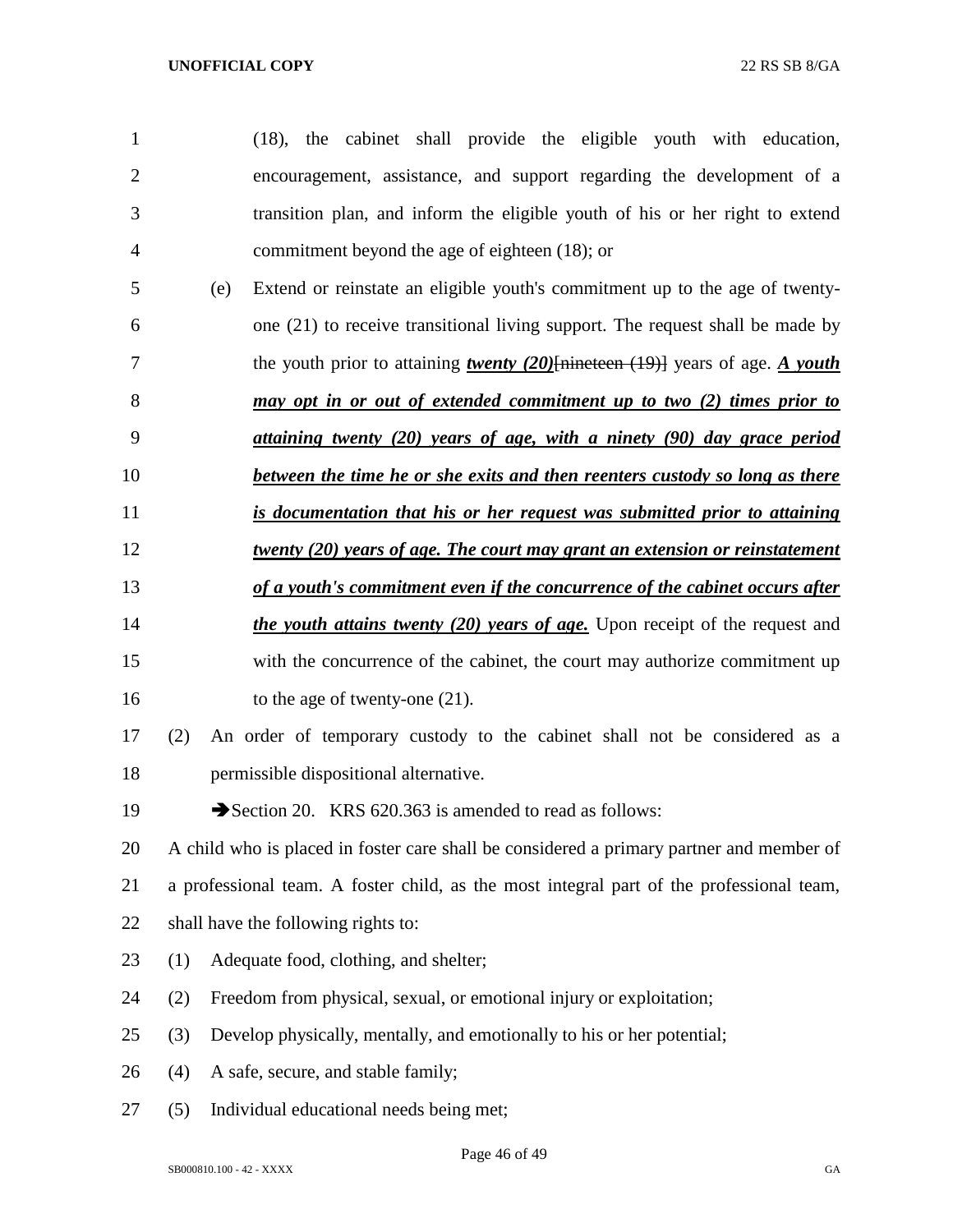| $\mathbf{1}$   | (6) | Remain in the same educational setting prior to removal, whenever possible;                    |
|----------------|-----|------------------------------------------------------------------------------------------------|
| $\mathbf{2}$   | (7) | Placement in the least restrictive setting in close proximity to his or her home that          |
| 3              |     | meets his or her needs and serves his or her best interests to the extent that such            |
| $\overline{4}$ |     | placement is available;                                                                        |
| 5              | (8) | Information about the circumstances requiring his or her initial and continued                 |
| 6              |     | placement;                                                                                     |
| $\tau$         | (9) | Receive notice of, attend, and be consulted in the development of case plans during            |
| $8\,$          |     | periodic reviews;                                                                              |
| $\mathbf{9}$   |     | (10) Receive notice of and participate in court hearings;                                      |
| 10             |     | (11) Receive notice of and explanation for changes in placement or visitation                  |
| 11             |     | agreements;                                                                                    |
| 12             |     | (12) Visit the family in the family home, receive visits from family and friends, and have     |
| 13             |     | telephone conversations with family members, when not contraindicated by the case              |
| 14             |     | plan or court order;                                                                           |
| 15             |     | (13) Participate in extracurricular, social, cultural, and enrichment activities, including    |
| 16             |     | but not limited to sports, field trips, and overnights;                                        |
| 17             |     | (14) Express opinions on issues concerning his or her <i>placement</i> , care, or treatment;   |
| 18             |     | $(15)$ Three $(3)$ additional rights if he or she is age fourteen $(14)$ years or older. These |
| 19             |     | additional three (3) rights are the right to:                                                  |
| 20             |     | Designate two (2) additional individuals to participate in case planning<br>(a)                |
| 21             |     | conferences or periodic reviews, who are not the foster parent or his or her                   |
| 22             |     | worker, and who may advocate on his or her behalf. The cabinet, child-caring                   |
| 23             |     | facility, or child-placing agency may reject an individual with reasonable                     |
| 24             |     | belief that the individual will not act appropriately on the child's behalf;                   |
| 25             |     | Receive a written description of the programs and services that will help<br>(b)               |
| 26             |     | prepare him or her for the transition from foster care to successful adulthood;                |
| 27             |     | and                                                                                            |

Page 47 of 49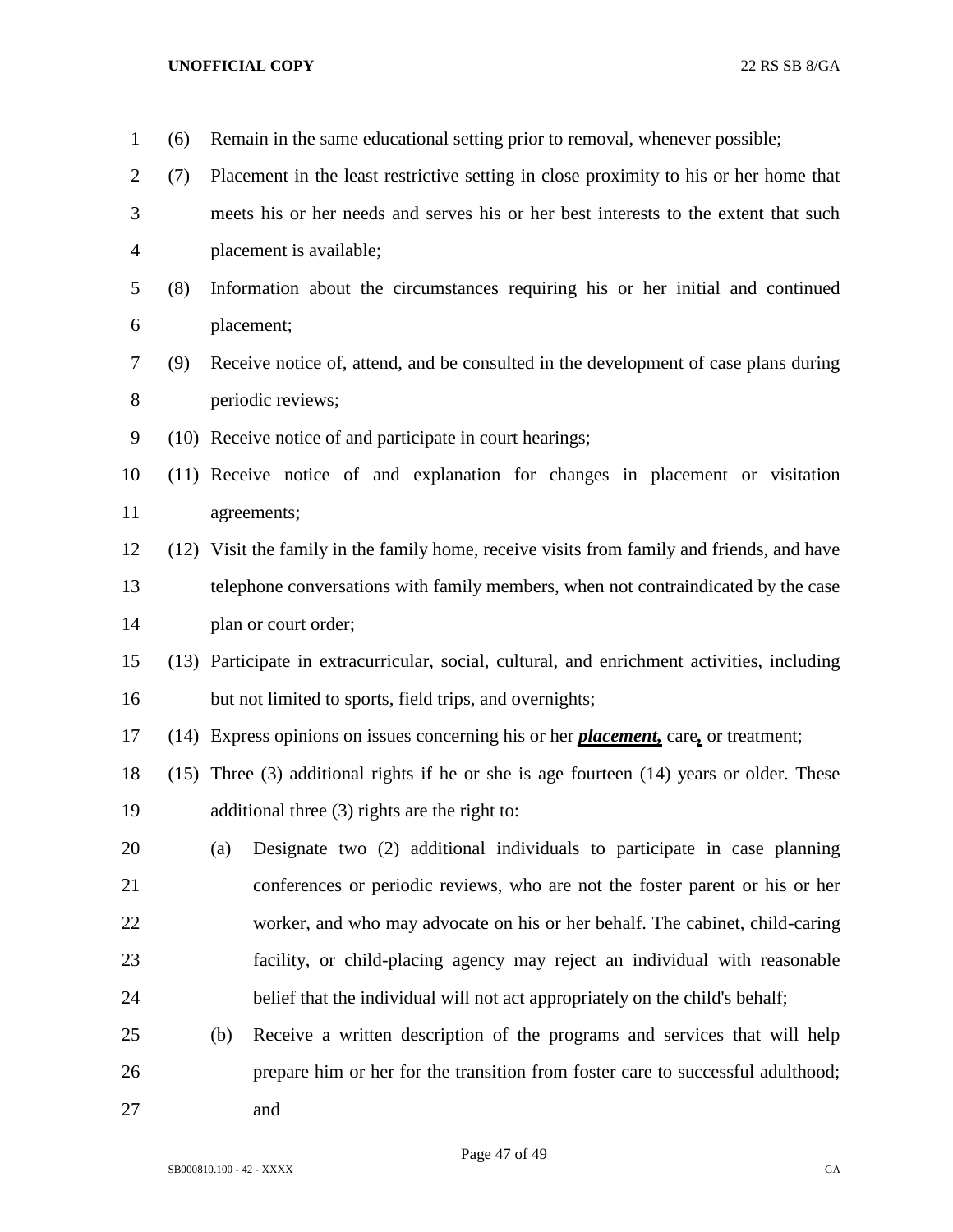| $\mathbf{1}$   | Receive a consumer report yearly until discharged from care and to receive<br>(c)               |
|----------------|-------------------------------------------------------------------------------------------------|
| $\overline{2}$ | assistance in interpreting and resolving any inaccuracies in the report,                        |
| 3              | pursuant to 42 U.S.C. sec. $675(5)(I);$ and                                                     |
| 4              | (16) Receive, free of charge when he or she is eighteen (18) years or older and preparing       |
| 5              | to exit foster care by reason of attaining the age of eighteen (18) years old, the              |
| 6              | following:                                                                                      |
| 7              | An official birth certificate;<br>(a)                                                           |
| 8              | A Social Security card;<br>(b)                                                                  |
| 9              | Health insurance information;<br>(c)                                                            |
| 10             | [A copy of the child's medical records; and<br>(d)                                              |
| 11             | +A state-issued identification; and<br>(e)                                                      |
| 12             | A copy of the child's cabinet case history, including:<br>(e)                                   |
| 13             | <b>Family medical history;</b><br>1.                                                            |
| 14             | <b>Placement history records; and</b><br>2.                                                     |
| 15             | 3.<br>The child's medical records, including physical, dental, vision, and                      |
| 16             | mental health records;                                                                          |
| 17             | <b>Request placement be made where he or she feels the most safe and accepted;</b><br>(17)      |
| 18             | Participate in a sibling or half-sibling's court hearing if deemed appropriate by<br>(18)       |
| 19             | the cabinet, court of jurisdiction, and guardian ad litem, if applicable; and                   |
| 20             | <u>Raise his or her child and make decisions on behalf of his or her child unless a</u><br>(19) |
| 21             | health or safety risk is determined by the cabinet or due to the treatment needs of             |
| 22             | the youth.                                                                                      |
| 23             | $\rightarrow$ Section 21.<br>The Kentucky Personnel Cabinet shall promulgate administrative     |
| 24             | regulations in accordance with KRS Chapter 13A within 30 days of the effective date of          |
| 25             | this Act to require the Kentucky Employees Charitable Campaign to include the child             |
| 26             | victims' trust fund established pursuant to KRS 41.400 as a participating charitable            |
| 27             | organization.                                                                                   |